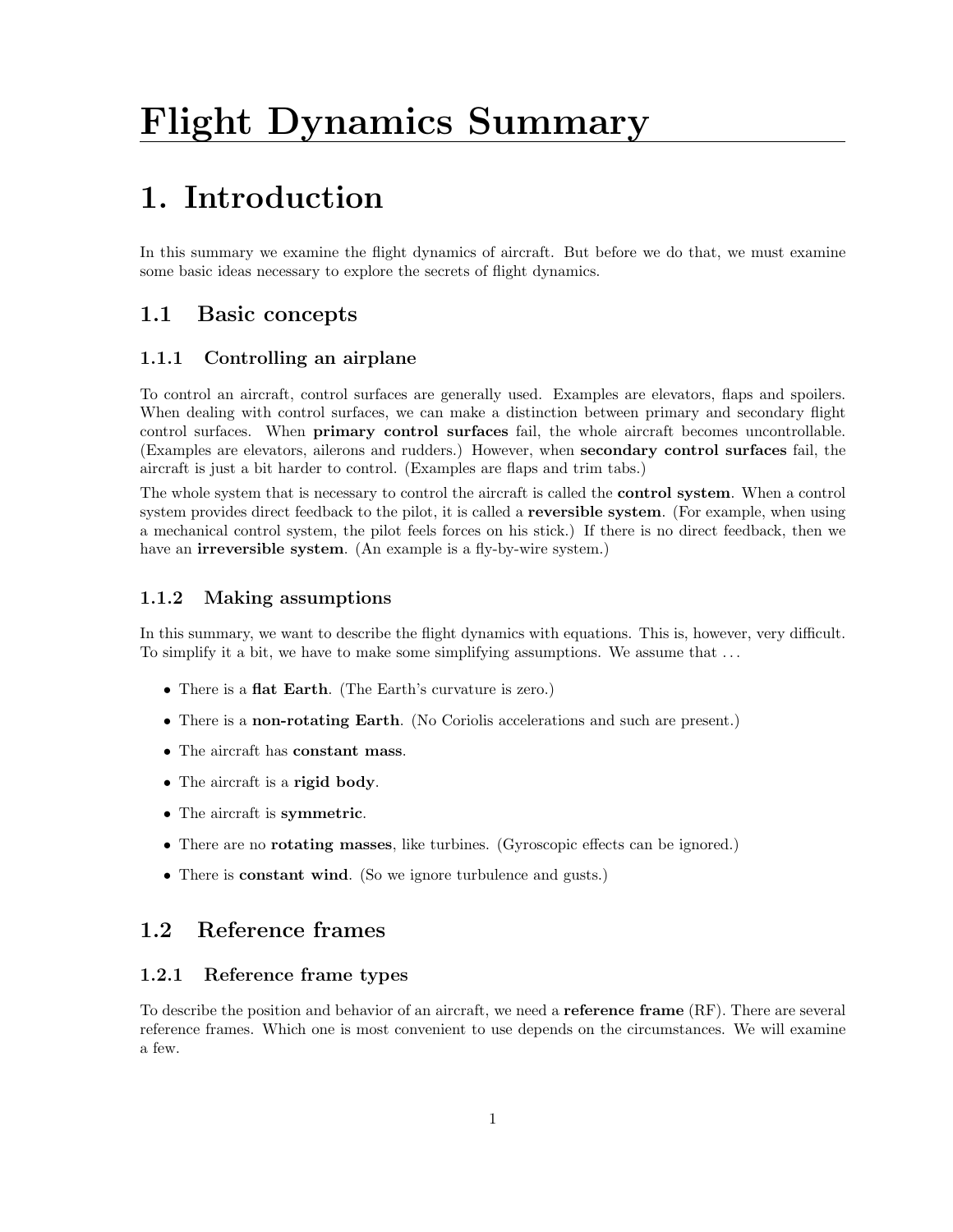- First let's examine the **inertial reference frame**  $F_I$ . It is a right-handed orthogonal system. Its origin A is the center of the Earth. The  $Z_I$  axis points North. The  $X_I$  axis points towards the **vernal equinox**. The  $Y_I$  axis is perpendicular to both the axes. Its direction can be determined using the right-hand rule.
- In the (normal) Earth-fixed reference frame  $F_E$ , the origin O is at an arbitrary location on the ground. The  $Z_E$  axis points towards the ground. (It is perpendicular to it.) The  $X_E$  axis is directed North. The  $Y_E$  axis can again be determined using the right-hand rule.
- The body-fixed reference frame  $F_b$  is often used when dealing with aircraft. The origin of the reference frame is the center of gravity (CG) of the aircraft. The  $X_b$  axis lies in the symmetry plane of the aircraft and points forward. The  $Z_b$  axis also lies in the symmetry plane, but points downwards. (It is perpendicular to the  $X_b$  axis.) The  $Y_b$  axis can again be determined using the right-hand rule.
- The stability reference frame  $F_S$  is similar to the body-fixed reference frame  $F_b$ . It is rotated by an angle  $\alpha_a$  about the Y<sub>b</sub> axis. To find this  $\alpha_a$ , we must examine the **relative wind vector** Va. We can project this vector onto the plane of symmetry of the aircraft. This projection is then the direction of the  $X_S$  axis. (The  $Z_S$  axis still lies in the plane of symmetry. Also, the  $Y_S$  axis is still equal to the  $Y_b$  axis.) So, the relative wind vector lies in the  $X_S Y_S$  plane. This reference frame is particularly useful when analyzing flight dynamics.
- The aerodynamic (air-path) reference frame  $F_a$  is similar to the stability reference frame  $F_S$ . It is rotated by an angle  $\beta_a$  about the  $Z_s$  axis. This is done, such that the  $X_a$  axis points in the direction of the relative wind vector  $V_a$ . (So the  $X_a$  axis generally does not lie in the symmetry plane anymore.) The  $Z_a$  axis is still equation to the  $Z_s$  axis. The  $Y_a$  axis can now be found using the right-hand rule.
- Finally, there is the **vehicle reference frame**  $F_r$ . Contrary to the other systems, this is a lefthanded system. Its origin is a fixed point on the aircraft. The  $X_r$  axis points to the rear of the aircraft. The  $Y_r$  axis points to the left. Finally, the  $Z_r$  axis can be found using the left-hand rule. (It points upward.) This system is often used by the aircraft manufacturer, to denote the position of parts within the aircraft.

#### 1.2.2 Changing between reference frames

We've got a lot of reference frames. It would be convenient if we could switch from one coordinate system to another. To do this, we need to rotate reference frame 1, until we wind up with reference frame 2. (We don't consider the translation of reference frames here.) When rotating reference frames, **Euler angles**  $\phi$  come in handy. The Euler angles  $\phi_x$ ,  $\phi_y$  and  $\phi_z$  denote rotations about the X axis, Y axis and Z axis, respectively.

We can go from one reference frame to any other reference frame, using at most three Euler angles. An example transformation is  $\phi_x \to \phi_y \to \phi_z$ . In this transformation, we first rotate about the X axis, followed by a transformation about the Y axis and the Z axis, respectively. The order of these rotations is very important. Changing the order will give an entirely different final result.

#### 1.2.3 Transformation matrices

An Euler angle can be represented by a **transformation matrix** T. To see how this works, we consider a vector  $x^1$  in reference frame 1. The matrix  $T_{21}$  now calculates the coordinates of the same vector  $x^2$ in reference frame 2, according to  $\mathbf{x}^2 = \mathbb{T}_{21}\mathbf{x}^1$ .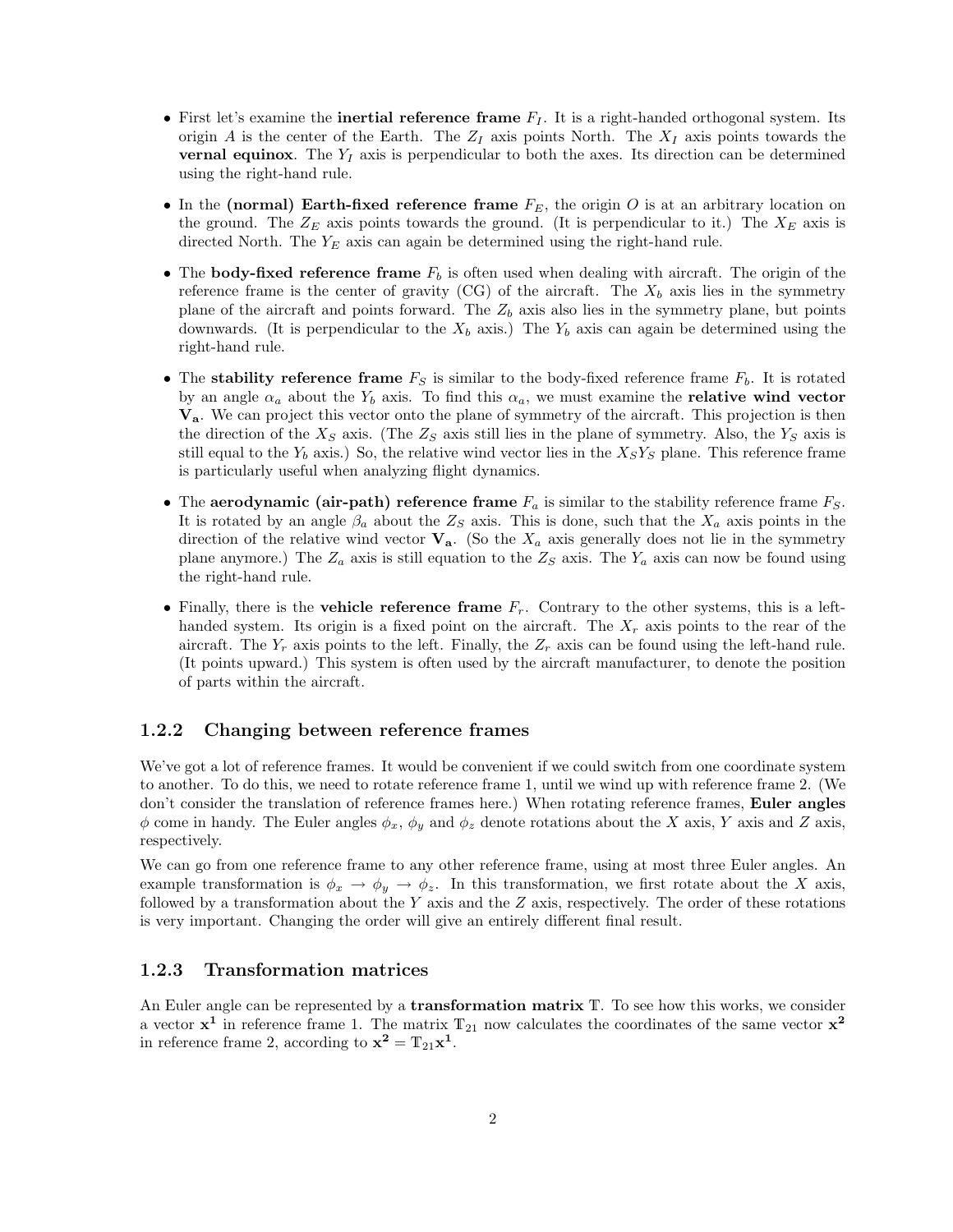Let's suppose we're only rotating about the X axis. In this case, the transformation matrix  $T_{21}$  is quite simple. In fact, it is

$$
\mathbf{T}_{21} = \begin{bmatrix} 1 & 0 & 0 \\ 0 & \cos \phi_x & \sin \phi_x \\ 0 & -\sin \phi_x & \cos \phi_x \end{bmatrix} . \tag{1.2.1}
$$

Similarly, we can rotate about the  $Y$  axis and the  $Z$  axis. In this case, the transformation matrices are, respectively,

$$
\mathbb{T}_{21} = \begin{bmatrix} \cos \phi_y & 0 & -\sin \phi_y \\ 0 & 1 & 0 \\ \sin \phi_y & 0 & \cos \phi_y \end{bmatrix} \qquad \text{and} \qquad \mathbb{T}_{21} = \begin{bmatrix} \cos \phi_z & \sin \phi_z & 0 \\ -\sin \phi_z & \cos \phi_z & 0 \\ 0 & 0 & 1 \end{bmatrix} . \tag{1.2.2}
$$

A sequence of rotations (like  $\phi_x \to \phi_y \to \phi_z$ ) is now denoted by a sequence of matrix multiplications  $T_{41} = T_{43}T_{32}T_{21}$ . In this way, a single transformation matrix for the whole sequence can be obtained. Transformation matrices have interesting properties. They only rotate points. They don't deform them. For this reason, the matrix columns are orthogonal. And, because the space is not stretched out either, these columns must also have length 1. A transformation matrix is thus orthogonal. This implies that

$$
\mathbb{T}_{21}^{-1} = \mathbb{T}_{21}^T = \mathbb{T}_{12}.\tag{1.2.3}
$$

#### 1.2.4 Transformation examples

Now let's consider some actual transformations. Let's start at the body-fixed reference frame  $F_b$ . If we rotate this frame by an angle  $\alpha_a$  about the Y axis, we find the stability reference frame  $F_S$ . If we then rotate it by an angle  $\beta_a$  about the Z axis, we get the aerodynamic reference frame  $F_a$ . So we can find that

$$
\mathbf{x}^{\mathbf{a}} = \begin{bmatrix} \cos \beta_a & \sin \beta_a & 0 \\ -\sin \beta_a & \cos \beta_a & 0 \\ 0 & 0 & 1 \end{bmatrix} \mathbf{x}^{\mathbf{S}} = \begin{bmatrix} \cos \beta_a & \sin \beta_a & 0 \\ -\sin \beta_a & \cos \beta_a & 0 \\ 0 & 0 & 1 \end{bmatrix} \begin{bmatrix} \cos \alpha_a & 0 & \sin \alpha_a \\ 0 & 1 & 0 \\ -\sin \alpha_a & 0 & \cos \alpha_a \end{bmatrix} \mathbf{x}^{\mathbf{b}}.\tag{1.2.4}
$$

By working things out, we can thus find that

$$
\mathbf{T}_{ab} = \begin{bmatrix} \cos \beta_a \cos \alpha_a & \sin \beta_a & \cos \beta_a \sin \alpha_a \\ -\sin \beta_a \cos \alpha_a & \cos \beta_a & -\sin \beta_a \sin \alpha_a \\ -\sin \alpha_a & 0 & \cos \alpha_a \end{bmatrix} . \tag{1.2.5}
$$

We can make a similar transformation between the Earth-fixed reference frame  $F_E$  and the body-fixed reference frame  $F_b$ . To do this, we first have to rotate over the **yaw angle**  $\psi$  about the Z axis. We then rotate over the **pitch angle**  $\theta$  about the Y axis. Finally, we rotate over the roll angle  $\varphi$  about the X axis. If we work things out, we can find that

$$
\mathbf{T}_{bE} = \begin{bmatrix} \cos\theta\cos\psi & \cos\theta\sin\psi & -\sin\theta \\ \sin\varphi\sin\theta\cos\psi - \cos\varphi\sin\psi & \sin\varphi\sin\theta\sin\psi + \cos\varphi\cos\psi & \sin\varphi\cos\theta \\ \cos\varphi\sin\theta\cos\psi + \sin\varphi\sin\psi & \cos\varphi\sin\theta\sin\psi - \sin\varphi\cos\psi & \cos\varphi\cos\theta \end{bmatrix} .
$$
 (1.2.6)

Now that's one hell of a matrix . . .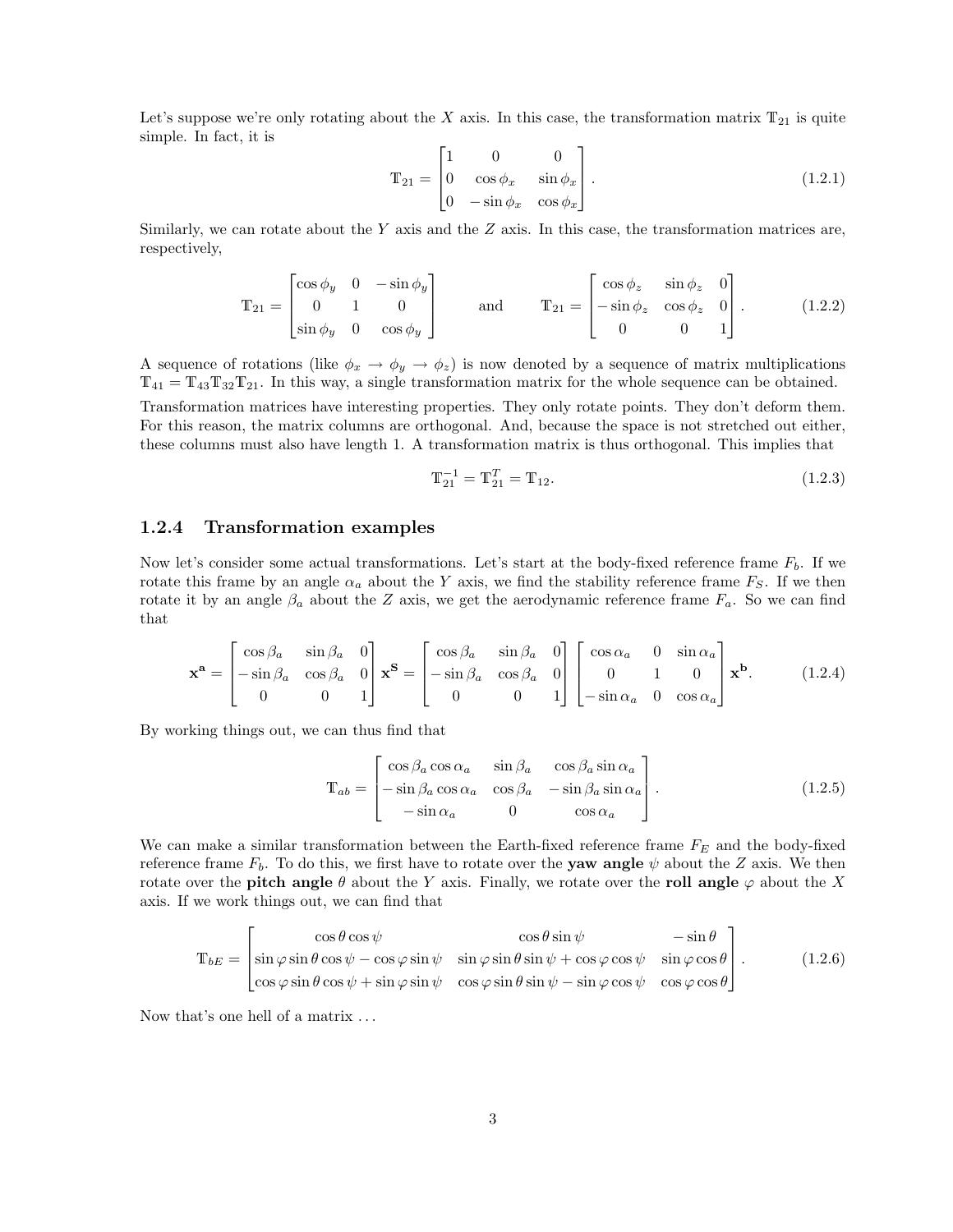#### 1.2.5 Moving reference frames

Let's examine some point P. This point is described by vector  $\mathbf{r}^{\mathbf{E}}$  in reference frame  $F_E$  and by  $\mathbf{r}^{\mathbf{b}}$  in reference frame  $F_b$ . Also, the origin of  $F_b$  (with respect to  $F_E$ ) is described by the vector  $\mathbf{r}_{E\mathbf{b}}$ . So we have  $\mathbf{r}^{\mathbf{E}} = \mathbf{r}_{\mathbf{E}\mathbf{b}} + \mathbf{r}^{\mathbf{b}}$ .

Now let's examine the time derivative of  $\mathbf{r}^{\mathbf{E}}$  in  $F_E$ . We denote this by  $\frac{d\mathbf{r}^{\mathbf{E}}}{dt}$  $\frac{d\mathbf{r}^{\mathbf{E}}}{dt}\Big|_{E}$ . It is given by

$$
\left. \frac{d\mathbf{r}^{\mathbf{E}}}{dt} \right|_{E} = \left. \frac{d\mathbf{r}_{\mathbf{E}\mathbf{b}}}{dt} \right|_{E} + \left. \frac{d\mathbf{r}^{\mathbf{b}}}{dt} \right|_{E}.
$$
\n(1.2.7)

Let's examine the terms in this equation. The middle term of the above equation simply indicates the movement of  $F_b$ , with respect to  $F_E$ . The right term is, however, a bit more complicated. It indicates the change of  $\mathbf{r}^{\mathbf{b}}$  with respect to  $F_E$ . But we usually don't know this. We only know the change of  $\mathbf{r}^{\mathbf{b}}$ in  $F_b$ . So we need to transform this term from  $F_E$  to  $F_b$ . Using a slightly difficult derivation, it can be shown that

$$
\left. \frac{d\mathbf{r}^{\mathbf{b}}}{dt} \right|_{E} = \left. \frac{d\mathbf{r}^{\mathbf{b}}}{dt} \right|_{b} + \Omega_{\mathbf{b}E} \times \mathbf{r}^{\mathbf{b}}.
$$
\n(1.2.8)

The vector  $\Omega_{\text{bE}}$  denotes the **rotation vector** of  $F_b$  with respect to  $F_E$ . Inserting this relation into the earlier equation gives us

$$
\left. \frac{d\mathbf{r}^{\mathbf{E}}}{dt} \right|_{E} = \left. \frac{d\mathbf{r}_{\mathbf{E}\mathbf{b}}}{dt} \right|_{E} + \left. \frac{d\mathbf{r}^{\mathbf{b}}}{dt} \right|_{b} + \Omega_{\mathbf{b}\mathbf{E}} \times \mathbf{r}^{\mathbf{b}}.
$$
\n(1.2.9)

This is quite an important relation, so remember it well. By the way, it holds for every vector. So instead of the position vector  $\mathbf{r}$ , we could also take the velocity vector  $\mathbf{V}$ .

Finally, we note some interesting properties of the rotation vector. Given reference frames 1, 2 and 3, we have

$$
\Omega_{12} = -\Omega_{21} \quad \text{and} \quad \Omega_{31} = \Omega_{32} + \Omega_{21}. \tag{1.2.10}
$$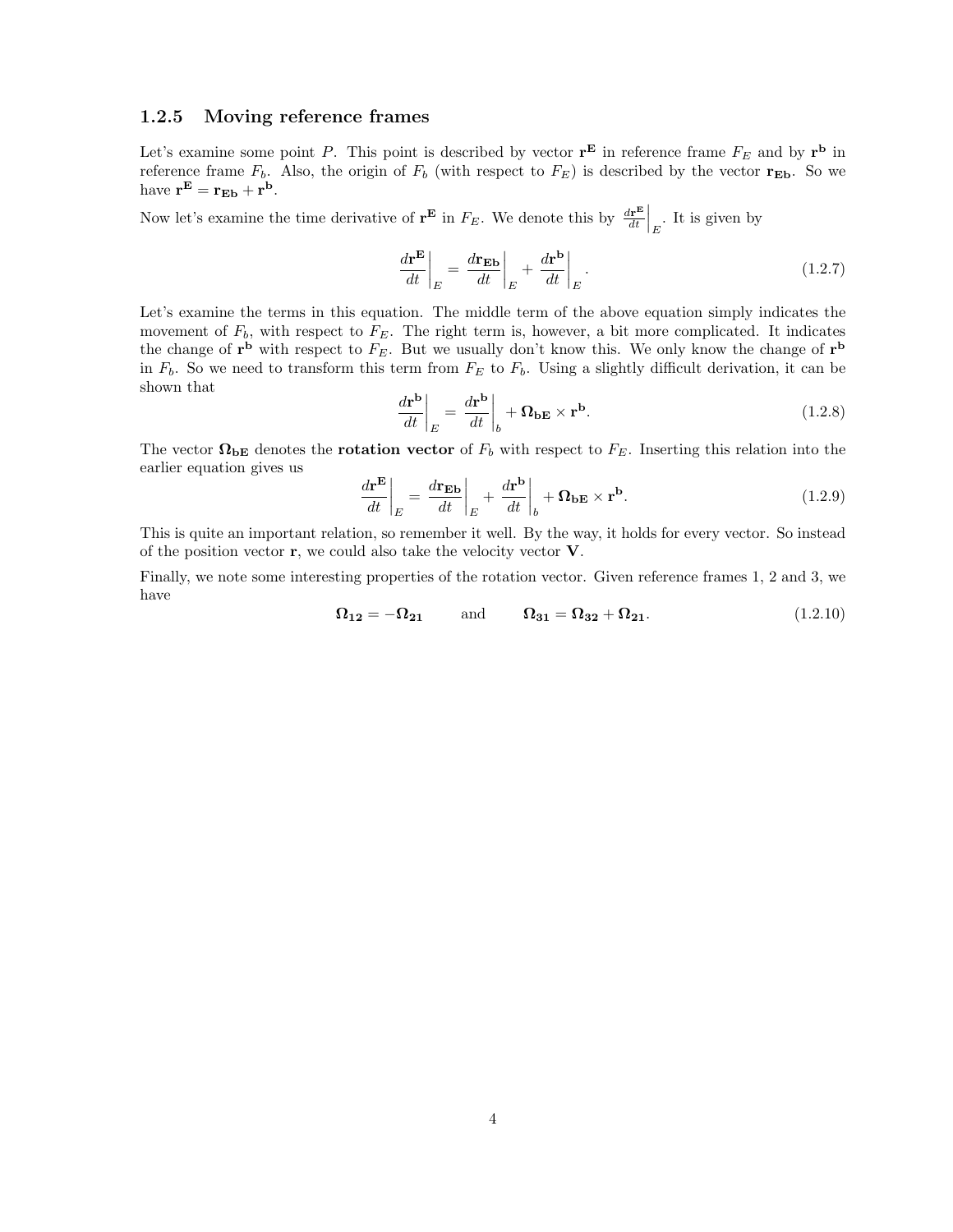## 2. Deriving the equations of motion

The flight dynamics of an aircraft are described by its equations of motion (EOM). We are going to derive those equations in this chapter.

### 2.1 Forces

#### 2.1.1 The basic force equation

To derive the equations of motion of an aircraft, we start by examining forces. Our starting point in this is Newton's second law. However, Newton's second law only holds in an inertial reference system. Luckily, the assumptions we have made earlier imply that the Earth-fixed reference frame  $F_E$  is inertial. (However,  $F_b$  is not an inertial reference frame.) So we will derive the equations of motion with respect to  $F_E$ .

Let's examine an aircraft. Newton's second law states that

$$
\mathbf{F} = \int d\mathbf{F} = \frac{d}{dt} \left( \int \mathbf{V}_{\mathbf{p}} \, dm \right), \tag{2.1.1}
$$

where we integrate over the entire body. It can be shown that the right part of this equation equals  $\frac{d}{dt}(\mathbf{V}_{\mathbf{G}}m)$ , where  $\mathbf{V}_{\mathbf{G}}$  is the velocity of the center of gravity of the aircraft. If the aircraft has a constant mass, we can rewrite the above equation into

$$
\mathbf{F} = m \frac{d\mathbf{V_G}}{dt} = m\mathbf{A_G}.
$$
 (2.1.2)

This relation looks very familiar. But it does imply something very important. The acceleration of the CG of the aircraft does not depend on how the forces are distributed along the aircraft. It only depends on the magnitude and direction of the forces.

#### 2.1.2 Converting the force equation

There is one slight problem. The above equation holds for the  $F_E$  reference frame. But we usually work in the  $F_b$  reference frame. So we need to convert it. To do this, we can use the relation

$$
\mathbf{A}_{\mathbf{G}} = \frac{d\mathbf{V}_{\mathbf{G}}}{dt}\bigg|_{E} = \frac{d\mathbf{V}_{\mathbf{G}}}{dt}\bigg|_{b} + \mathbf{\Omega}_{\mathbf{b}\mathbf{E}} \times \mathbf{V}_{\mathbf{G}}.\tag{2.1.3}
$$

Inserting this into the above equation will give

$$
\mathbf{F} = m \left. \frac{d\mathbf{V_G}}{dt} \right|_b + m \left. \mathbf{\Omega}_{bE} \times \mathbf{V_G} = m \left[ \begin{array}{c} \dot{u} + qw - rv \\ \dot{v} + ru - pw \\ \dot{w} + pv - qu \end{array} \right]. \tag{2.1.4}
$$

By the way, in the above equation, we have used that

$$
\mathbf{V}_{\mathbf{G}} = \begin{bmatrix} u \\ v \\ w \end{bmatrix} \quad \text{and} \quad \mathbf{\Omega}_{\mathbf{b}\mathbf{E}} = \begin{bmatrix} p \\ q \\ r \end{bmatrix} . \tag{2.1.5}
$$

Here, u, v and w denote the velocity components in X, Y and Z direction, respectively. Similarly, p, q and  $r$  denote rotation components about the  $X$ ,  $Y$  and  $Z$  axis, respectively.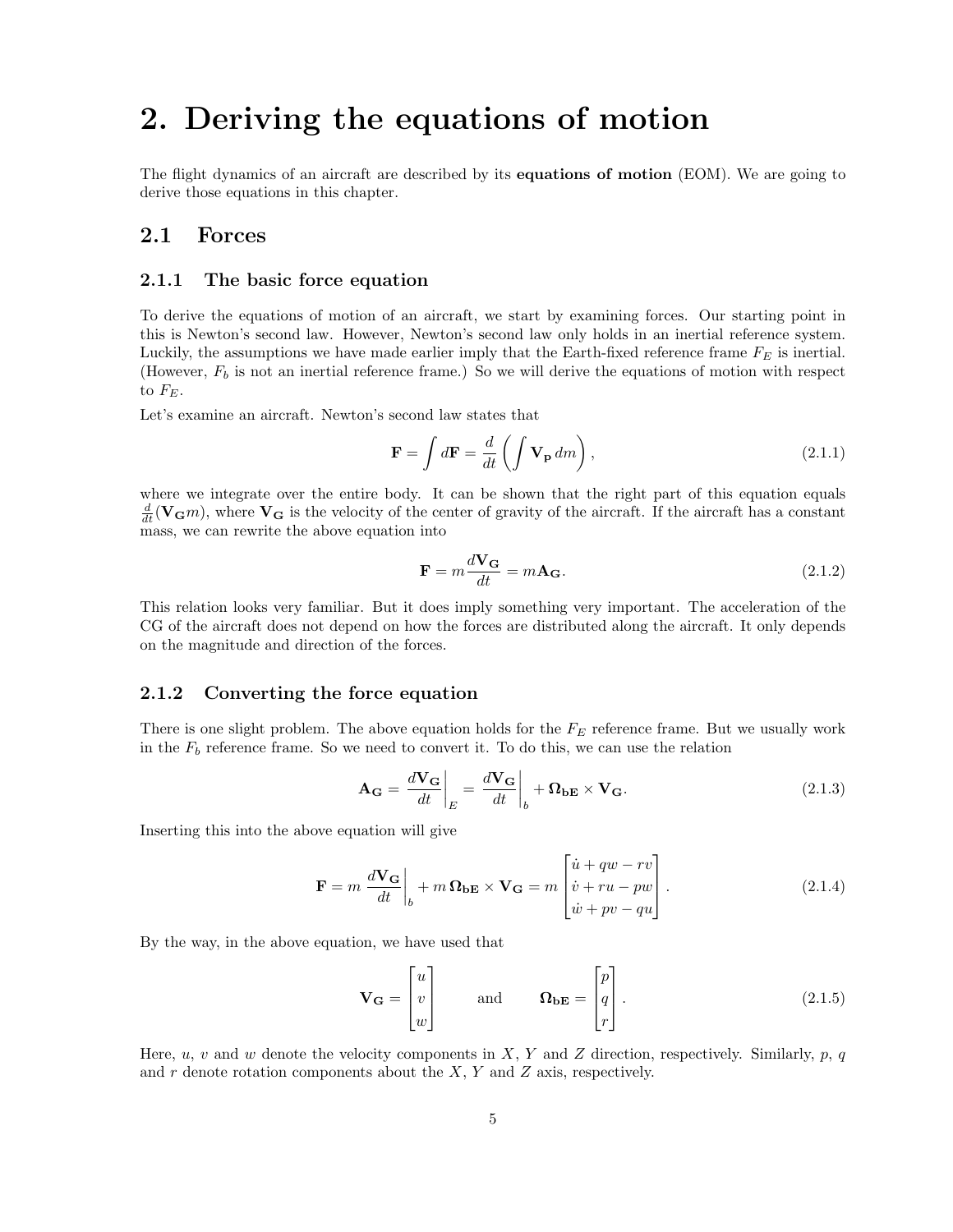#### 2.1.3 External forces

Let's take a look at the forces **F** our aircraft is subject to. There are two important kinds of forces: gravity and aerodynamic forces. The gravitational force  $\mathbf{F}_{\text{gravity}}$  is, in fact, quite simple. It is given by

$$
\mathbf{F}_{\mathbf{gravity}}^{\mathbf{E}} = \begin{bmatrix} 0 & 0 & mg \end{bmatrix}^T, \tag{2.1.6}
$$

where g is the **gravitational acceleration**. The superscript  $E$  indicates that the force is given in the  $F_E$  reference frame. However, we want the force in the  $F_b$  reference frame. Luckily, we know the transformation matrix  $T_{bE}$ . We can thus find that

$$
\mathbf{F}_{\mathbf{gravity}}^{\mathbf{b}} = \mathbb{T}_{bE} \mathbf{F}_{\mathbf{gravity}}^{\mathbf{E}} = mg \begin{bmatrix} -\sin \theta \\ \sin \varphi \cos \theta \\ \cos \varphi \cos \theta \end{bmatrix} . \tag{2.1.7}
$$

The aerodynamic forces  $\mathbf{F}_{\text{aero}}$  are, however, a lot more difficult. For now, we won't examine them in depth. Instead, we simply say that

$$
\mathbf{F_{aero}^{b}} = \begin{bmatrix} X^b & Y^b & Z^b \end{bmatrix}^T.
$$
 (2.1.8)

By combining this knowledge with the equation of motion for forces, we find that

$$
m\begin{bmatrix} \dot{u} + qw - rv \\ \dot{v} + ru - pw \\ \dot{w} + pv - qu \end{bmatrix} = mg\begin{bmatrix} -\sin\theta \\ \sin\varphi\cos\theta \\ \cos\varphi\cos\theta \end{bmatrix} + \begin{bmatrix} X^b \\ Y^b \\ Z^b \end{bmatrix}.
$$
 (2.1.9)

## 2.2 Moments

#### 2.2.1 Angular momentum

Before we're going to look at moments, we will first examine angular momentum. The **angular mo**mentum of an aircraft  $B_G$  (with respect to the CG) is defined as

$$
\mathbf{B}_{\mathbf{G}} = \int d\mathbf{B}_{\mathbf{G}} = \mathbf{r} \times \mathbf{V}_{\mathbf{P}} dm,
$$
\n(2.2.1)

where we integrate over every point  $P$  in the aircraft. We can substitute

$$
\mathbf{V}_{\mathbf{P}} = \mathbf{V}_{\mathbf{G}} + \left. \frac{d\mathbf{r}}{dt} \right|_{b} + \mathbf{\Omega}_{\mathbf{b}\mathbf{E}} \times \mathbf{r}.
$$
 (2.2.2)

If we insert this, and do a lot of working out, we can eventually find that

$$
\mathbf{B}_{\mathbf{G}} = \mathbb{I}_{G} \Omega_{\mathbf{b} \mathbf{E}}.\tag{2.2.3}
$$

The parameter  $\mathbb{I}_G$  is the **inertia tensor**, with respect to the CG. It is defined as

$$
\mathbb{I}_G = \begin{bmatrix} I_x & -J_{xy} & -J_{xz} \\ -J_{xy} & I_y & -J_{yz} \\ -J_{xz} & -J_{yz} & I_z \end{bmatrix} = \begin{bmatrix} \int (r_y^2 + r_z^2) dm & -\int (r_x r_y) dm & -\int (r_x r_z) dm \\ -\int (r_x r_y) dm & \int (r_x^2 + r_z^2) dm & -\int (r_y r_z) dm \\ -\int (r_x r_z) dm & -\int (r_y r_z) dm & \int (r_x^2 + r_y^2) dm \end{bmatrix}.
$$
 (2.2.4)

We have assumed that the XZ-plane of the aircraft is a plane of symmetry. For this reason,  $J_{xy} = J_{yz} = 0$ . This simplifies the inertia tensor a bit.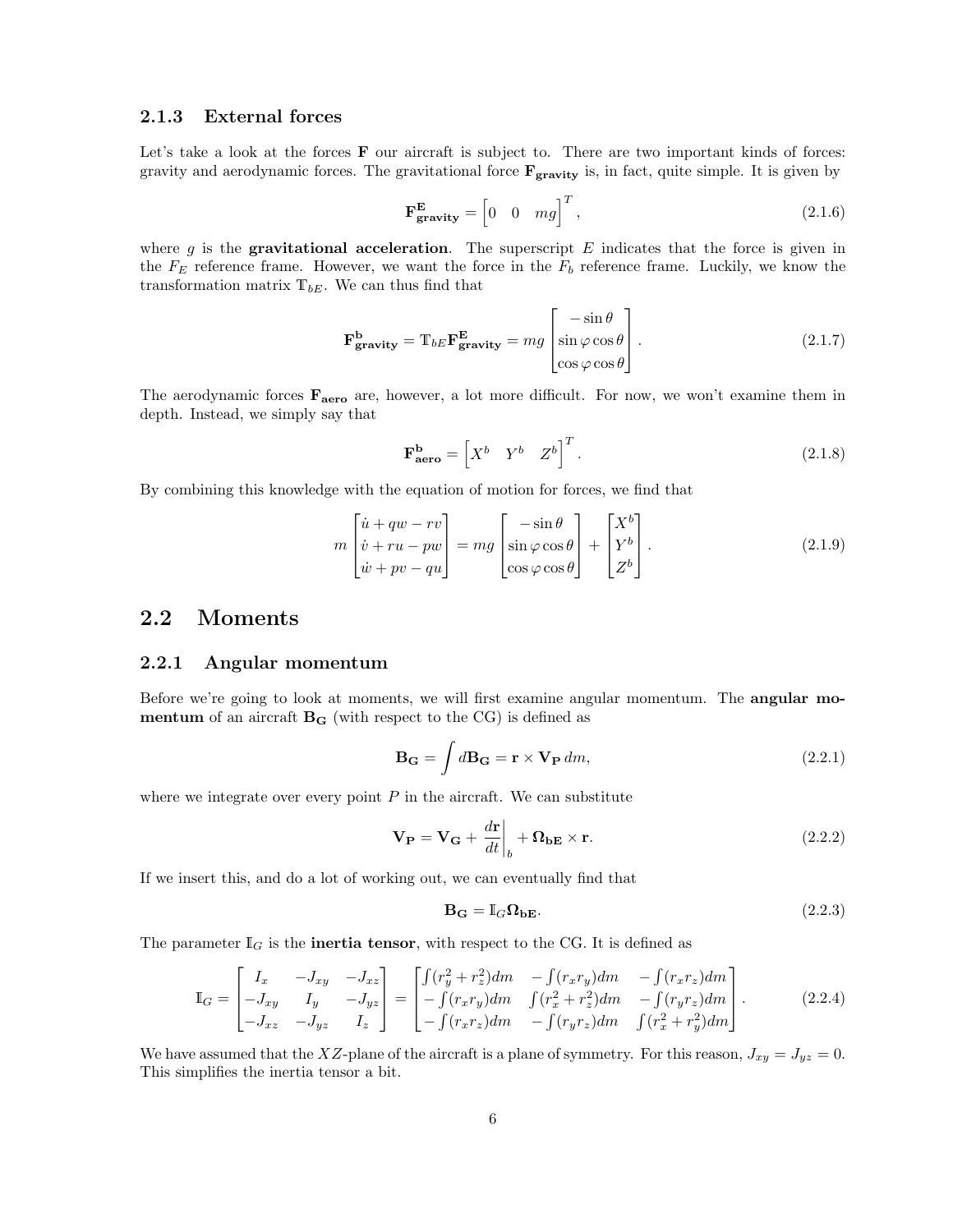#### 2.2.2 The moment equation

It is now time to look at moments. We again do this from the inertial reference frame  $F_E$ . The moment acting on our aircraft, with respect to its CG, is given by

$$
\mathbf{M}_{\mathbf{G}} = \int d\mathbf{M}_{\mathbf{G}} = \int \mathbf{r} \times d\mathbf{F} = \int \mathbf{r} \times \frac{d(\mathbf{V}_{\mathbf{p}} dm)}{dt},
$$
(2.2.5)

where we integrate over the entire body. Luckily, we can simplify the above relation to

$$
\mathbf{M}_{\mathbf{G}} = \frac{d\mathbf{B}_{\mathbf{G}}}{dt}\bigg|_{E}.
$$
\n(2.2.6)

The above relation only holds for inertial reference frames, such as  $F_E$ . However, we want to have the above relation in  $F_b$ . So we rewrite it to

$$
\mathbf{M}_{\mathbf{G}} = \frac{d\mathbf{B}_{\mathbf{G}}}{dt}\bigg|_{b} + \mathbf{\Omega}_{\mathbf{b}\mathbf{E}} \times \mathbf{B}_{\mathbf{G}}.
$$
\n(2.2.7)

By using  $B_G = I_G \Omega_{bE}$ , we can continue to rewrite the above equation. We eventually wind up with

$$
\mathbf{M}_{\mathbf{G}} = \mathbb{I}_{G} \frac{d\mathbf{\Omega}_{\mathbf{b} \mathbf{E}}}{dt} \bigg|_{b} + \mathbf{\Omega}_{\mathbf{b} \mathbf{E}} \times \mathbb{I}_{G} \mathbf{\Omega}_{\mathbf{b} \mathbf{E}}.
$$
 (2.2.8)

In matrix-form, this equation can be written as

$$
\mathbf{M}_{\mathbf{G}} = \begin{bmatrix} I_x \dot{p} + (I_z - I_y)qr - J_{xz}(pq + \dot{r}) \\ I_y \dot{q} + (I_x - I_z)pr + J_{xz}(p^2 - r^2) \\ I_z \dot{r} + (I_y - I_x)pq + J_{xz}(qr - \dot{p}) \end{bmatrix} .
$$
 (2.2.9)

Note that we have used the fact that  $J_{xy} = J_{yz} = 0$ .

#### 2.2.3 External moments

Let's take a closer look at  $M_G$ . Again, we can distinguish two types of moments, acting on our aircraft. There are moments caused by gravity, and moments caused by aerodynamic forces. Luckily, the moments caused by gravity are zero. (The resultant gravitational force acts in the CG.) So we only need to consider the moments caused by aerodynamic forces. We denote those as

$$
\mathbf{M}_{\mathbf{G},\mathbf{aero}}^{\mathbf{b}} = \begin{bmatrix} L & M & N \end{bmatrix}^T.
$$
 (2.2.10)

This turns the moment equation into

$$
\begin{bmatrix}\nI_x \dot{p} + (I_z - I_y)qr - J_{xz}(pq + \dot{r}) \\
I_y \dot{q} + (I_x - I_z)pr + J_{xz}(p^2 - r^2) \\
I_z \dot{r} + (I_y - I_x)pq + J_{xz}(qr - \dot{p})\n\end{bmatrix} = \begin{bmatrix}\nL \\
M \\
N\n\end{bmatrix}.
$$
\n(2.2.11)

## 2.3 Kinematic relations

#### 2.3.1 Translational kinematics

Now that we have the force and moment equations, we only need to find the kinematic relations for our aircraft. First, we examine translational kinematics. This concerns the velocity of the CG of the aircraft with respect to the ground.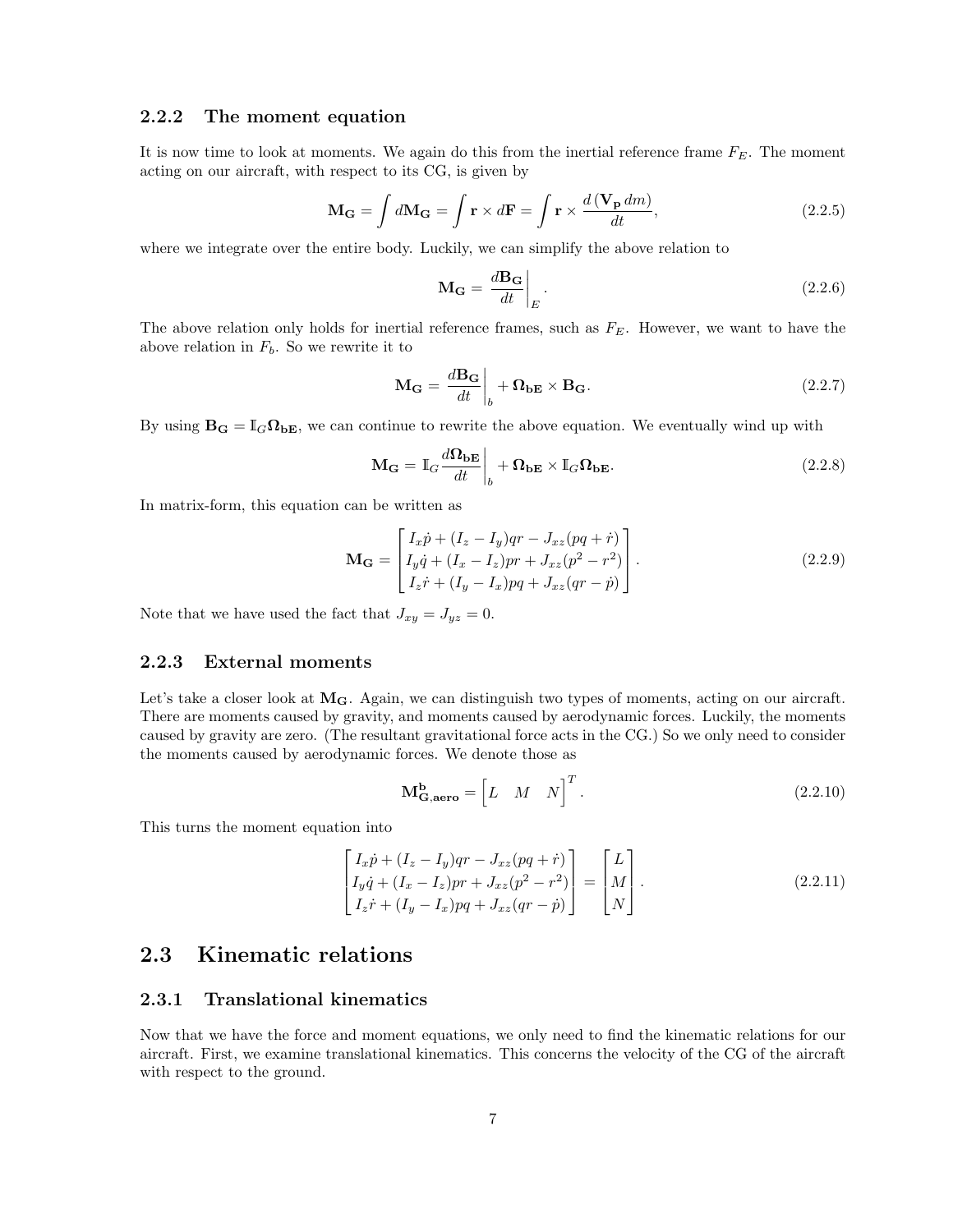The velocity of the CG, with respect to the ground, is called the **kinematic velocity**  $V_k$ . In the  $F_E$ reference system, it is described by

$$
\mathbf{V}_{\mathbf{k}} = \begin{bmatrix} V_N & V_E & -V_Z \end{bmatrix}^T.
$$
 (2.3.1)

In this equation,  $V_N$  is the velocity component in the Northward direction,  $V_E$  is the velocity component in the eastward direction, and  $-V_Z$  is the vertical velocity component. (The minus sign is present because, in the Earth-fixed reference system,  $V_Z$  is defined to be positive downward.)

However, in the  $F_b$  reference system, the velocity of the CG, with respect to the ground, is given by

$$
\mathbf{V}_{\mathbf{G}} = \begin{bmatrix} u & v & w \end{bmatrix}^T. \tag{2.3.2}
$$

To relate those two vectors to each other, we need a transformation matrix. This gives us

$$
\mathbf{V}_{\mathbf{k}} = \mathbf{T}_{Eb}\mathbf{V}_{\mathbf{G}} = \mathbf{T}_{bE}^T\mathbf{V}_{\mathbf{G}}.\tag{2.3.3}
$$

This is the translational kinematic relation. We can use it to derive the change of the aircraft position. To do that, we simply have to integrate the velocities. We thus have

$$
x(t) = \int_0^t V_N dt, \qquad y(t) = \int_0^t V_E dt \quad \text{and} \quad h(t) = \int_0^t -V_Z dt. \tag{2.3.4}
$$

#### 2.3.2 Rotational kinematics

Now let's examine rotational kinematics. This concerns the rotation of the aircraft. In the  $F_E$  reference system, the rotational velocity is described by the variables  $\dot{\varphi}$ ,  $\dot{\theta}$  and  $\dot{\psi}$ . However, in the  $F_b$  reference system, the rotational velocity is described by  $p$ ,  $q$  and  $r$ . The relation between these two triples can be shown to be

$$
\begin{bmatrix} p \\ q \\ r \end{bmatrix} = \begin{bmatrix} 1 & 0 & -\sin \theta \\ 0 & \cos \varphi & \cos \theta \sin \varphi \\ 0 & -\sin \varphi & \cos \theta \cos \varphi \end{bmatrix} \begin{bmatrix} \dot{\varphi} \\ \dot{\theta} \\ \dot{\psi} \end{bmatrix} .
$$
 (2.3.5)

This is the rotational kinematic relation. It is interesting to note that, if  $\varphi = \theta = \psi = 0$ , then  $p = \dot{\varphi}$ ,  $q = \dot{\theta}$  and  $r = \dot{\psi}$ . By the way, we can also invert the above relation. We would then get

$$
\begin{bmatrix} \dot{\varphi} \\ \dot{\theta} \\ \dot{\psi} \end{bmatrix} = \begin{bmatrix} 1 & \sin\varphi \tan\theta & \cos\varphi \tan\theta \\ 0 & \cos\varphi & -\sin\varphi \\ 0 & \sin\varphi/\cos\theta & \cos\varphi/\cos\theta \end{bmatrix} \begin{bmatrix} p \\ q \\ r \end{bmatrix}.
$$
 (2.3.6)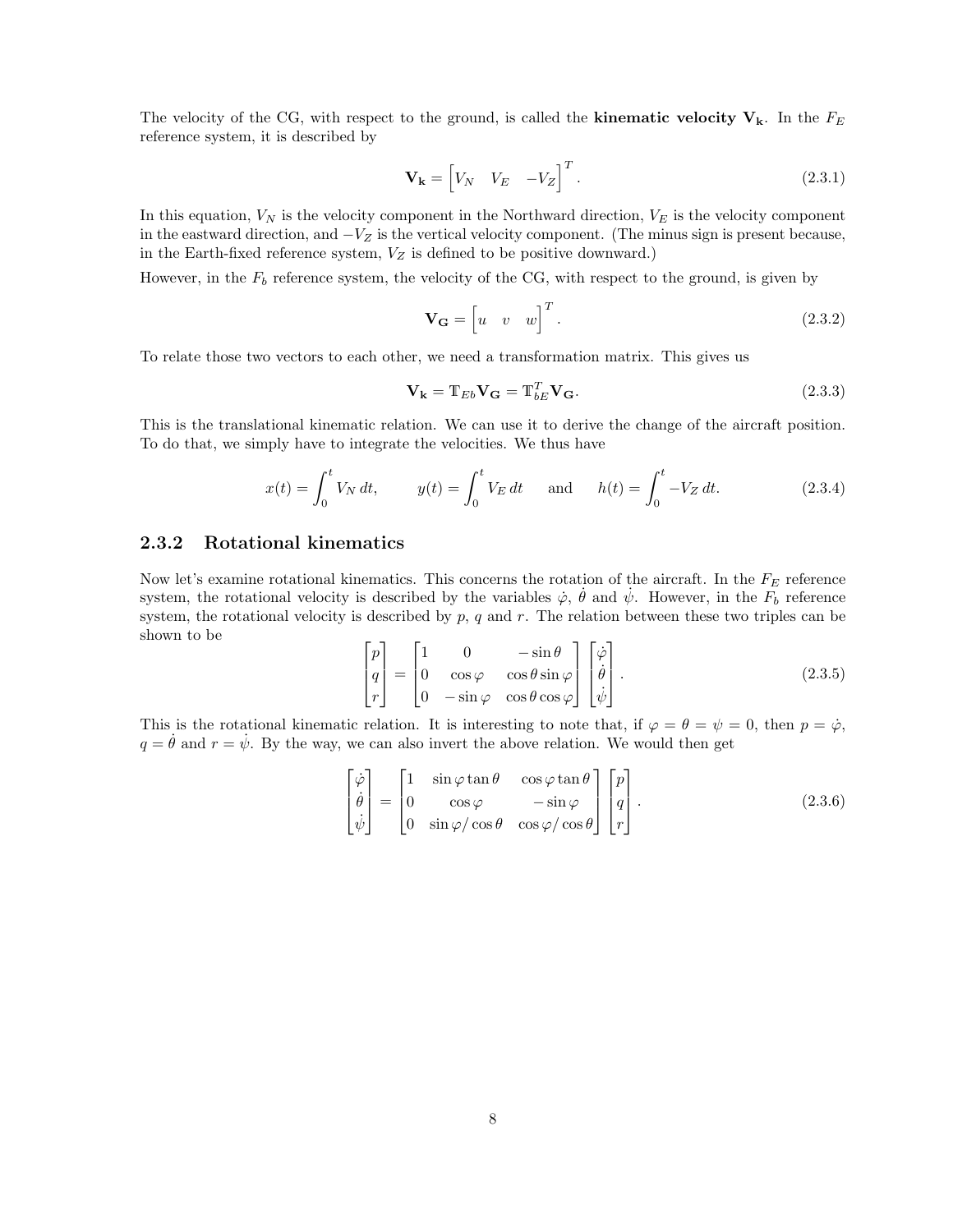## 3. Rewriting the equations of motion

The equations of motion are quite difficult to deal with. To get some useful data out of them, we need to make them a bit simpler. For that, we first linearize them. We then simplify them. And after that, we set them in a non-dimensional form.

## 3.1 Linearization

### 3.1.1 The idea behind linearization

Let's suppose we have some non-linear function  $f(\mathbf{X})$ . Here,  $\mathbf{X}$  is the state of the system. It contains several state variables. To linearize  $f(X)$ , we should use a multi-dimensional Taylor expansion. We then get

$$
f(\mathbf{X}) \approx f(\mathbf{X_0}) + f_{X_1}(\mathbf{X_0})\Delta X_1 + f_{X_2}(\mathbf{X_0})\Delta X_2 + \ldots + f_{X_n}(\mathbf{X_0})\Delta X_n + \text{higher order terms.} \quad (3.1.1)
$$

Here,  $X_0$  is the **initial point** about which we linearize the system. The linearization will only be valid close to this point. Also, the term  $\Delta X_i$  indicates the deviation of variable  $X_i$  from the initial point  $\mathbf{X_0}$ .

When applying linearization, we always neglect higher order terms. This significantly simplifies the equation. (Although it's still quite big.)

#### 3.1.2 Linearizing the states

Now let's apply linearization to the force and moment equations. We start at the right side: the states. We know from the previous chapter that

$$
F_x = m(\dot{u} + qw - rv), \qquad (3.1.2)
$$

$$
F_y = m(\dot{v} + ru - pw), \qquad (3.1.3)
$$

$$
F_z = m(\dot{w} + pv - qu). \tag{3.1.4}
$$

So we see that  $F_x = f(\dot{u}, q, w, r, v)$ . The state vector now consists of five states. By applying linearization, we find that

$$
F_x = m(\dot{u_0} + q_0 w_0 - r_0 v_0) + m(\Delta \dot{u} + q_0 \Delta w + w_0 \Delta q - r_0 \Delta v - v_0 \Delta r), \qquad (3.1.5)
$$

$$
F_y = m(v_0 + r_0u_0 - p_0w_0) + m(\Delta \dot{v} + r_0\Delta u + u_0\Delta r - p_0\Delta w - w_0\Delta p), \qquad (3.1.6)
$$

$$
F_z = m(\dot{w_0} + p_0 v_0 - q_0 u_0) + m(\Delta \dot{w} + p_0 \Delta v + v_0 \Delta p - q_0 \Delta u - u_0 \Delta q). \tag{3.1.7}
$$

We can apply a similar trick for the moments. This would, however, give us quite big expressions. And since we don't want to spoil too much paper (safe the rainforests!), we will not derive those here. Instead, we will only examine the final result in the end.

#### 3.1.3 Linearizing the forces

Now let's try to linearize the forces. Again, we know from the previous chapter that

$$
F_x = -W\sin\theta + X,\tag{3.1.8}
$$

$$
F_y = W \sin \psi \cos \theta + Y,\tag{3.1.9}
$$

$$
F_z = W \cos \psi \cos \theta + Z,\tag{3.1.10}
$$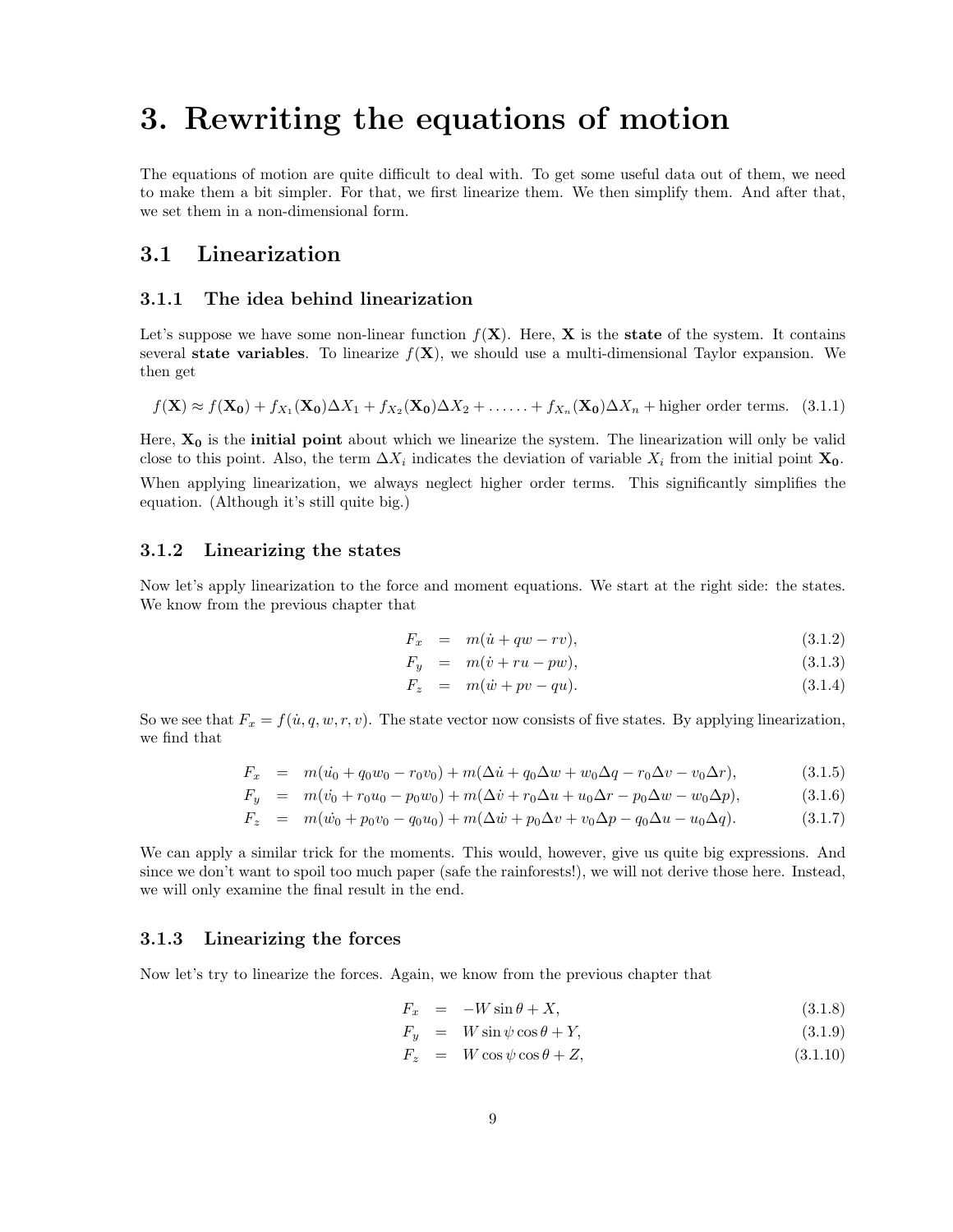where the weight  $W = mg$ . We see that this time  $F_x = f(\theta, X)$ . Also,  $F_y = f(\psi, \theta, Y)$  and  $F_z = f(\theta, X)$  $f(\psi, \theta, Z)$ . It may seem that linearization is easy this time. However, there are some problems.

The problems are the forces  $X, Y$  and  $Z$ . They are not part of the state of the aircraft. Instead they also depend on the state of the aircraft. And they don't only depend on the current state, but on the entire history of states! (For example, a change in angle of attack could create disturbances at the wing. These disturbances will later result in forces acting on the tail of the aircraft.)

How do we put this into equations? Well, we say that X is not only a function of the velocity  $u$ , but also of all its derivatives  $\dot{u}, \ddot{u}, \ldots$  And the same goes for v, w, p, q and r. This gives us an infinitely big equation. (Great....) But luckily, experience has shown that we can neglect most of these time derivatives, as they aren't very important. There are only four exceptions.  $\dot{v}$  strongly influences the variables Y and N. Also,  $\dot{w}$  strongly influences Z and M. We therefore say that

$$
F_x = f(\theta, X) \quad \text{with} \quad X = f(u, v, w, p, q, r, \delta_a, \delta_e, \delta_r, \delta_t), \tag{3.1.11}
$$

$$
F_y = f(\psi, \theta, Y) \quad \text{with} \quad Y = f(u, v, w, \dot{v}, p, q, r, \delta_a, \delta_e, \delta_r), \tag{3.1.12}
$$

$$
F_z = f(\psi, \theta, Z) \quad \text{with} \quad Z = f(u, v, w, \dot{w}, p, q, r, \delta_a, \delta_e, \delta_r, \delta_t). \tag{3.1.13}
$$

When creating the Taylor expansion, we have to apply the chain rule. We then find that

$$
F_x(\mathbf{X}) \approx F_x(\mathbf{X_0}) - W \cos \theta_0 \Delta \theta + X_u \Delta u + X_v \Delta v + X_w \Delta w + X_p \Delta p + \ldots + X_{\delta_t} \Delta \delta_t, (3.1.14)
$$

$$
F_y(\mathbf{X}) \approx F_y(\mathbf{X_0}) - W \sin \psi_0 \sin \theta_0 \Delta \theta + W \cos \psi_0 \cos \theta_0 \Delta \psi + Y_\psi \Delta \dot{v} + \dots + Y_{\delta_r} \Delta \delta_r, \quad (3.1.15)
$$

$$
F_z(\mathbf{X}) \approx F_z(\mathbf{X_0}) - W \cos \psi_0 \sin \theta_0 \Delta \theta - W \sin \psi_0 \cos \theta_0 \Delta \psi + Z_{\dot{w}} \Delta \dot{w} + \dots + Z_{\delta_t} \Delta \delta_t. \tag{3.1.16}
$$

Now that's one big Taylor expansion. And we haven't even written down all terms of the equation. (Note the dots in the equation.) By the way, the term  $X_u$  indicates the derivative  $\partial X/\partial u$ . Similarly,  $X_v = \partial X / \partial v$ , and so on.

You may wonder what  $\delta_a$ ,  $\delta_e$ ,  $\delta_r$  and  $\delta_t$  are. Those are the settings of the aileron, elevator, rudder and thrust. These settings of course influence the forces acting on the aircraft. We will examine those coefficients later in more detail. (You may also wonder, why doesn't Y depend on the thrust setting  $\delta_t$ ? This is because we assume that the direction of the thrust vector lies in the plane of symmetry.)

## 3.2 Simplification

#### 3.2.1 Symmetry and asymmetry

Let's try to simplify that monstrocity of an equation of the previous part. To do that, we have to apply several tricks. The most important one, is that of symmetry and asymmetry.

We can make a distinction between symmetric and asymmetric forces/deviations. The symmetric deviations (the deviations which don't break the symmetry) are  $u, w$  and  $q$ . The symmetric forces/moments are X, Z and M. Similarly, the asymmetric deviations are  $v, p$  and r. The asymmetric forces/moments are  $Y, L$  and  $N$ .

It can now be shown that there is no coupling between the symmetric and the asymmetric properties. (That is, as long as the deviations are small.) In other words, X is uneffected by  $v, p$  and  $r$ . Thus  $X_v = X_p = X_r = 0$ . The same trick works for the other forces and moments as well. This causes a lot of terms to disappear in the force equations.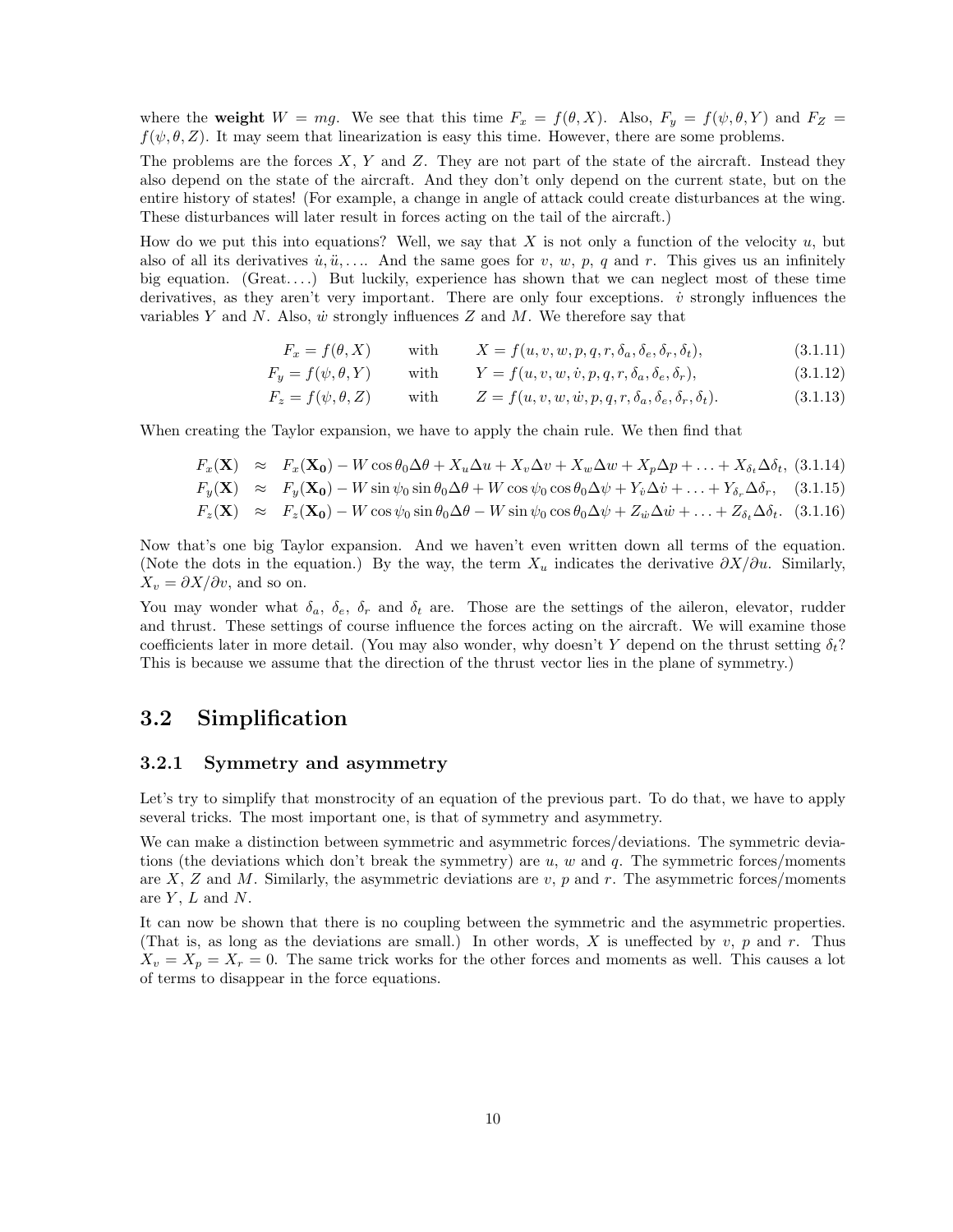#### 3.2.2 Simplifying the force equations

There is also another important trick we use, when simplifying the force equations. We assume that the aircraft is flying in a steady symmetric flight. This means that

$$
u_0 \neq 0 \quad \dot{u}_0 = 0 \quad p_0 = 0 \quad \dot{p}_0 = 0 \quad \varphi_0 = 0 \quad \dot{\varphi}_0 = 0 \quad X_0 \neq 0 \quad \dot{X}_0 = 0,
$$
  
\n
$$
v_0 = 0 \quad \dot{v}_0 = 0 \quad q_0 = 0 \quad \dot{q}_0 = 0 \quad \theta_0 \neq 0 \quad \dot{\theta}_0 = 0 \quad Y_0 = 0 \quad \dot{Y}_0 = 0,
$$
  
\n
$$
w_0 \neq 0 \quad \dot{w}_0 = 0 \quad r_0 = 0 \quad \dot{r}_0 = 0 \quad \psi_0 \neq 0 \quad \dot{\psi}_0 = 0 \quad Z_0 \neq 0 \quad \dot{Z}_0 = 0.
$$
\n(3.2.1)

This greatly simplifies the  $F_x(\mathbf{X_0})$ ,  $F_y(\mathbf{X_0})$  and  $F_z(\mathbf{X_0})$  terms.

Now it is finally time to apply all these simplifications and tricks. It will give us the force equations for small deviations from a steady symmetric flight. These equations are

$$
-W\cos\theta_0\theta + X_u u + X_w w + X_q q + X_{\delta_e} \delta_e + X_{\delta_t} \delta_t = m(\dot{u} + w_0 q), \qquad (3.2.2)
$$

$$
W\cos\theta_0\psi + Y_v v + Y_{\dot{v}}\dot{v} + Y_p p + Y_r r + Y_{\delta_a}\delta_a + Y_{\delta_r}\delta_r = m(\dot{v} + u_0r - w_0p), \qquad (3.2.3)
$$

$$
-W\sin\theta_0\theta + Z_u u + Z_w w + Z_{\dot{w}}\dot{w} + Z_q q + Z_{\delta_e}\delta_e + Z_{\delta_t}\delta_t = m(\dot{w} - u_0 q). \tag{3.2.4}
$$

Of these three equations, the first and the third correspond to symmetric motion. The second equation corresponds to asymmetric motion.

You may wonder, where did all the  $\Delta$ 's go to? Well, to simplify our notation, we omitted them. So in the above equation, all variables indicate the displacement from the initial position  $X_0$ .

Finally, there is one more small simplification we could do. We haven't fully defined our reference system yet. (We haven't specified where the  $X$  axis is in the symmetry plane.) Now let's choose our reference system. The most convenient choice is in this case the stability reference frame  $F_S$ . By choosing this frame, we have  $u_0 = V$  and  $w_0 = 0$ . (*V* is the velocity.) This eliminates one more term.

#### 3.2.3 The moment equations

In a similar way, we can linearize and simplify the moment equations. We won't go through that tedious process. By now you should more or less know how linearization is done. We'll just mention the results. They are

$$
L_v v + L_p p + L_r r + L_{\delta_a} \delta_a + L_{\delta_r} \delta_r = I_x \dot{p} - J_{xz} \dot{r}, \qquad (3.2.5)
$$

$$
M_u u + M_w w + M_{\dot{w}} \dot{w} + M_q q + M_{\delta_e} \delta_e + M_{\delta_t} \delta_t = I_y \dot{q}, \qquad (3.2.6)
$$

$$
N_v v + N_{\dot{v}} \dot{v} + N_p p + N_r r + N_{\delta_a} \delta_a + N_{\delta_r} \delta_r = I_z \dot{r} - J_{xz} \dot{p}.
$$
\n(3.2.7)

Of these three equations, only the second one corresponds to symmetric motion. The other two correspond to asymmetric motion.

#### 3.2.4 The kinematic relations

The kinematic relations can also be linearized. (This is, in fact, not that difficult.) After we apply the simplifications, we wind up with

$$
\dot{\varphi} = p + r \tan \theta_0, \qquad (3.2.8)
$$

$$
\dot{\theta} = q, \tag{3.2.9}
$$

$$
\dot{\psi} = \frac{r}{\cos \theta_0}.\tag{3.2.10}
$$

Of these three equations, only the second one corresponds to symmetric motion. The other two correspond to asymmetric motion.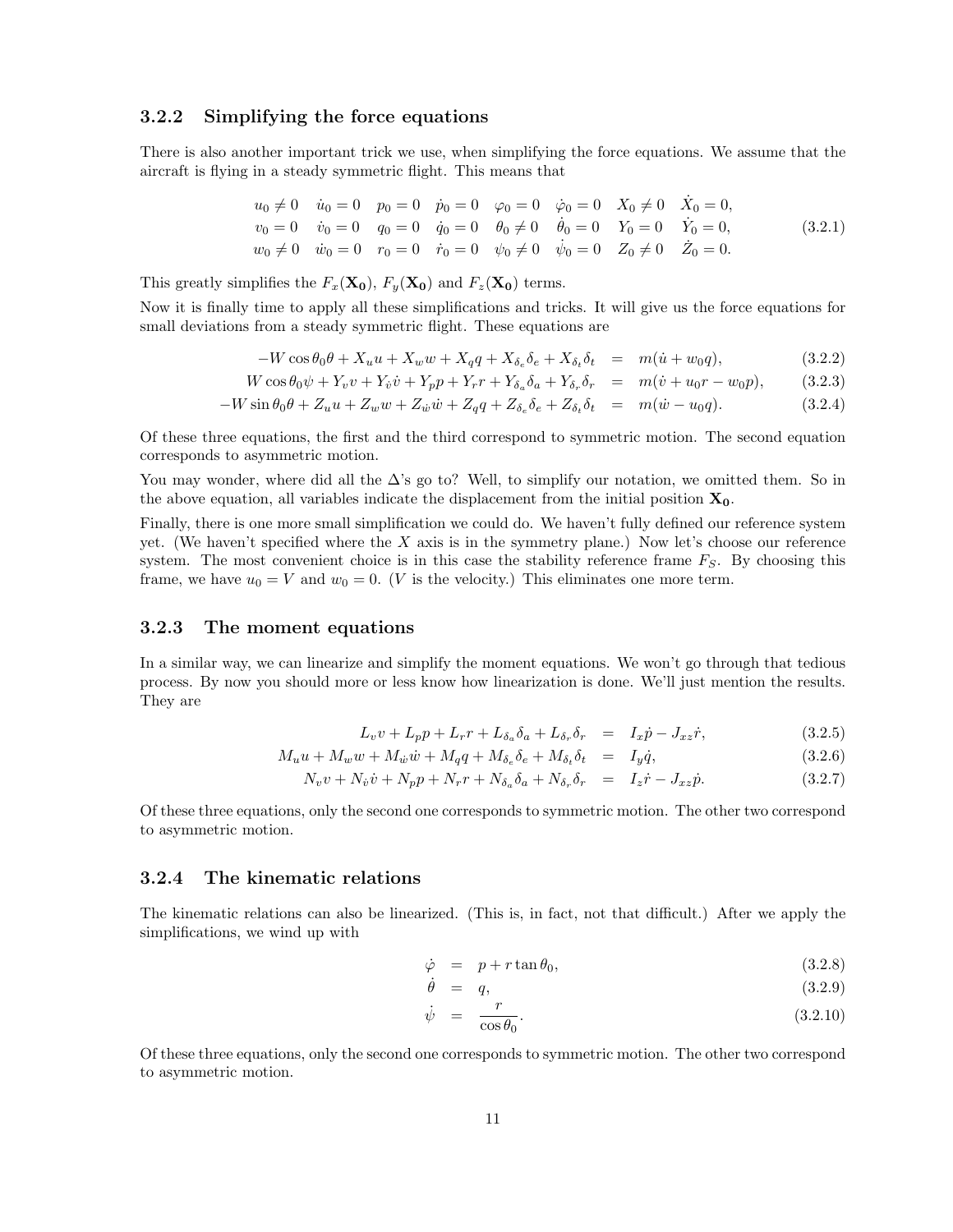## 3.3 Setting the equations in a non-dimensional form

#### 3.3.1 The dividing term

Aerospace engineers often like to work with non-dimensional coefficients. By doing this, they can easily compare aircraft of different size and weight. So, we will also try to make our equations non-dimensional. But how do we do that? We simply divide the equations by a certain value, making them non-dimensional.

The question remains, by what do we divide them? Well, we divide the force equations by  $\frac{1}{2}\rho V^2S$ , the symmetric moment equation by  $\frac{1}{2}\rho V^2 S\bar{c}$ , the asymmetric moment equations by  $\frac{1}{2}\rho V^2 Sb$ , the symmetric kinematic equation by  $V/\bar{c}$  and the asymmetric kinematic equations by  $V/b$ . Here, S is the wing surface area,  $\bar{c}$  is the mean chord length, and b is the wing span. (Note that we use  $\bar{c}$  for symmetric equations, while we use *b* for asymmetric equations.)

#### 3.3.2 Defining coefficients

Dividing our equations by a big term won't make them look prettier. To make them still readable, we need to define some coefficients. To see how we do that, we consider the term  $X_u u$ . We have divided this term by  $\frac{1}{2}\rho V^2 S$ . We can now rewrite this term to

$$
\frac{X_u u}{\frac{1}{2}\rho V^2 S} = \frac{X_u}{\frac{1}{2}\rho V S} \frac{u}{V} = C_{X_u} \hat{u}.
$$
\n(3.3.1)

In this equation, we have defined the **non-dimensional velocity**  $\hat{u}$ . There is also the coefficient  $C_{X_u}$  =  $X_u/(\frac{1}{2}\rho VS)$ . This coefficient is called a **stability derivative**.

We can apply the same trick to other terms as well. For example, we can rewrite the term  $X_w w$  to

$$
\frac{X_w w}{\frac{1}{2}\rho V^2 S} = \frac{X_w}{\frac{1}{2}\rho V S} \frac{w}{V} = C_{X_\alpha} \alpha,
$$
\n(3.3.2)

where the **angle of attack**  $\alpha$  is approximated by  $\alpha = w/V$ . We can also rewrite the term  $X_q q$  to

$$
\frac{X_q q}{\frac{1}{2}\rho V^2 S} = \frac{X_q}{\frac{1}{2}\rho V^2 S \bar{c}} \frac{\bar{c}}{V} \frac{d\theta}{dt} = C_{X_q} D_c \theta.
$$
\n(3.3.3)

This time we don't only see a new coefficient. There is also the **differential operator**  $D_c$ . Another differential operator is  $D_b$ .  $D_c$  and  $D_b$  are defined as

$$
D_c = \frac{\bar{c}}{V} \frac{d}{dt} \quad \text{and} \quad D_b = \frac{b}{V} \frac{d}{dt}.
$$
 (3.3.4)

In this way, a lot of coefficients can be defined. We won't state the definitions of all the coefficients here. (There are simply too many for a summary.) But you probably can guess the meaning of most of them by now. And you simply have to look up the others.

#### 3.3.3 The equations of motion in matrix form

So, we could now write down a new set of equations, with a lot of coefficients. However, we know that these equations are linear. So, we can put them in a matrix form. If we do that, we will find two interesting matrix equations. The equations for the symmetric motion are given by

$$
\begin{bmatrix} C_{X_u} - 2\mu_c D_c & C_{X_{\alpha}} & C_{Z_0} & C_{X_q} \\ C_{Z_u} & C_{Z_{\alpha}} + (C_{Z_{\alpha}} - 2\mu_c)D_c & -C_{X_0} & 2\mu_c + C_{Z_q} \\ 0 & 0 & -D_c & 1 \\ C_{m_u} & C_{m_{\alpha}} + C_{m_{\alpha}}D_c & 0 & C_{m_q} - 2\mu_c K_Y^2 D_c \end{bmatrix} \begin{bmatrix} \hat{u} \\ \alpha \\ \theta \\ \frac{q\bar{c}}{\bar{V}} \end{bmatrix} = \begin{bmatrix} -C_{X_{\delta_e}} & -C_{X_{\delta_t}} \\ -C_{Z_{\delta_e}} & -C_{Z_{\delta_t}} \\ 0 & 0 \\ -C_{m_{\delta_e}} & -C_{m_{\delta_t}} \end{bmatrix} \begin{bmatrix} \delta_e \\ \delta_t \end{bmatrix}.
$$
\n(3.3.5)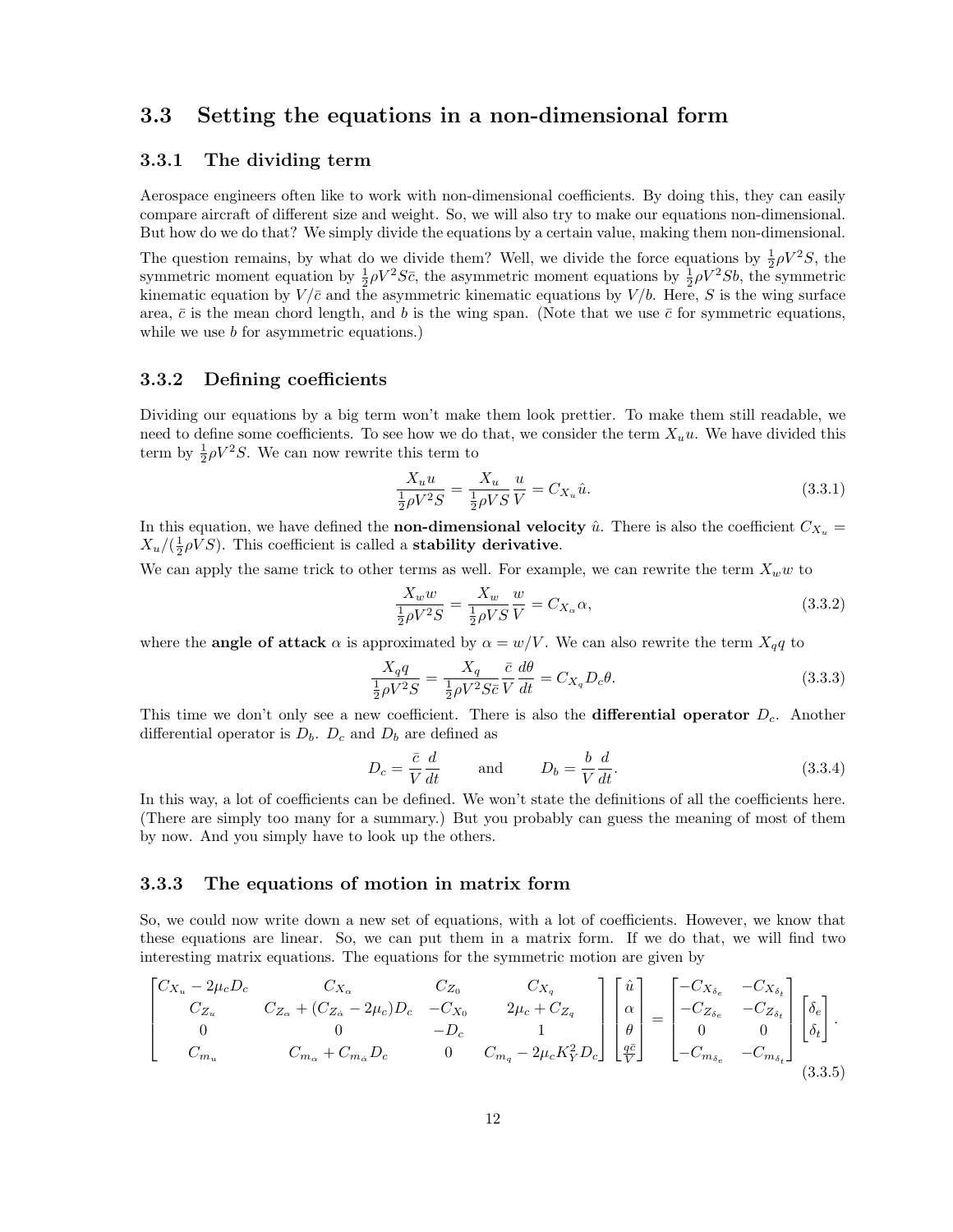You may note that, instead of using the subscript  $M$ , we use the subscript  $m$ . This is just a writing convention. You also haven't seen the variable  $K_Y^2$  yet. It is defined as  $K_Y^2 = \frac{I_y}{m\bar{c}^2}$ . Also,  $\mu_c = \frac{m}{\rho Sc}$ . The equations for the asymmetric motion are given by

$$
\begin{bmatrix}\nC_{Y_{\beta}} + (C_{Y_{\beta}} - 2\mu_b)D_b & C_L & C_{Y_p} & C_{Y_r} - 4\mu_b \\
0 & -\frac{1}{2}D_b & 1 & 0 \\
C_{l_{\beta}} & 0 & C_{l_p} - 4\mu_b K_X^2 D_b & C_{l_r} + 4\mu_b K_X z D_b \\
C_{n_{\beta}} + C_{n_{\beta}} D_b & 0 & C_{n_p} + 4\mu_b K_X z D_b & C_{n_r} - 4\mu_b K_Z^2 D_b\n\end{bmatrix}\n\begin{bmatrix}\n\beta \\
\varphi \\
\frac{pb}{2V}\n\end{bmatrix} =\n\begin{bmatrix}\n-C_{Y_{\delta_a}} & -C_{Y_{\delta_r}} \\
0 & 0 \\
-C_{l_{\delta_a}} & -C_{l_{\delta_r}} \\
-C_{n_{\delta_a}} & -C_{n_{\delta_r}}\n\end{bmatrix}\n\begin{bmatrix}\n\delta_a \\
\delta_r\n\end{bmatrix}
$$
\n(3.3.6)

Again, note that, instead of using the subscripts L and N, we have used l and n. Also, the slip angle  $\beta$ is defined as  $\beta = v/V$ .

#### 3.3.4 Equations of motion in state-space form

We can also put our equation in state-space form, being

$$
\dot{\mathbf{x}} = A\mathbf{x} + B\mathbf{u} \quad \text{and} \quad \mathbf{y} = C\mathbf{x} + D\mathbf{u}.\tag{3.3.7}
$$

.

Here,  $A$  is the state matrix,  $B$  is the input matrix,  $C$  is the output matrix and  $D$  is the direct matrix. Since the system is time-invariant, all these matrices are constant. Also, x is the state vector, u is the input vector and y is the output vector.

The state-space form has several advantages. First of all, the parameters can be solved for at every time t. (The complicated equations for this are known.) Second, computers are very good at performing simulations, once a situation has been described in state-space form.

After some interesting matrix manipulation, the state-space form of the symmetric motions can be derived. The result is

$$
\begin{bmatrix}\n\dot{\hat{u}} \\
\dot{\alpha} \\
\dot{\theta} \\
\frac{\dot{q}\bar{c}}{\bar{V}}\n\end{bmatrix} =\n\begin{bmatrix}\nx_u & x_\alpha & x_\theta & 0 \\
z_u & z_\alpha & z_\theta & z_q \\
0 & 0 & 0 & \frac{V}{\bar{c}} \\
m_u & m_\alpha & m_\theta & m_q\n\end{bmatrix}\n\begin{bmatrix}\n\hat{u} \\
\alpha \\
\theta \\
\frac{q\bar{c}}{V}\n\end{bmatrix} +\n\begin{bmatrix}\nx_{\delta_e} & x_{\delta_t} \\
z_{\delta_e} & z_{\delta_t} \\
0 & 0 \\
m_{\delta_e} & m_{\delta_t}\n\end{bmatrix}\n\begin{bmatrix}\n\delta_e \\
\delta_t\n\end{bmatrix}.
$$
\n(3.3.8)

There are quite some strange new coefficients in this equation. The equations, with which these coefficients are calculated, can be looked up. However, we will not mention those here.

You may notice that, in the above equation, we only have the state matrix  $A$  and the input matrix  $B$ . The matrices C and D are not present. That is because they depend on what output you want to get out of your system. So we can't generally give them here. They are often quite trivial though.

Similarly, the state-space form of the asymmetric motions can be found. This time we have

$$
\begin{bmatrix}\n\dot{\beta} \\
\dot{\varphi} \\
\frac{\dot{p}b}{2V}\n\end{bmatrix} = \begin{bmatrix}\ny_{\beta} & y_{\varphi} & y_{p} & y_{r} \\
0 & 0 & \frac{2V}{b} & 0 \\
l_{\beta} & 0 & l_{p} & l_{r} \\
n_{\beta} & 0 & n_{p} & n_{r}\n\end{bmatrix} \begin{bmatrix}\n\beta \\
\varphi \\
\frac{pb}{2V}\n\end{bmatrix} + \begin{bmatrix}\n0 & y_{\delta_{r}} \\
0 & 0 \\
l_{\delta_{a}} & l_{\delta_{r}} \\
n_{\delta_{a}} & n_{\delta_{r}}\n\end{bmatrix} \begin{bmatrix}\n\delta_{a} \\
\delta_{r}\n\end{bmatrix}.
$$
\n(3.3.9)

And that concludes this collection of oversized equations.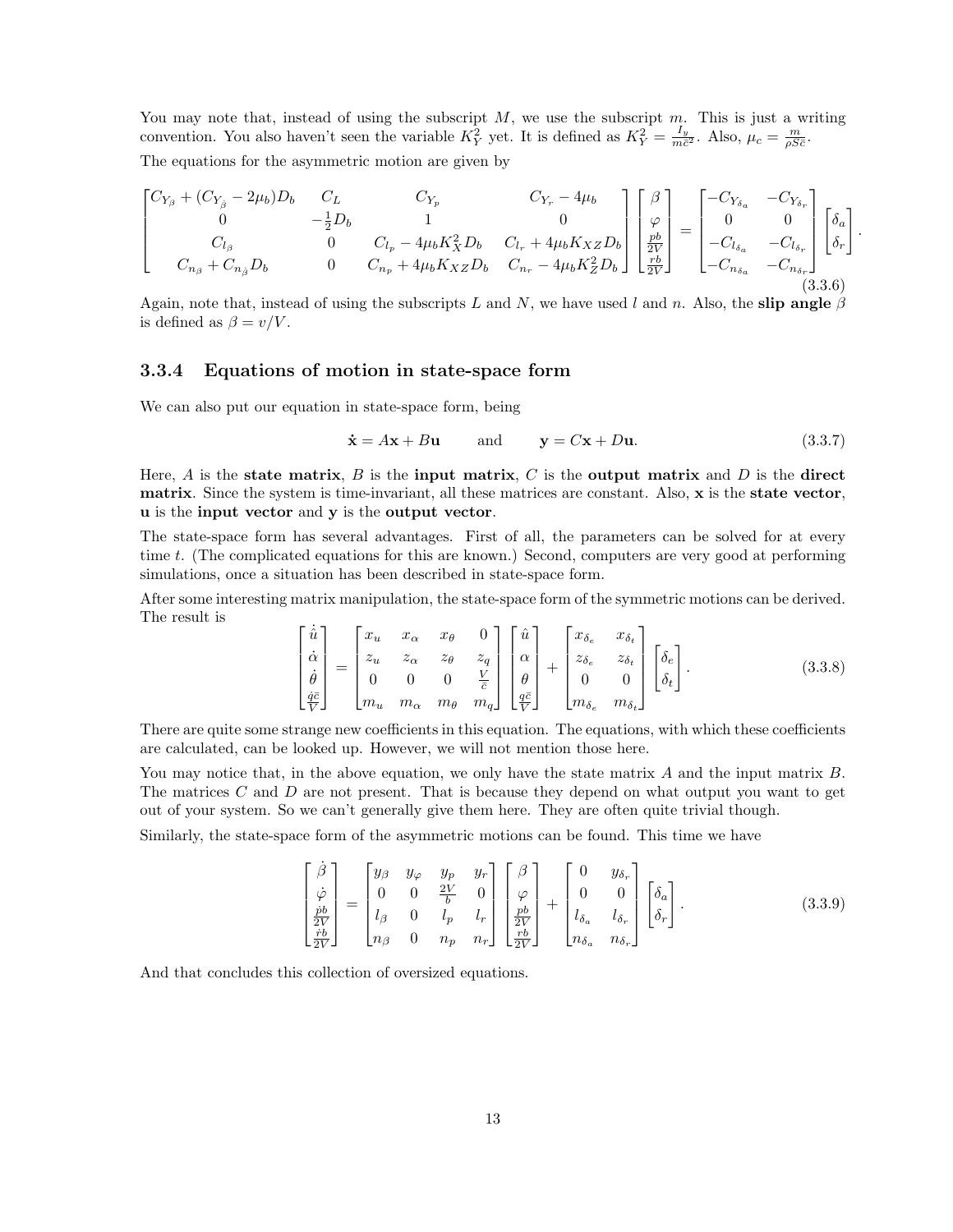## 4. The aerodynamic center

In this chapter, we're going to focus on the aerodynamic center, and its effect on the moment coefficient  $C_m$ .

## 4.1 Force and moment coefficients

#### 4.1.1 Aerodynamic forces

Let's investigate a wing. This wing is subject to a pressure distribution. We can sum up this entire pressure distribution. This gives us a resultant **aerodynamic force vector**  $C_R$ .



Figure 4.1: The forces and moments acting on a wing.

Let's split up the aerodynamic force vector  $C_R$ . We can do this in multiple ways. We can split the force up into a (dimensionless) normal force coefficient  $C_N$  and a tangential force coefficient  $C_T$ . We can also split it up into a lift force coefficient  $C<sub>L</sub>$  and a drag force coefficient  $C<sub>D</sub>$ . Both methods are displayed in figure 4.1. The relation between the four force coefficients is given by

$$
C_N = C_L \cos \alpha + C_D \sin \alpha, \qquad (4.1.1)
$$

$$
C_T = C_D \cos \alpha - C_L \sin \alpha. \tag{4.1.2}
$$

The coefficients  $C_L$ ,  $C_N$ ,  $C_T$  and  $C_D$  all vary with the angle of attack  $\alpha$ . So if the angle of attack changes, so do those coefficients.

#### 4.1.2 The aerodynamic moment

Next to the aerodynamic forces, we also have an **aerodynamic moment coefficient**  $C_m$ . This moment depends on the reference position. Let's suppose we know the moment coefficient  $C_{m_{(x_1,z_1)}}$  about some point  $(x_1, z_1)$ . The moment coefficient  $C_{m_{(x_2, z_2)}}$  about some other point  $(x_2, z_2)$  can now be found using

$$
C_{m_{(x_2,z_2)}} = C_{m_{(x_1,z_1)}} + C_N \frac{x_2 - x_1}{\bar{c}} - C_T \frac{z_2 - z_1}{\bar{c}}.
$$
\n(4.1.3)

Here,  $\bar{c}$  is the mean aerodynamic chord length. (The mean aerodynamic chord (MAC) can be seen as the 'average' chord of the entire 3D wing.) Also, x and z denote the position of the reference point in the vehicle reference frame  $F_r$ . We define  $(x_0, z_0)$  to be the position of the leading edge of the MAC.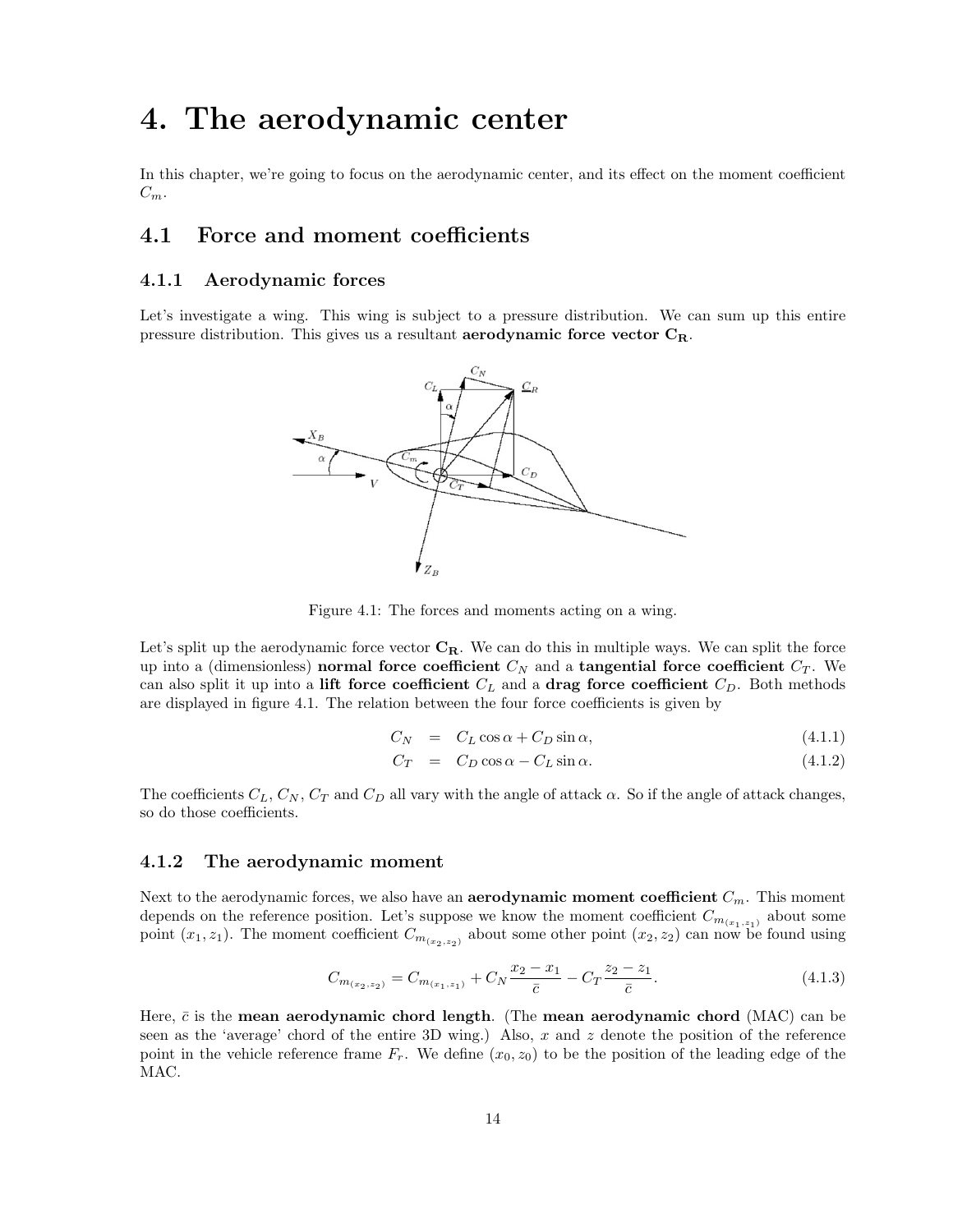## 4.2 Important points of the wing

#### 4.2.1 The center of pressure

Let's put our reference point  $(x, z)$  (for calculating  $C_m$ ) on the chord. (We thus set  $z = z_0$ .) There now is a certain value of x, for which  $C_m = 0$ . This point is called the **center of pressure** (CP). We denote its coordinates by  $(x_d, z_0)$ . (The CP is the point where the line of action of  $C_R$  crosses the chord.)

Let's suppose that we know the moment coefficient  $C_{m_{(x_0, z_0)}}$  about the leading edge. We can then find  $x_d$  using

$$
C_{m_{(x_d,z_0)}} = 0 = C_{m_{(x_0,z_0)}} + C_N \frac{x_d - x_0}{\bar{c}}.
$$
\n(4.2.1)

Let's define  $e = x_d - x_0$ . We can then find that

$$
\frac{e}{\bar{c}} = -\frac{C_{m_{(x_0, z_0)}}}{C_N}.\tag{4.2.2}
$$

#### 4.2.2 Lines and metacenters

Let's examine a wing at a certain angle of attack  $\alpha$ . This wing is subjected to a resultant force  $C_R$ . For all points on the line of action of  $\mathbf{C}_{\mathbf{R}}$ , we have  $C_m = 0$ .

Now let's examine all points for which  $dC_m/d\alpha = 0$ . These points also lie on one line. This line is called the neutral line. The point where this line crosses the MAC (and thus  $z = z<sub>0</sub>$ ) is called the neutral point. The crossing point of the neutral line and the line of action of  $C_R$  is called the first metacenter  $M_1$ . This point has both  $C_m = 0$  and  $dC_m/d\alpha = 0$ .

Let's take another look at the neutral line. On this line is a point for which  $d^2C_m/d\alpha^2 = 0$ . This point is called the second metacenter.

It is important to remember that all the lines and points discussed above change as  $\alpha$  changes. However, the second metacenter changes only very little. We therefore assume that its position is constant for different angles of attack  $\alpha$ .

#### 4.2.3 The aerodynamic center

Previously, we have defined the second metacenter. However, in aerodynamics, we usually refer to this point as the **aerodynamic center** (AC). Its coordinates are denoted by  $(x_{ac}, z_{ac})$ . The corresponding moment coefficient is written as  $C_{m_{ac}}$ . We know that we have  $dC_{m_{ac}}/d\alpha = 0$  and  $d^2C_{m_{ac}}/d\alpha^2 = 0$ . We can use this to find  $x_{ac}$  and  $z_{ac}$ .

To find  $x_{ac}$  and  $z_{ac}$ , we have to differentiate equation (4.1.3) with respect to  $\alpha$ . Differentiating it once gives

$$
\frac{dC_{m_{ac}}}{d\alpha} = 0 = \frac{dC_{m_{(x_0, z_0)}}}{d\alpha} + \frac{dC_N}{d\alpha} \frac{x_{ac} - x_0}{\bar{c}} - \frac{dC_T}{d\alpha} \frac{z_{ac} - z_0}{\bar{c}}.
$$
\n(4.2.3)

(Note that we have used the fact that the position of the AC doesn't vary with  $\alpha$ .) Differentiating it twice gives

$$
\frac{d^2C_{m_{ac}}}{d\alpha^2} = 0 = \frac{d^2C_{m_{(x_0, z_0)}}}{d\alpha^2} + \frac{d^2C_N}{d\alpha^2} \frac{x_{ac} - x_0}{\bar{c}} - \frac{d^2C_T}{d\alpha^2} \frac{z_{ac} - z_0}{\bar{c}}.
$$
\n(4.2.4)

We now have two equations and two unknowns. We can thus solve for  $x_{ac}$  and  $z_{ac}$ . After this, it is easy to find the corresponding moment coefficient  $C_{m_{ac}}$ . And since  $dC_{m_{ac}}/d\alpha = 0$ , we know that this moment coefficient stays the same, even if  $\alpha$  varies.

We have just described an analytical method to find the AC. There are also graphical methods to find the AC. We won't go into detail on those methods though.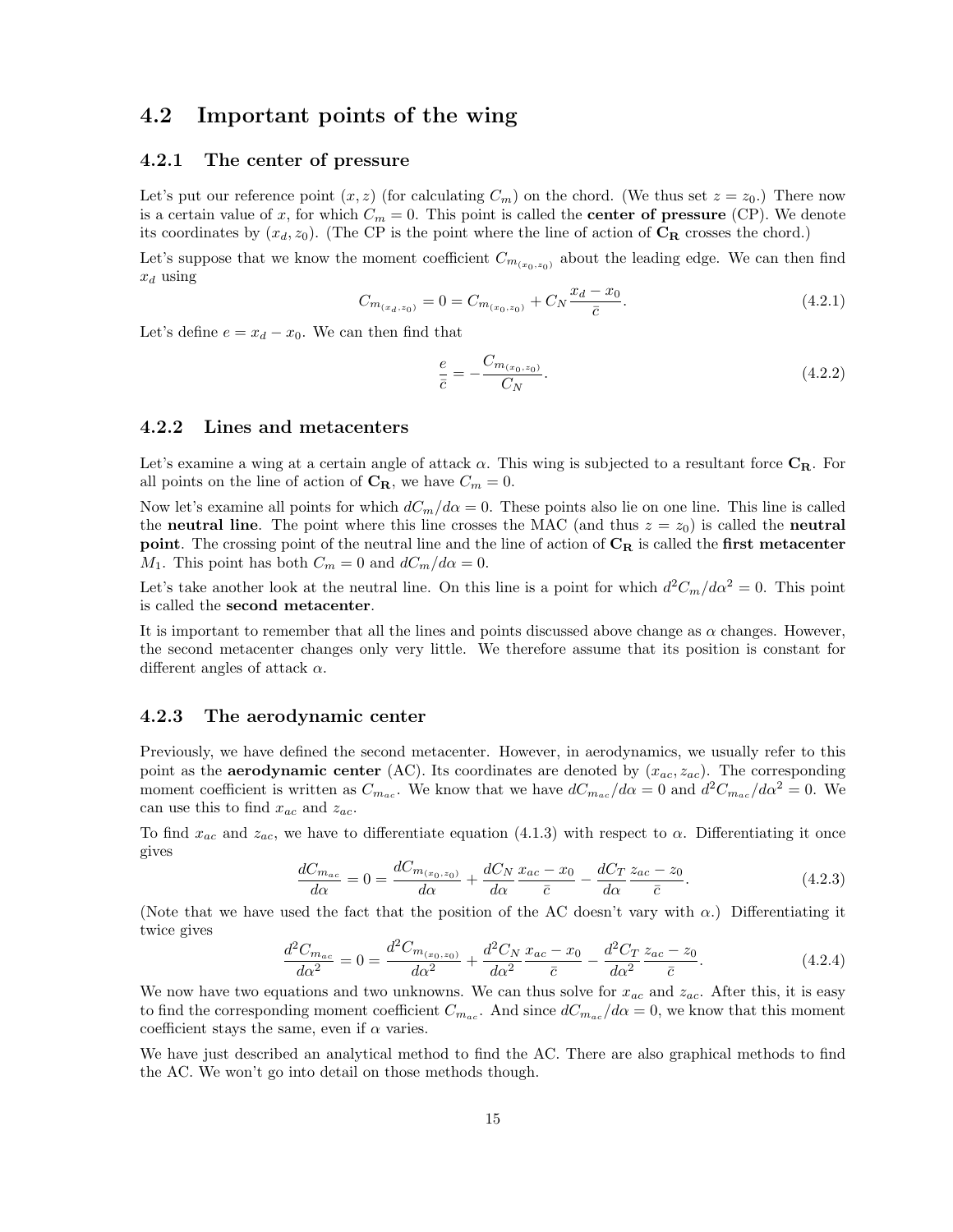#### 4.2.4 Simplifications

We can make a couple of simplifications. Usually,  $dC_T/d\alpha$  is rather small compared to  $dC_N/d\alpha$ . We therefore often neglect the effects of the tangential force coefficient  $C_T$ . If we do this, we find that the AC lies on the MAC ( $z_{ac} = z_0$ ). In fact, the AC coincides with the neutral point.

Finding the position of the AC has now become a lot easier. We know that  $z_{ac} = z_0$ . We can use this to show that  $x_{ac}$  satisfies

$$
\frac{x_{ac} - x_0}{\bar{c}} = -\frac{dC_{m_{(x_0, z_0)}}}{dC_N}.\tag{4.2.5}
$$

Once  $x_{ac}$  has been determined, we can find the moment coefficient about any other point on the wing. Based on our simplifications, we have

$$
C_m(x) = C_{m_{ac}} + C_N \frac{x - x_{ac}}{\bar{c}}.
$$
\n(4.2.6)

We can also see another interesting fact from this equation. If  $C<sub>N</sub> = 0$ , the moment coefficient is constant along the wing. And the value of this moment coefficient is equal to  $C_{m_{ac}}$ . In other words, the value of  $C_{m_{ac}}$  is the value of  $C_m$  when  $C_N = 0$ . (This rule holds for every reference point.)

## 4.3 Static stability

#### 4.3.1 Stability types

Let's suppose that the aircraft is performing a steady flight. The aircraft is then in equilibrium. This means that the moment coefficient about the center of gravity (CG) must be 0.  $(C_{m_{cq}} = 0)$ . Now let's suppose that the aircraft gets a small deviation from this steady flight. For example,  $\alpha$  increases to  $\alpha + d\alpha$ . What happens?

Due to the change in angle of attack,  $C_{m_{cg}}$  is no longer zero. Instead, it will get a value of  $dC_{m_{cg}}$ . We can now distinguish three cases.

- The change in moment  $dC_{m_{cg}}$  is in the same direction as  $d\alpha$ . We thus have  $dC_{m_{cg}}/d\alpha > 0$ . In this case, the moment causes  $\alpha$  to diverge away from the equilibrium position. The aircraft is therefore unstable.
- The change in moment  $dC_{m_{cg}}$  is directed oppositely to da. We now have  $dC_{m_{cg}}/d\alpha < 0$ . In this case, the moment causes  $\alpha$  to get back to its equilibrium position. The aircraft is thus **stable**.
- The change in moment  $dC_{m_{cg}} = 0$ , and thus also  $dC_{m_{cg}}/d\alpha = 0$ . In this case, we are in a new equilibrium position. This situation is called neutrally stable or indifferent.

#### 4.3.2 The position of the center of gravity

We just saw that, to have a stable aircraft, we should have  $dC_{m_{cg}}/d\alpha < 0$ . It turns out that the position of the CG is very important for this. To see why, we differentiate equation (4.2.6) with respect to  $\alpha$ . We find that

$$
\frac{dC_{m_{cg}}}{d\alpha} = \frac{dC_N}{d\alpha} \frac{x_{cg} - x_{ac}}{\bar{c}}.
$$
\n(4.3.1)

In general,  $dC_N/d\alpha > 0$ . So, to have a stable aircraft, we must have  $x_{cg} - x_{ac} < 0$ . The aerodynamic center should thus be more to the rear of the aircraft than the CG. (This is also why airplanes have a stabilizing horizontal tailplane: It moves the aerodynamic center to the rear.)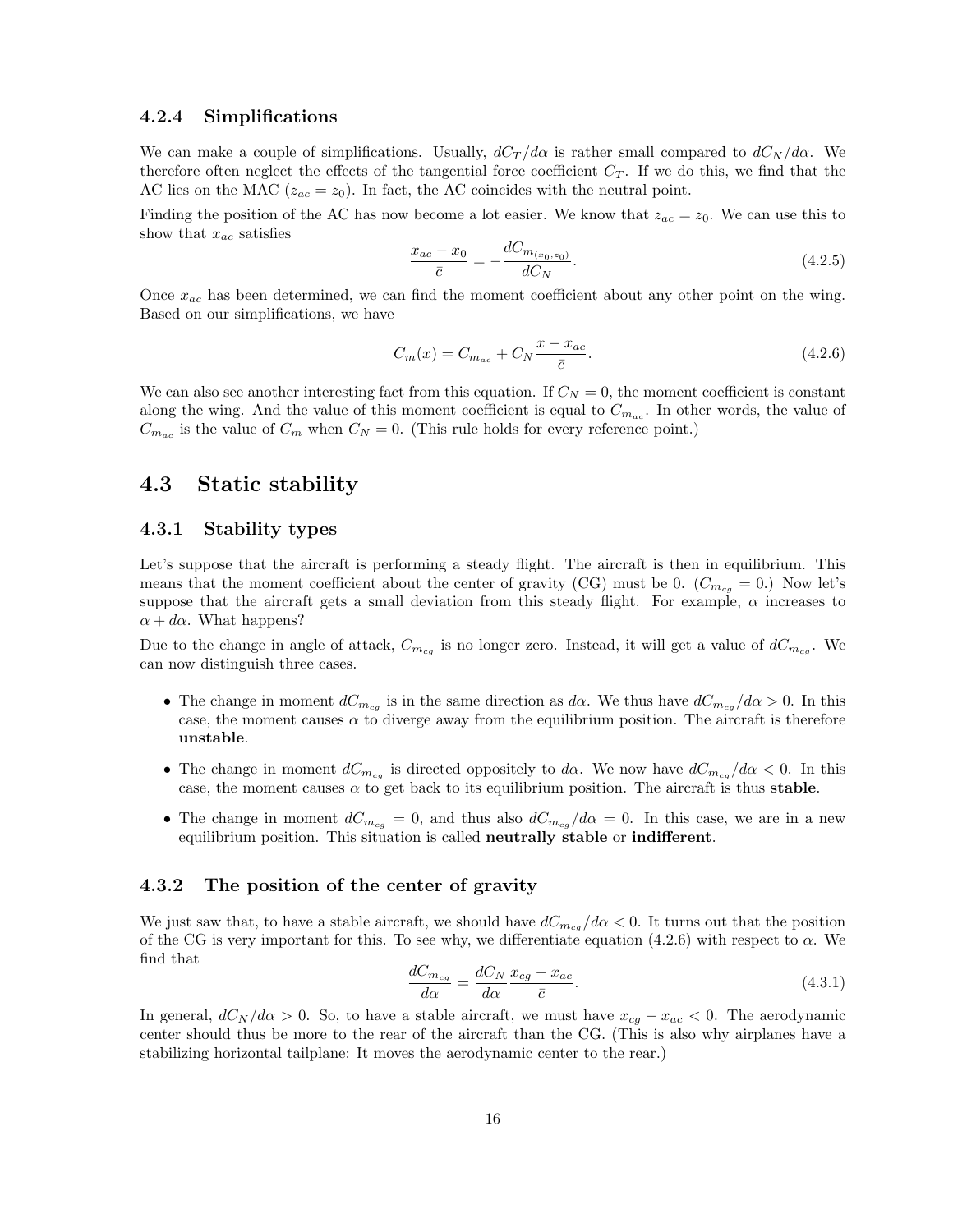## 4.4 Three-dimensional wings

#### 4.4.1 Basic and additional lift distributions

Previously, we have only examined 2D wings. We will now examine a 3D wing. The wing has a wing span b. Also, at every point y, the 2D airfoil has its own chord  $c(y)$  and lift coefficient  $c_l(y, \alpha)$ . It also has a contribution to the lift. By summing up all these lift contributions, we can find the total lift coefficient  $C_L$  of the wing. This goes according to

$$
C_L \frac{1}{2} \rho V^2 S = 2 \int_0^{b/2} c_l(y) \frac{1}{2} \rho V^2 c(y) dy \qquad \Rightarrow \qquad C_L = 2 \int_0^{b/2} c_l(y) \frac{c(y)}{\bar{c}} dy. \tag{4.4.1}
$$

Note that we have used that  $S = b\bar{c}$ . We also have used the assumption that the wing is symmetric, by integrating over only one half of the wing.

We can split the lift coefficient distribution  $c_l(y, \alpha)$  up into two parts. First, there is the **basic lift** distribution  $c_{l_b}(y)$ . This is the lift distribution corresponding to the zero-lift angle of attack  $\alpha_{C_L=0}$ . (So  $c_{l_b}(y) = c_l(y, \alpha_{C_L=0})$ .) Per definition, we thus have

$$
2\int_0^{b/2} c_{l_b}(y) \frac{c(y)}{\bar{c}} dy = 0.
$$
\n(4.4.2)

Second, there is the **additional lift distribution**  $c_{l_a}(y, \alpha)$ . This lift distribution takes into account changes in  $\alpha$ . It is defined as  $c_{l_a}(y,\alpha) = c_l(y,\alpha) - c_{l_b}(y)$ . So, if we have  $\alpha = \alpha_{C_L=0}$ , then  $c_{l_a}(y,\alpha_{C_L=0}) = 0$ for all  $y$ .

#### 4.4.2 The aerodynamic center of a 3D wing

You may wonder, what is the use of splitting up the lift distribution? Well, it can be shown that the position of the aerodynamic center of the entire wing  $\bar{x}_{ac}$  only depends on  $c_{l_a}$ . In fact, we have

$$
\frac{\bar{x}_{ac} - \bar{x}_0}{\bar{c}} = \frac{1}{C_L} \frac{2}{S\bar{c}} \int_0^{b/2} c_{l_a}(y, \alpha) c(y) \left(x_{ac}(y) - \bar{x}_0\right) dy.
$$
\n(4.4.3)

It is important to note the difference between all the x's.  $x_{ac}$  is the position of the AC of the 2D airfoil.  $\bar{x}_{ac}$  is the position of the AC of the entire 3D wing. Finally,  $\bar{x}_0$  is the position of the leading edge of the MAC. By the way, the above equation only holds for reasonable taper and wing twist angles. For very tapered/twisted wings, the above equation loses its accuracy.

Now let's examine the moment coefficient of the entire wing. This moment coefficient only depends on the moment coefficients  $c_{m_{ac}}$  and the basic lift distribution  $c_{l_b}$  of the individual airfoils. In fact, it can be shown that

$$
C_{m_{ac}} = \frac{2}{S\bar{c}} \left( \int_0^{b/2} c_{m_{ac}}(y) c(y)^2 dy - \int_0^{b/2} c_{l_b}(y) c(y) (x_{ac}(y) - \bar{x}_0) dy \right).
$$
 (4.4.4)

#### 4.4.3 Effects of the 3D wing shape

Let's investigate how the wing shape effects  $\bar{x}_{ac}$  and  $C_{m_{ac}}$ . There are several properties that we can give to our 3D wing.

• A cambered airfoil. Camber causes the value  $c_{m_{ac}}$  of the individual airfoils to become more negative. So  $C_{m_{ac}}$  also becomes more negative.  $\bar{x}_{ac}$  doesn't really change.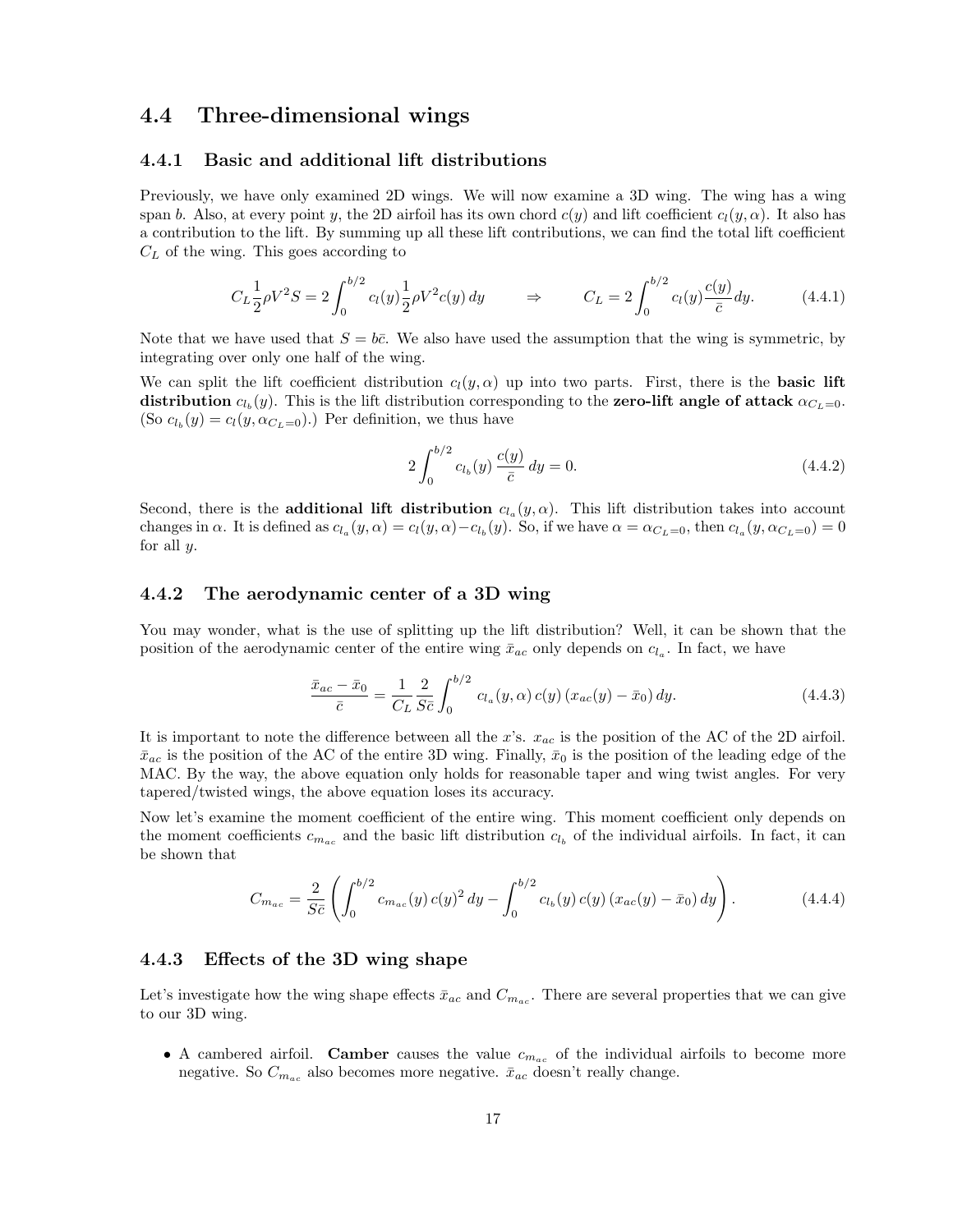- A swept wing. When dealing with swept wings, the term  $(x_{ac}(y) \bar{x}_0)$  becomes important. Wings with high sweep angles  $\Lambda$  tend to have a shifting AC at high angles of attack. Whether this improves the stability or not depends on other parameters as well.
- A tapered wing. The **taper ratio**  $\lambda = c_t/c_r$  (the ratio of the tip chord and the root chord) slightly influences stability. For swept back wings, a low taper ratio tends to have a stabilizing influence.
- $\bullet$  A slender wing. The **aspect ratio** A has only little influence on the position of the AC. However, a slender wing (high A) with a large sweep angle  $\Lambda$  will become unstable at large angles of attack.
- A twisted wing. Applying a wing twist angle  $\varepsilon$  causes the basic lift distribution  $c_{l_b}$  to change. This causes  $C_{m_{ac}}$  to change as well. In what way  $C_{m_{ac}}$  changes, depends on the direction of the wing twist.

Predicting the exact behaviour of the wing is, however, rather difficult. A lot of parameters influence the wing behaviour. So don't be surprised if the above rules don't always hold.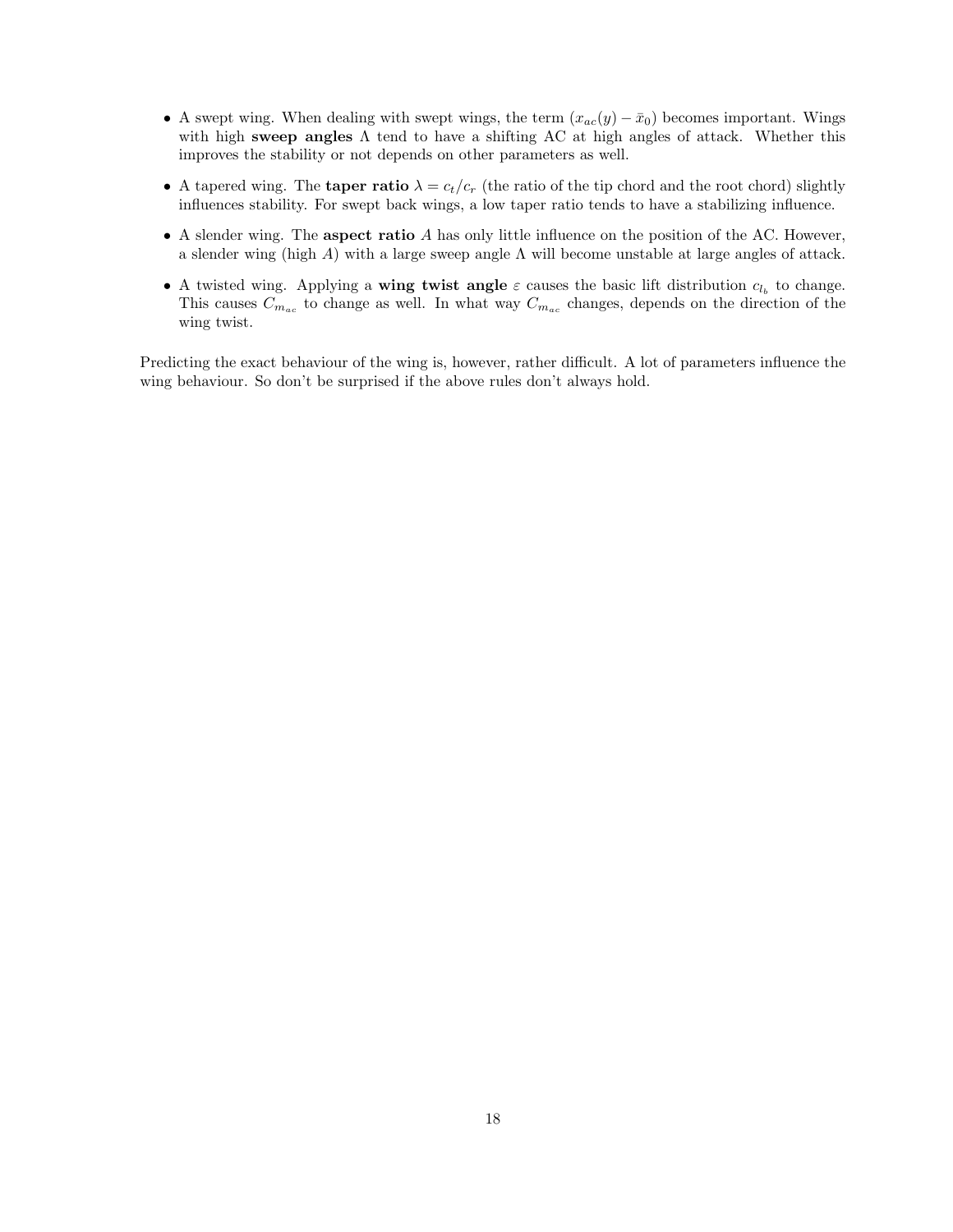## 5. Examining an entire aircraft

In the previous chapter, we've only considered the wing of an aircraft. Now we're going to add the rest of the aircraft too. How do the various components of the aircraft influence each other?

## 5.1 Adding a fuselage

#### 5.1.1 Changes in moment coefficient

Previously, we have only considered a wing. This wing had a moment coefficient  $C_{m_w}$ . Now let's add a fuselage. The combination of wing and fuselage has a moment coefficient  $C_{m_{wf}}$ . The change in moment coefficient  $\Delta C_m$  is now defined such that

$$
C_{m_{wf}} = C_{m_w} + \Delta C_m. \tag{5.1.1}
$$

Let's take a closer look at this change  $\Delta C_m$ . What does it consist of? We know that a fuselage in a flow usually has a moment coefficient  $C_{m_f}$ . However, the wing causes the flow around the fuselage to change. This also causes a moment coefficient induced on the fuselage, denoted by  $\Delta C_{m_{fi}}$ . Finally, the fuselage effects the flow around the wing. There is thus also a factor  $\Delta C_{m_{wi}}$ . We thus have

$$
\Delta C_m = C_{m_f} + \Delta C_{m_{fi}} + \Delta C_{m_{wi}}.\tag{5.1.2}
$$

In this equation, the coefficients  $C_{m_f}$  and  $\Delta C_{m_{fi}}$  are usually considered together as  $C_{m_{fi}}$ .

#### 5.1.2 Effects of the fuselage

We can use inviscid incompressible flow theory to examine the fuselage. We then find that the moment coefficient of the fuselage, in the induced velocity field, is

$$
C_{m_{fi}} = C_{m_f} + \Delta C_{m_{fi}} = \frac{\pi}{2S\bar{c}} \int_0^{l_f} b_f(x)^2 \,\alpha_f(x) \,dx. \tag{5.1.3}
$$

Here,  $b_f(x)$  is the fuselage width and  $\alpha_f(x)$  is the (effective) fuselage angle of attack. We also integrate over the entire length  $l_f$  of the fuselage.

If there was only a fuselage (and no wing), then the fuselage would have a constant angle of attack. However, the wing causes the angle of attack to vary. In front of the wing, the flow goes up a bit. Behind the wing, there is a downwash. To deal with these complicated effects, we apply linearization. We thus approximate  $\alpha_f(x)$  as

$$
\alpha_f(x) = \alpha_{f_0} + \frac{d\alpha_f(x)}{d\alpha}(\alpha - \alpha_0). \tag{5.1.4}
$$

Here,  $\alpha_0$  is the zero normal force angle of attack  $\alpha_{C_N=0}$ .  $\alpha_{f_0}$  is the corresponding fuselage angle of attack. By using the above equation, we can find a relation for  $C_{m_{fi}}$ . We get

$$
C_{m_{fi}} = \frac{\pi \alpha_{f_0}}{2S\bar{c}} \int_0^{l_f} b_f(x)^2 dx + \frac{\pi (\alpha - \alpha_0)}{2S\bar{c}} \int_0^{l_f} b_f(x)^2 \frac{d\alpha_f(x)}{d\alpha} dx.
$$
 (5.1.5)

#### 5.1.3 The shift of the aerodynamic center

Adding the fuselage causes the aerodynamic center to shift. We know that

$$
C_{m_w} = C_{m_{ac_w}} + C_{N_w} \frac{x - x_{ac_w}}{\bar{c}} \quad \text{and} \quad C_{m_{wf}} = C_{m_{ac_{wf}}} + C_{N_{wf}} \frac{x - x_{ac_{wf}}}{\bar{c}}.
$$
 (5.1.6)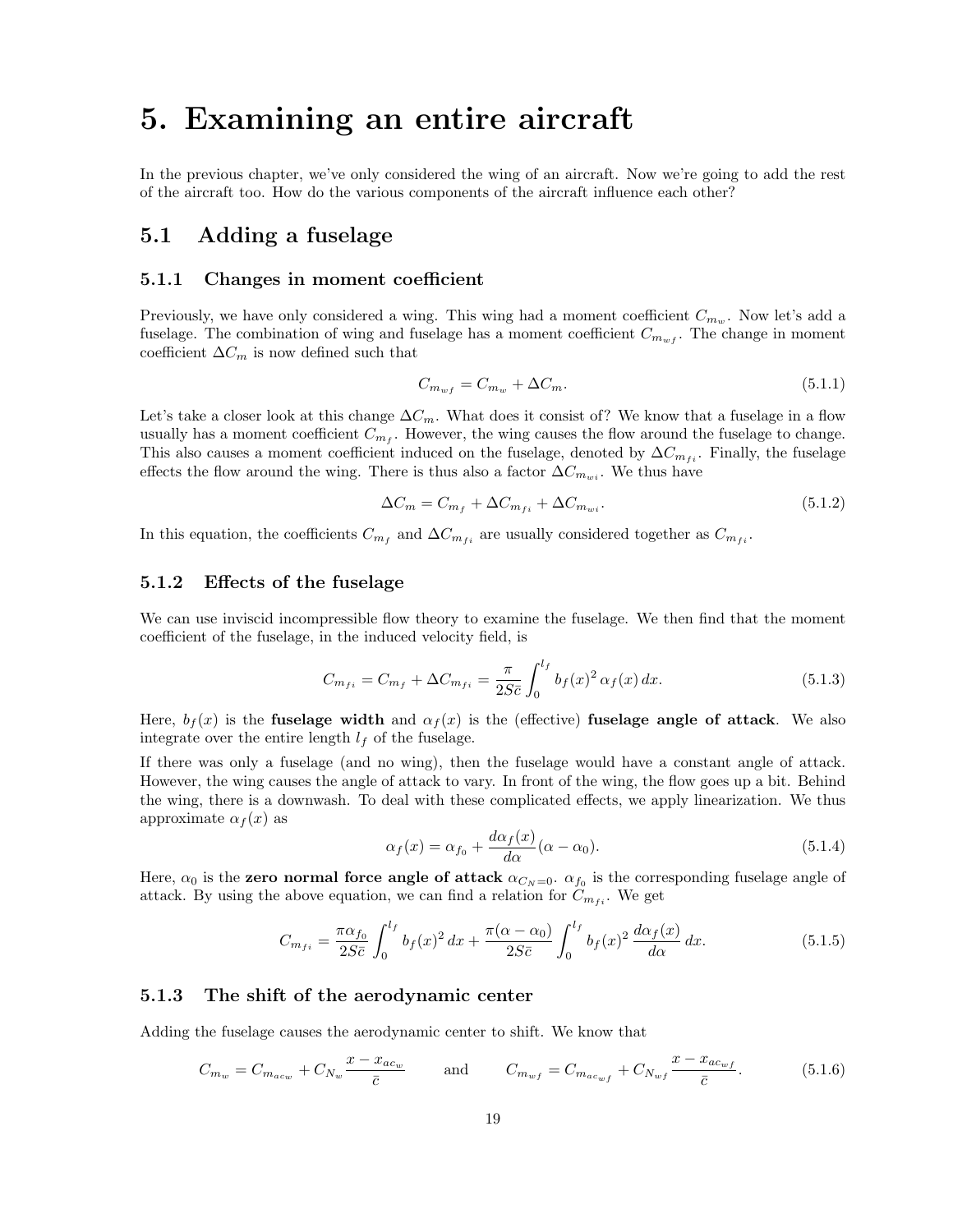Let's assume that adding the fuselage doesn't effect the normal force. Thus  $C_{N_w} = C_{N_w f} = C_N$ . In this case, we have

$$
\Delta C_m = C_{m_{wf}} - C_{m_w} = \Delta C_{m_{ac}} - C_N \frac{x_{ac_{wf}} - x_{ac_w}}{\bar{c}}.
$$
\n(5.1.7)

We can differentiate this equation with respect to  $\alpha$ . From the definition of the AC follows that  $d(\Delta C_{m_{ac}})/d\alpha = 0$ . If we then also use the fact that  $dC_N/d\alpha = C_{N_{\alpha}}$ , we find that

$$
\frac{x_{ac_{wf}} - x_{ac_w}}{\bar{c}} = \frac{\Delta x_{ac}}{\bar{c}} = -\frac{1}{C_{N_{\alpha}}} \frac{d(\Delta C_m)}{d\alpha}.
$$
\n(5.1.8)

Part of this shift is caused by the fuselage, while the other part is caused by the new flow on the wing. The shift in angle of attack, due to the fuselage, is

$$
\left(\frac{\Delta x_{ac}}{\bar{c}}\right)_{fi} = -\frac{1}{C_{N_{\alpha}}} \frac{dC_{m_{fi}}}{d\alpha} = -\frac{1}{C_{N_{\alpha}}} \frac{\pi}{2S\bar{c}} \int_0^{l_f} b_f(x)^2 \frac{d\alpha_f(x)}{d\alpha} dx.
$$
\n(5.1.9)

The shift due to the flow induced on the wing is denoted by  $\left(\frac{\Delta x_{ac}}{\bar{c}}\right)_{wi}$ . We don't have a clear equation for this part of the shift. However, it is important to remember that this shift is only significant for swept wings. If there is a positive sweep angle, then the AC moves backward.

## 5.2 Adding the rest of the aircraft

#### 5.2.1 The three parts

It is now time to examine an entire aircraft. The CG of this aircraft is positioned at  $(x_{cq}, z_{cq})$ . We split this aircraft up into three parts.

- First, there is the wing, with attached fuselage and nacelles. The position of the AC of this part is  $(x_w, z_w)$ . Two forces and one moment are acting in this AC. There are a normal force  $N_w$  (directed upward), a tangential force  $T_w$  (directed to the rear) and a moment  $M_{ac_w}$ .
- Second, we have a horizontal tailplane. The AC of this part is at  $(x_h, z_h)$ . In it are acting a normal force  $N_h$ , a tangential force  $T_h$  and a moment  $M_{ac_h}$ .
- Third, there is the propulsion unit. Contrary to the other two parts, this part has no moment. It does have a normal force  $N_p$  and a tangential force  $T_p$ . However, these forces are all tilted upward by the **thrust inclination**  $i_p$ . (So they have different directions then the force  $T_w$ ,  $T_h$ ,  $N_w$  and  $N_h$ .) Also, the tangential force  $T_p$  is defined to be positive when directed forward. (This is contrary to the forces  $T_h$  and  $T_w$ , which are positive when directed backward.)

#### 5.2.2 The equations of motion

We will now derive the equations of motion for this simplified aircraft. We assume that the aircraft is in a fully symmetric flight. We then only need to consider three equations of motion. Taking the sum of forces in  $X$  direction gives

$$
T = T_w + T_h - T_p \cos i_p + N_p \sin i_p = -W \sin \theta.
$$
\n
$$
(5.2.1)
$$

Similarly, we can take the sum of forces in Z direction, and the sum of moments about the CG. (This is done about the  $Y$  axis.) We then get

$$
N = N_w + N_h + N_p \cos i_p + T_p \sin i_p = W \cos \theta,
$$
\n
$$
(5.2.2)
$$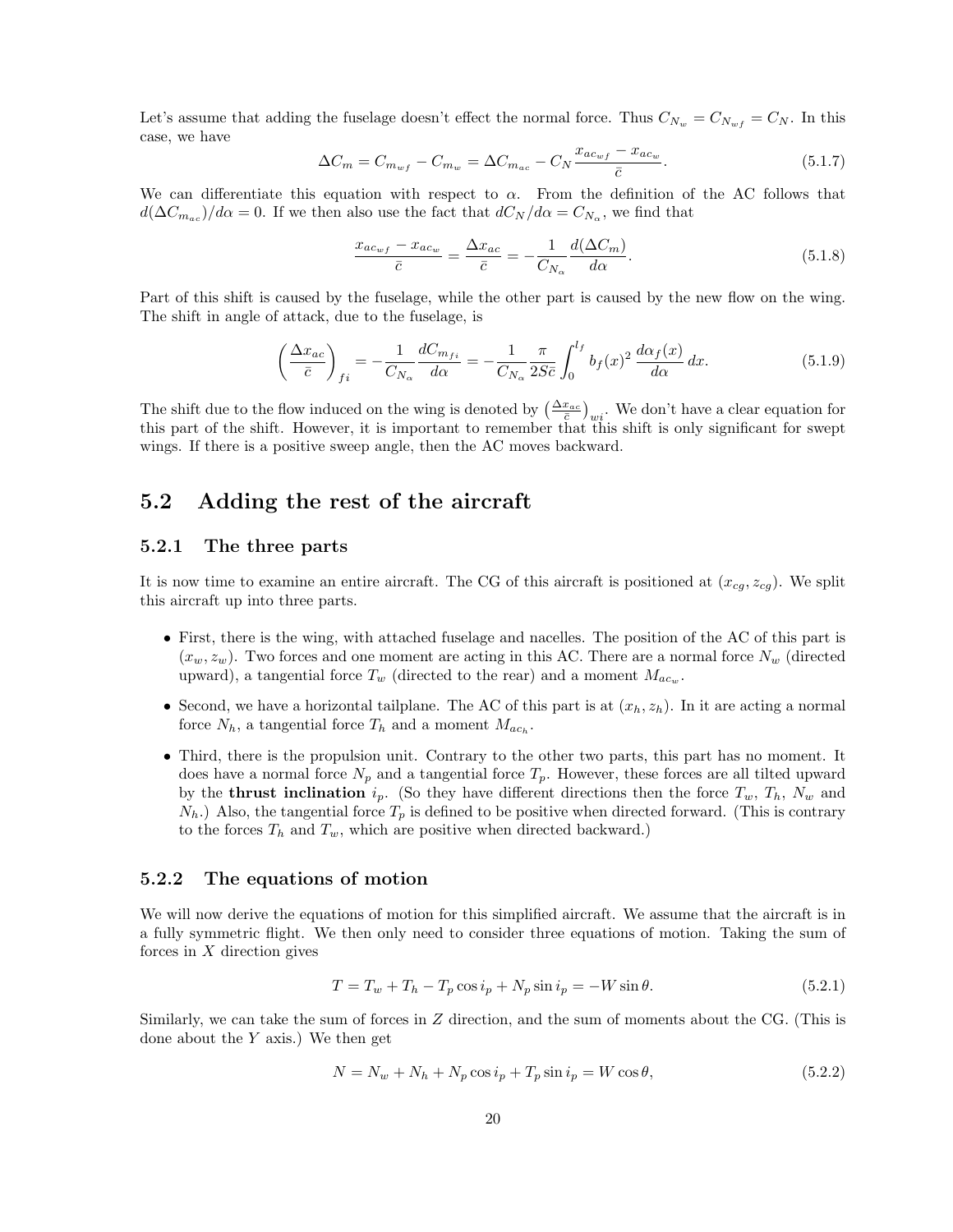$$
M = M_{ac_w} + N_w(x_{cg} - x_w) - T_w(z_{cg} - z_w) + M_{ac_h} + N_h(x_{cg} - x_h) - T_h(z_{cg} - z_h) + \dots
$$
  
... +  $(N_p \cos i_p + T_p \sin i_p)(x_{cg} - x_p) + (T_p \cos i_p - N_p \sin i_p)(z_{cg} - z_p) = 0.$  (5.2.3)

We can simplify these equations, by making a couple of assumptions. We want to examine the stability of the aircraft. The propulsion doesn't influence the stability of the aircraft much. So we neglect propulsion effects. We also neglect  $T_h$ , since it is very small compared to  $T_w$ . We assume that  $(z_{cg} - z_w) \approx 0$ . And finally, we neglect  $M_{ac_h}$ . This gives us

$$
T = T_w = -W\sin\theta,\tag{5.2.4}
$$

$$
N = N_w + N_h = W \cos \theta,\tag{5.2.5}
$$

$$
M = M_{ac_w} + N_w(x_{cg} - x_w) + N_h(x_{cg} - x_h) = 0.
$$
\n(5.2.6)

That simplifies matters greatly.

#### 5.2.3 Non-dimensionalizing the equations of motion

Let's non-dimensionalize the equations of motion of the previous paragraph. For that, we divide the force equations by  $\frac{1}{2}\rho V^2 S$  and the moment equation by  $\frac{1}{2}\rho V^2 S \bar{c}$ . This then gives us

$$
C_T = C_{T_w} = -\frac{W}{\frac{1}{2}\rho V^2 S} \sin \theta, \qquad (5.2.7)
$$

$$
C_N = C_{N_w} + C_{N_h} \left(\frac{V_h}{V}\right)^2 \frac{S_h}{S} = \frac{W}{\frac{1}{2}\rho V^2 S} \cos \theta, \tag{5.2.8}
$$

$$
C_m = C_{m_{ac_w}} + C_{N_w} \frac{x_{cg} - x_w}{\bar{c}} - C_{N_h} \left(\frac{V_h}{V}\right)^2 \frac{S_h l_h}{S \bar{c}} = 0.
$$
 (5.2.9)

A lot of new coefficients have suddenly disappeared. These coefficients are defined, such that

$$
N = C_N \frac{1}{2} \rho V^2 S, \qquad T = C_T \frac{1}{2} \rho V^2 S, \qquad M = C_m \frac{1}{2} \rho V^2 S \bar{c}, \qquad (5.2.10)
$$

$$
N_w = C_{N_w} \frac{1}{2} \rho V^2 S, \qquad T_w = C_{T_w} \frac{1}{2} \rho V^2 S, \qquad M_{ac_w} = C_{m_{ac_w}} \frac{1}{2} \rho V^2 S \bar{c}, \tag{5.2.11}
$$

$$
N_h = C_{N_h} \frac{1}{2} \rho V_h^2 S_h, \qquad T_h = C_{T_h} \frac{1}{2} \rho V_h^2 S_h, \qquad M_{ac_h} = C_{m_{ac_h}} \frac{1}{2} \rho V_h^2 S_h \bar{c}_h. \tag{5.2.12}
$$

Here,  $\frac{1}{2}\rho V_h^2$  is the average local dynamic pressure on the horizontal tail plain. Also,  $S_h$  is the tailplane surface area and  $\bar{c}_h$  is the MAC of the tailplane. The quantity  $\frac{S_h l_h}{S \bar{c}}$  is known as the **tailplane volume**. And finally, we have defined the **tail length**  $l_h = x_h - x_w \approx x_h - x_{cg}$ .

## 5.3 The horizontal tailplane

#### 5.3.1 Important angles

We will now take a closer look at the horizontal tailplane. There are three parameters that describe the configuration of the horizontal tailplane. These parameters are the **effective horizontal tailplane** angle of attack  $\alpha_h,$  the elevator deflection  $\delta_e$  and the elevator trim tab deflection  $\delta_{t_e}.$  The three angles are visualized in figure 5.1.

There is one angle which we will examine more closely now. And that is the effective angle of attack  $\alpha_h$ . It is different from the angle of attack of the aircraft  $\alpha$ . There are two important causes for this. First,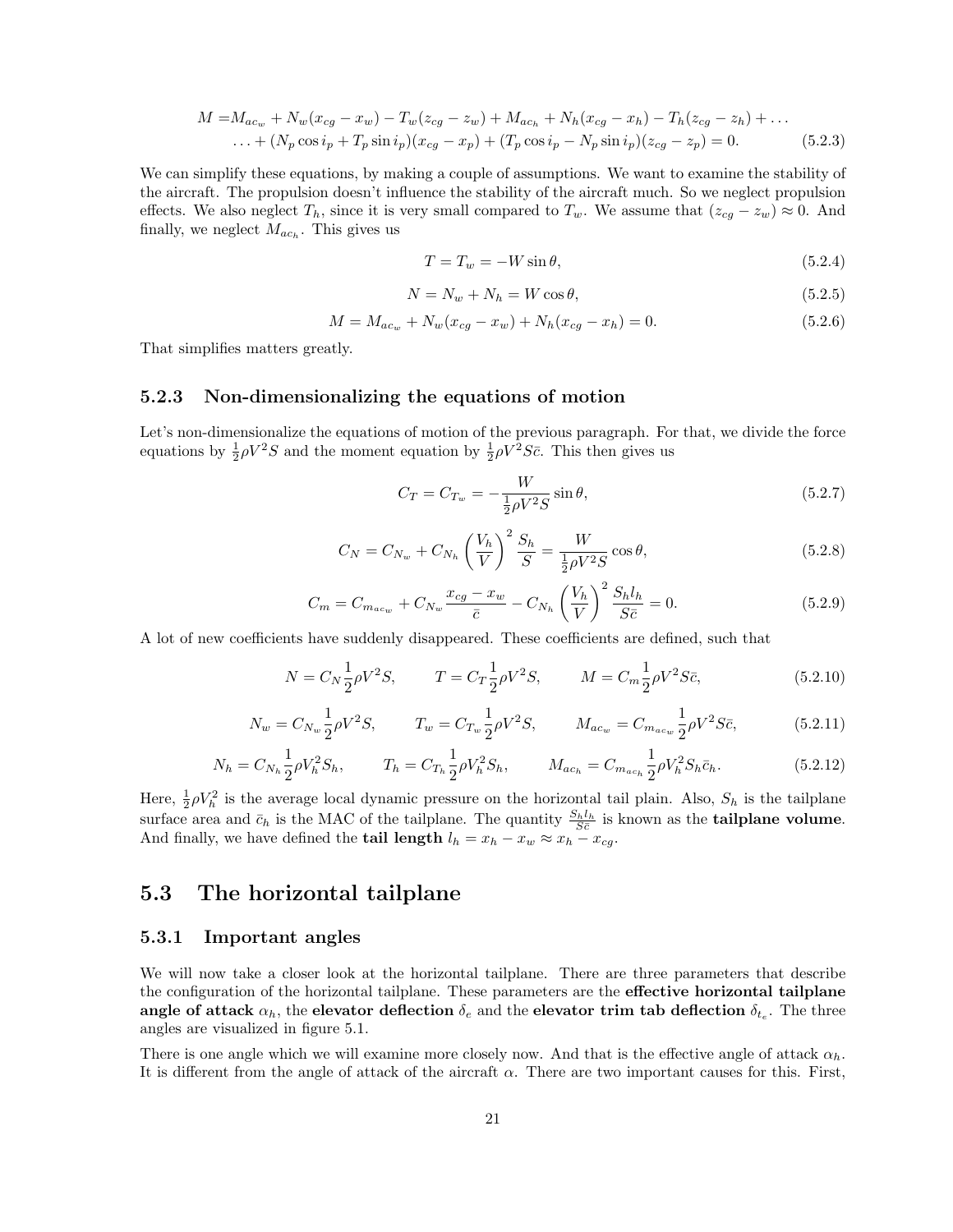

Figure 5.1: The angles of the horizontal tailplane.

the horizontal tail plane has an **incidence angle**  $i<sub>h</sub>$ , relative to the MAC of the wing. And second, the tailplane experiences downwash, caused by the wing of the aircraft. The average downwash angle is denoted by  $\varepsilon$ . By putting this all together, we find that

$$
\alpha_h = \alpha + i_h - \varepsilon. \tag{5.3.1}
$$

We can elaborate a bit further on this. The downwash  $\varepsilon$  mainly depends on  $\alpha$ . Linearization thus gives  $\varepsilon \approx \frac{d\varepsilon}{d\alpha}(\alpha - \alpha_0)$ . It follows that

$$
\alpha_h = \left(1 - \frac{d\varepsilon}{d\alpha}\right)(\alpha - \alpha_0) + (\alpha_0 + i_h). \tag{5.3.2}
$$

From this follows that the derivate  $d\alpha_h/d\alpha$  is given by

$$
\frac{d\alpha_h}{d\alpha} = 1 - \frac{d\varepsilon}{d\alpha}.\tag{5.3.3}
$$

This derivative is thus generally smaller than 1.

#### 5.3.2 The horizontal tailplane normal force

Let's examine the normal force  $C_{N_h}$  of the horizontal tailplane. This is a function of the three angles  $\alpha_h$ ,  $\delta_e$  and  $\delta_{t_e}$ . Applying linearization gives

$$
C_{N_h} = C_{N_{h_0}} + \frac{\partial C_{N_h}}{\partial \alpha_h} \alpha_h + \frac{\partial C_{N_h}}{\partial \delta_e} \delta_e + \frac{\partial C_{N_h}}{\partial \delta_{e_t}} \delta_{e_t}.
$$
\n(5.3.4)

The effect of the trim tab to the normal force is usually negligible. So,  $\partial C_{N_h}/\partial \delta_{e_t} \approx 0$ . Also, since most horizontal tailplanes are (nearly) symmetric, we have  $C_{N_{h_0}} \approx 0$ . This simplifies the above equation to

$$
C_{N_h} = \frac{\partial C_{N_h}}{\partial \alpha_h} \alpha_h + \frac{\partial C_{N_h}}{\partial \delta_e} \delta_e = C_{N_{h_\alpha}} \alpha_h + C_{N_{h_\delta}} \delta_e.
$$
\n(5.3.5)

Note that we have used a shorter notation in the right part of the above equation. The variables  $C_{N_{h_o}}$ and  $C_{N_{h_{\delta}}}$  are quite important for the balance of the control surface. If they are both negative, then the control surface is called aerodynamically underbalanced. If, however, they are both positive, then the control surface is called aerodynamically overbalanced.

#### 5.3.3 The elevator deflection necessary for equilibrium

We can ask ourselves, what elevator deflection  $\delta_e$  should we have, to make sure our aircraft is in equilibrium? For that, we examine the moment equation (5.2.9). In this equation are the coefficients  $C_{N_w}$  and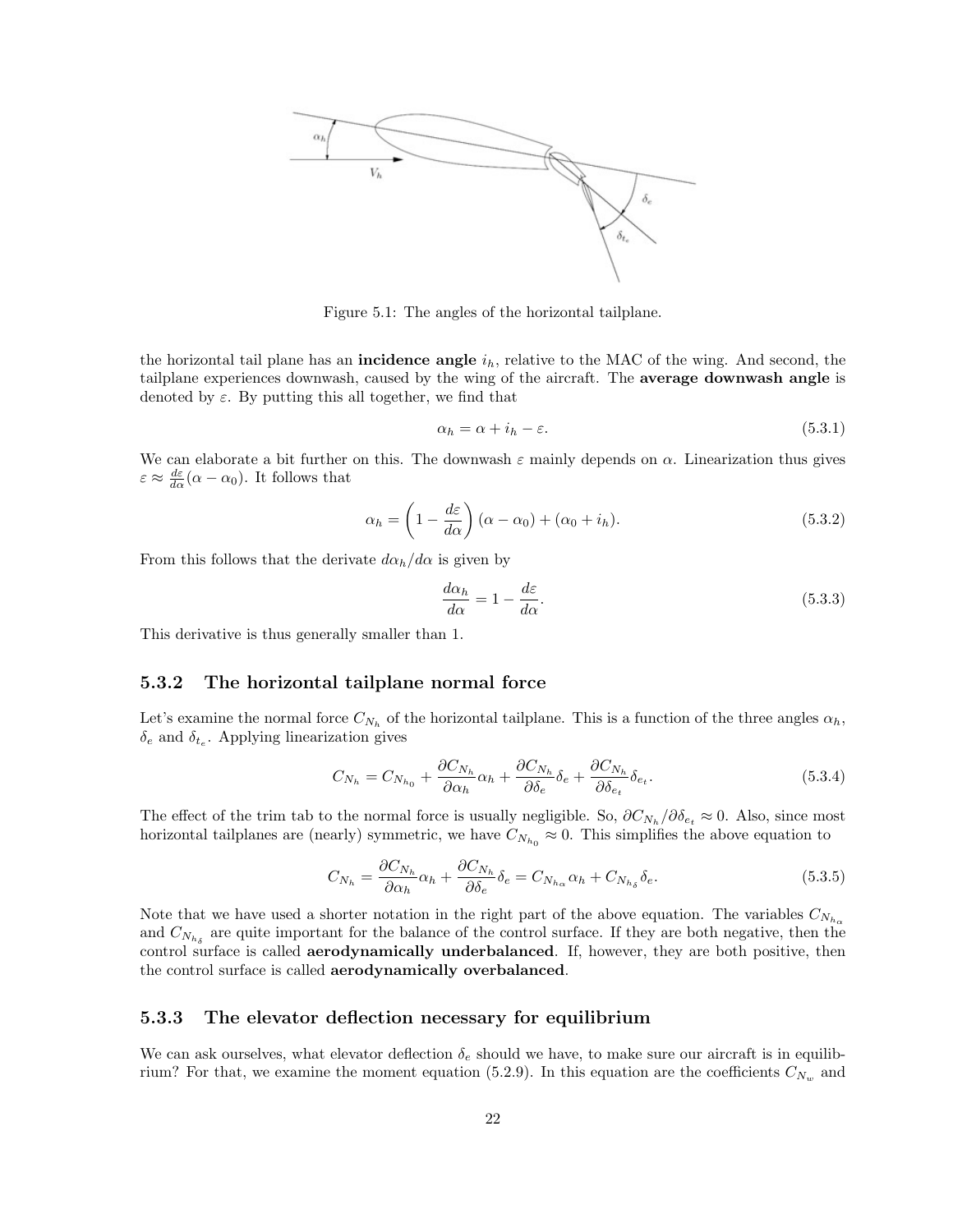$C_{N_h}$ . We can replace these by the linearizations

$$
C_{N_w} = C_{N_{w_\alpha}}(\alpha - \alpha_0) \quad \text{and} \quad C_{N_h} = C_{N_{h_\alpha}}\alpha_h + C_{N_{h_\delta}}\delta_e. \tag{5.3.6}
$$

If we do this, we find that

$$
C_m = C_{m_{ac_w}} + C_{N_{w_\alpha}} (\alpha - \alpha_0) \frac{x_{cg} - x_w}{\bar{c}} - \left( C_{N_{h_\alpha}} \alpha_h + C_{N_{h_\delta}} \delta_e \right) \left( \frac{V_h}{V} \right)^2 \frac{S_h l_h}{S \bar{c}} = 0. \tag{5.3.7}
$$

We can now also substitute the relation (5.3.2) for  $\alpha_h$ . Doing this, and working the whole equation out, gives

$$
C_m = C_{m_0} + C_{m_\alpha}(\alpha - \alpha_0) + C_{m_{\delta_e}}\delta_e = 0,
$$
\n(5.3.8)

where  $C_{m_\alpha}$  is known as the static longitudinal stability and  $C_{m_{\delta_e}}$  is the elevator effectivity. Together with the constant  $C_{m_0}$ , they are defined as

$$
C_{m_0} = C_{m_{ac_w}} - C_{N_{h_\alpha}} (\alpha_0 + i_h) \left(\frac{V_h}{V}\right)^2 \frac{S_h l_h}{S \bar{c}}, \tag{5.3.9}
$$

$$
C_{m_{\alpha}} = C_{N_{w_{\alpha}}} \frac{x_{cg} - x_w}{\bar{c}} - C_{N_{h_{\alpha}}} \left( 1 - \frac{d\varepsilon}{d\alpha} \right) \left( \frac{V_h}{V} \right)^2 \frac{S_h l_h}{S \bar{c}}, \tag{5.3.10}
$$

$$
C_{m_{\delta_e}} = -C_{N_{h_{\delta}}} \left(\frac{V_h}{V}\right)^2 \frac{S_h l_h}{S\bar{c}}.
$$
\n
$$
(5.3.11)
$$

We can now solve for  $\delta_e$ . It is simply given by

$$
\delta_e = -\frac{C_{m_0} + C_{m_\alpha}(\alpha - \alpha_0)}{C_{m_{\delta_e}}}.
$$
\n(5.3.12)

This is a nice expression. But do remember that we have made several linearizations to derive this equation. The above equation is thus only valid, when all the linearizations are allowed.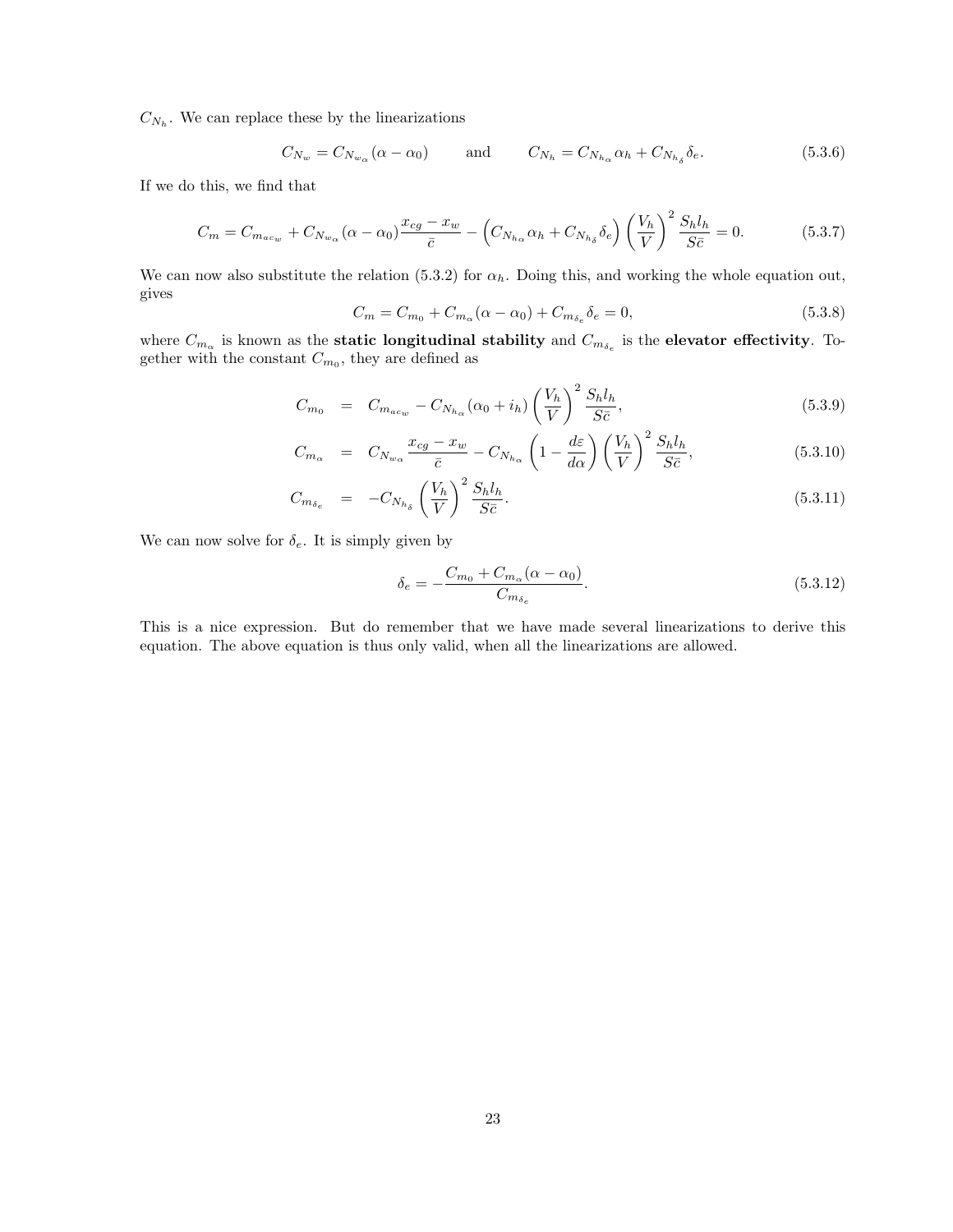## 6. Longitudinal stability derivatives

We have seen a lot of stability derivatives in previous chapters. However, it would be nice to know their values. We're therefore going to derive some relations for them. In this chapter, we will look at longitudinal stability derivatives. In the next chapter, we'll examine lateral stability derivatives.

## 6.1 Nominal stability derivatives

#### 6.1.1 Methods of finding the stability derivatives

There are three methods to find the stability derivatives. The first one is of course by performing flight tests or wind tunnel tests. These tests are, however, quite expensive. An alternative is using computational fluid dynamics (CDF). This is usually less expensive, but it still requires a lot of work.

Finally, simple **analytic expressions** can be used. They are usually not very accurate. (Especially not for strange aircraft configurations.) However, they don't require a lot of work. In this chapter, we're going to examine these analytic expressions.

#### 6.1.2 Equations of motion

Before we will find stability derivatives, we first need to re-examine the equations of motion. The symmetric equations of motion, for an airplane in a steady flight, are

$$
X = -D\cos\alpha + L\sin\alpha + T_p\cos(\alpha_0 + i_p) = W\sin\gamma_0,
$$
\n(6.1.1)

$$
Z = -L\cos\alpha - D\sin\alpha - T_p\sin(\alpha_0 + i_p) = -W\cos\gamma_0.
$$
\n(6.1.2)

Here,  $\alpha_0$  is the initial angle of attack. (It is now not the zero-lift angle of attack.) Also,  $\alpha$  now denotes the deviation from this flight condition. We assume  $\alpha_0 + i_p$  is small, so we can use the small angle approximation. If we also non-dimensionalize the above relations, we find that

$$
C_X = -C_D \cos \alpha + C_L \sin \alpha + T_c' = \frac{W}{\frac{1}{2}\rho V^2 S} \sin \gamma_0,
$$
\n(6.1.3)

$$
C_Z = -C_L \cos \alpha - C_D \sin \alpha - T_c'(\alpha_0 + i_p) = -\frac{W}{\frac{1}{2}\rho V^2 S} \cos \gamma_0,
$$
(6.1.4)

where we have defined

$$
T_c' = \frac{T_p}{\frac{1}{2}\rho V^2 S}.
$$
\n(6.1.5)

#### 6.1.3 Nominal flight conditions

Let's examine an aircraft flying a steady horizontal flight. We will now try to find the nominal stability derivatives  $C_{X_0}$ ,  $C_{Z_0}$  and  $C_{m_0}$ . Since the aircraft is flying horizontally, we have  $\alpha = \gamma_0 = 0$ . (Remember that  $\alpha$  is the deviation from the steady flight.) The relations of the previous paragraph now turn into

$$
C_{X_0} = -C_D + T'_c = 0 \quad \text{and} \quad C_{Z_0} = -C_L - T'_c(\alpha_0 + i_p) = \frac{W}{\frac{1}{2}\rho V^2 S}.
$$
 (6.1.6)

Finally, from moment equilibrium follows that  $C_{m_0} = 0$ .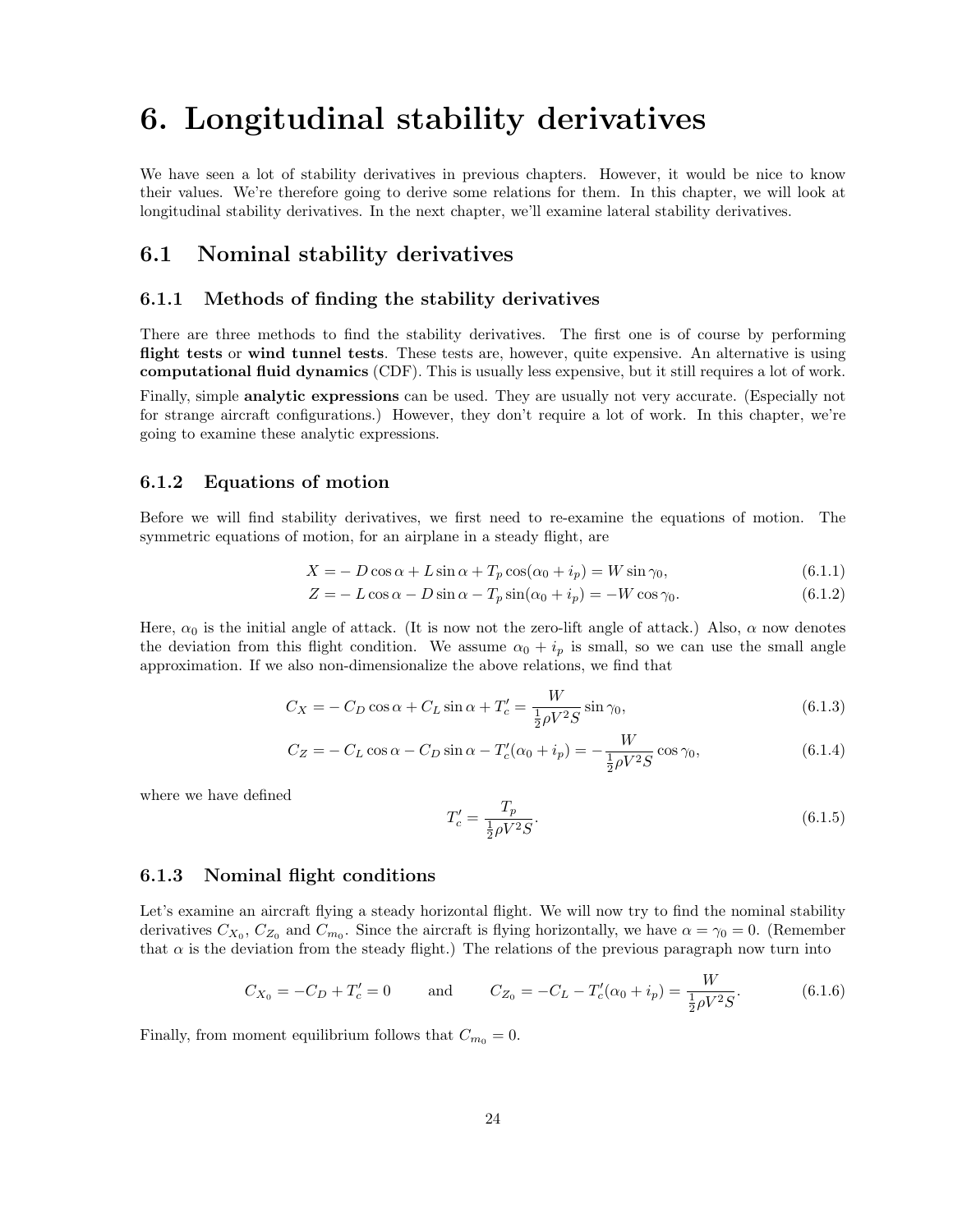## 6.2 Velocity stability derivatives

### 6.2.1 The basic relations

Now let's find the stability derivatives with respect to the velocity. They are  $C_{X_u}$ ,  $C_{Z_u}$  and  $C_{m_u}$ . They are very hard to determine experimentally. This is because wind tunnels and flying aircraft can't change their velocity in a very accurate way. Luckily, we can find expressions for them.

Let's start to examine  $C_{X_u}$ . We can recall that

$$
C_{X_u} = \frac{1}{\frac{1}{2}\rho V S} \frac{\partial X}{\partial V} \quad \text{and} \quad X = C_X \frac{1}{2}\rho V^2 S. \tag{6.2.1}
$$

(We have used the fact that  $\partial V/\partial u \approx 1$ .) Taking the derivative of the second relation, with respect to  $V$ , gives

$$
\frac{\partial X}{\partial V} = C_X \rho V S + \frac{\partial C_X}{\partial V} \frac{1}{2} \rho V^2 S. \tag{6.2.2}
$$

Inserting this into the first relation will give

$$
C_{X_u} = 2C_X + \frac{\partial C_X}{\partial V}V.
$$
\n(6.2.3)

In a similar way, we can find the expressions for  $C_{Z_u}$  and  $C_{m_u}$ . They are

$$
C_{Z_u} = 2C_Z + \frac{\partial C_Z}{\partial V}V \quad \text{and} \quad C_{m_u} = 2C_m + \frac{\partial C_m}{\partial V}V. \tag{6.2.4}
$$

#### 6.2.2 Rewriting the relations

There are still some terms we don't know in the relations of the previous paragraph. They are  $C_X$ ,  $C_Z$ ,  $C_m$ ,  $\partial C_X/\partial V$ ,  $\partial C_Z/\partial V$  and  $\partial C_m/\partial V$ . How can we rewrite them?

We are considering deviations from the steady horizontal flight. So we can replace  $C_X$  by  $C_{X_0} = -C_D + T'_c$ . Similarly,  $C_Z$  is replaced by  $C_{Z_0} = -C_L - T'_c(\alpha_0 + i_p)$  and  $C_m$  by  $C_{m_0} = 0$ . That simplifies the equations quite a bit.

The derivatives are a bit harder to rewrite. At a steady horizontal flight, we have  $C_X = -C_D + T'_c$  and  $C_Z = -C_L - T'_c(\alpha_0 + i_p)$ . Differentiating this gives

$$
\frac{\partial C_X}{\partial V} = -\frac{\partial C_D}{\partial V} + \frac{\partial T_c'}{\partial V} \quad \text{and} \quad \frac{\partial C_Z}{\partial V} = -\frac{\partial C_L}{\partial V} - \frac{\partial T_c'}{\partial V} (\alpha_0 + i_p). \tag{6.2.5}
$$

That leaves us with some more derivatives. First, let's examine  $\partial C_D/\partial V$ ,  $\partial C_L/\partial V$  and  $\partial C_m/\partial V$ . To find them, we have to know why the coefficients  $C_D$ ,  $C_L$  and  $C_m$  vary with airspeed. These variations are partly caused by changes in Mach number  $M$ , changes in thrust  $T_c'$  and changes in Reynolds number Re. Although changes in the Reynolds number may be neglected, we do have to consider M and  $T_c'$ . This implies that

$$
\frac{\partial C_D}{\partial V} = \frac{\partial C_D}{\partial M} \frac{\partial M}{\partial V} + \frac{\partial C_D}{\partial T_c'} \frac{\partial T_c'}{\partial V},\tag{6.2.6}
$$

$$
\frac{\partial C_L}{\partial V} = \frac{\partial C_L}{\partial M} \frac{\partial M}{\partial V} + \frac{\partial C_L}{\partial T_c'} \frac{\partial T_c'}{\partial V},\tag{6.2.7}
$$

$$
\frac{\partial C_m}{\partial V} = \frac{\partial C_m}{\partial M} \frac{\partial M}{\partial V} + \frac{\partial C_m}{\partial T_c'} \frac{\partial T_c'}{\partial V}.
$$
\n(6.2.8)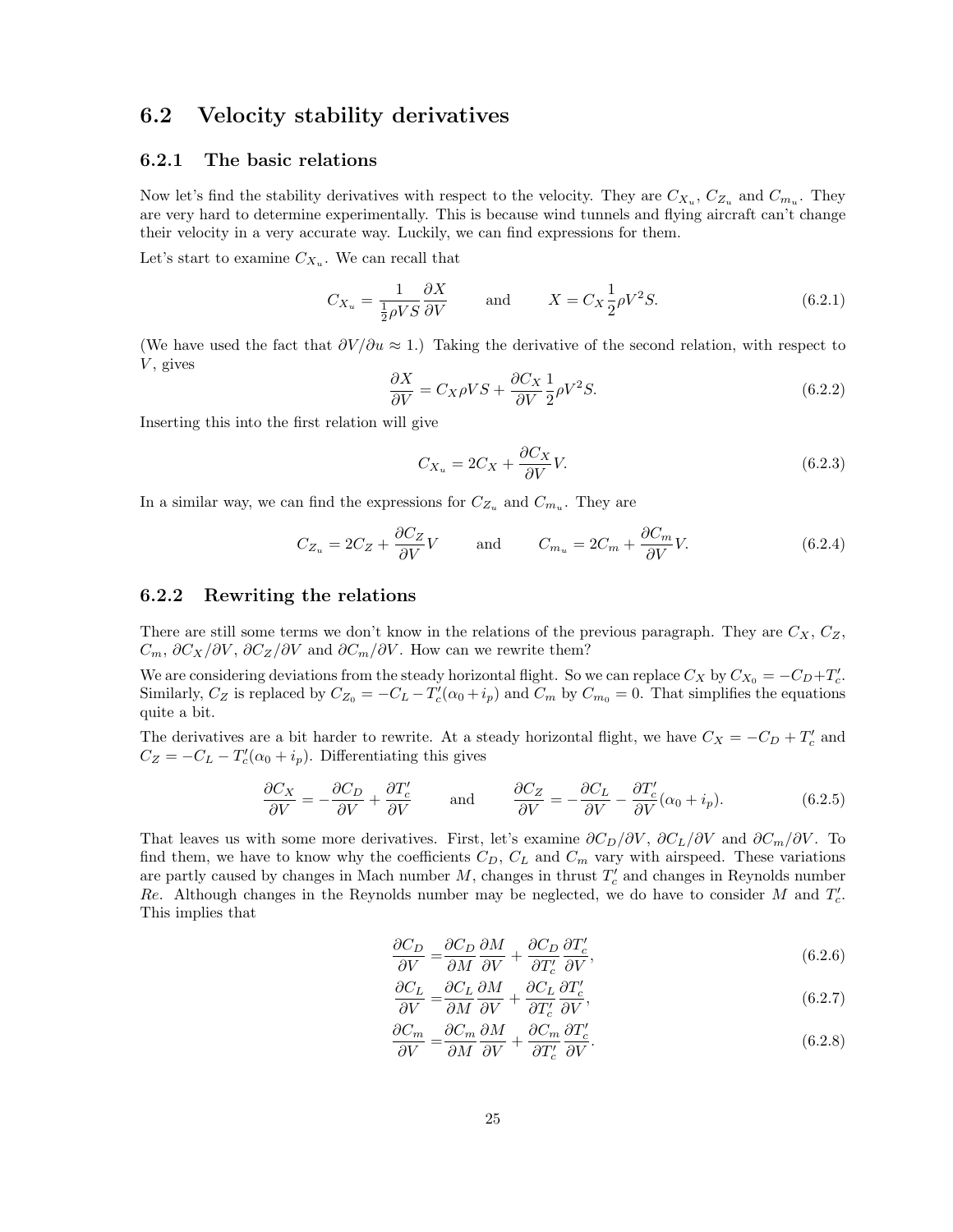If we use this, in combination with earlier equations, we will find that

$$
C_{X_u} = -2C_D + 2T_c' + \left(1 - \frac{\partial C_D}{\partial T_c'}\right) \frac{dT_c'}{dV}V - \frac{\partial C_D}{\partial M}M,\tag{6.2.9}
$$

$$
C_{Z_u} = -2C_L - 2T_c'(\alpha_0 + i_p) - \left( (\alpha_0 + i_p) + \frac{\partial C_L}{\partial T_c'} \right) \frac{dT_c'}{dV} - \frac{\partial C_L}{\partial M} M, \tag{6.2.10}
$$

$$
C_{m_u} = \frac{\partial C_m}{\partial T_c'} \frac{dT_c'}{dV} V + \frac{\partial C_m}{\partial M} M. \tag{6.2.11}
$$

#### 6.2.3 The thrust derivative

The equations of the previous paragraph still have a lot of derivatives. We won't go into detail on derivatives with respect  $T_c'$  or M. However, we will consider  $dT_c'/dV$ . It turns out that we can write this derivative as

$$
\frac{dT_c'}{dV} = -k \frac{T_c'}{V},\tag{6.2.12}
$$

where the constant k depends on the flight type. If we have a **gliding flight**, then  $T_c' = 0$ . Thus also  $dT'_c/dV = 0$  and therefore  $k = 0$ . If we have a **jet-powered aircraft**, then  $T_p = T'_c \frac{1}{2} \rho V^2 S = \text{constant}$ . From this follows that  $k = 2$ . Finally, for **propeller-powered aircraft**, we have  $\tilde{T}_p V = T_c^{\prime} \frac{1}{2} \rho V^3 S =$ constant. This implies that  $k = 3$ .

Let's use the above relation to simplify our equations. The equations for  $C_{X_u}$ ,  $C_{Z_u}$  and  $C_{m_u}$  now become

$$
C_{X_u} = -2C_D + \left(2 - k\left(1 - \frac{\partial C_D}{\partial T_c'}\right)\right)T_c' - \frac{\partial C_D}{\partial M}M,\tag{6.2.13}
$$

$$
C_{Z_u} = -2C_L + \left( (k-2)(\alpha_0 + i_p) + k \frac{\partial C_L}{\partial T_c'} \right) T_c' - \frac{\partial C_L}{\partial M} M, \tag{6.2.14}
$$

$$
C_{m_u} = -k \frac{\partial C_m}{\partial T_c'} T_c' + \frac{\partial C_m}{\partial M} M. \tag{6.2.15}
$$

When specific data about the type of flight is known, the above equations can be simplified even further. For example, when the flight is at low subsonic velocities, then Mach effects may be neglected. Thus  $\partial C_D/\partial M = \partial C_L/\partial M = \partial C_m/\partial M = 0$ . In other cases, there are often other simplifications that can be performed.

## 6.3 Angle of attack stability derivatives

## 6.3.1 The basic relations for  $C_{X_\alpha}$  and  $C_{Z_\alpha}$

We will now try to find relations for  $C_{X_\alpha}$ ,  $C_{Z_\alpha}$  and  $C_{m_\alpha}$ . First we examine  $C_{X_\alpha}$  and  $C_{Z_\alpha}$ . They are defined as

$$
C_{X_{\alpha}} = \frac{1}{\frac{1}{2}\rho V S} \frac{\partial X}{\partial w} = \frac{\partial C_X}{\partial \alpha} \quad \text{and} \quad C_{Z_{\alpha}} = \frac{1}{\frac{1}{2}\rho V S} \frac{\partial Z}{\partial w} = \frac{\partial C_Z}{\partial \alpha}.
$$
 (6.3.1)

If we take the derivative of equations  $(6.1.3)$  and  $(6.1.4)$ , we find that

$$
C_{X_{\alpha}} = -C_{D_{\alpha}} \cos \alpha + C_D \sin \alpha + C_{L_{\alpha}} \sin \alpha + C_L \cos \alpha, \tag{6.3.2}
$$

$$
C_{Z_{\alpha}} = -C_{L_{\alpha}} \cos \alpha + C_{L} \sin \alpha - C_{D_{\alpha}} \sin \alpha - C_{D} \cos \alpha.
$$
 (6.3.3)

We are examining an aircraft performing a steady horizontal flight. Thus  $\alpha = 0$ . This simplifies the above equations to

$$
C_{X_{\alpha}} = C_L - C_{D_{\alpha}} \quad \text{and} \quad C_{Z_{\alpha}} = -C_{L_{\alpha}} - C_D \approx -C_{L_{\alpha}} \approx -C_{N_{\alpha}}.
$$
 (6.3.4)

In the last part of the above equation, we have used the fact that  $C_D$  is much smaller than  $C_{L_{\alpha}}$ .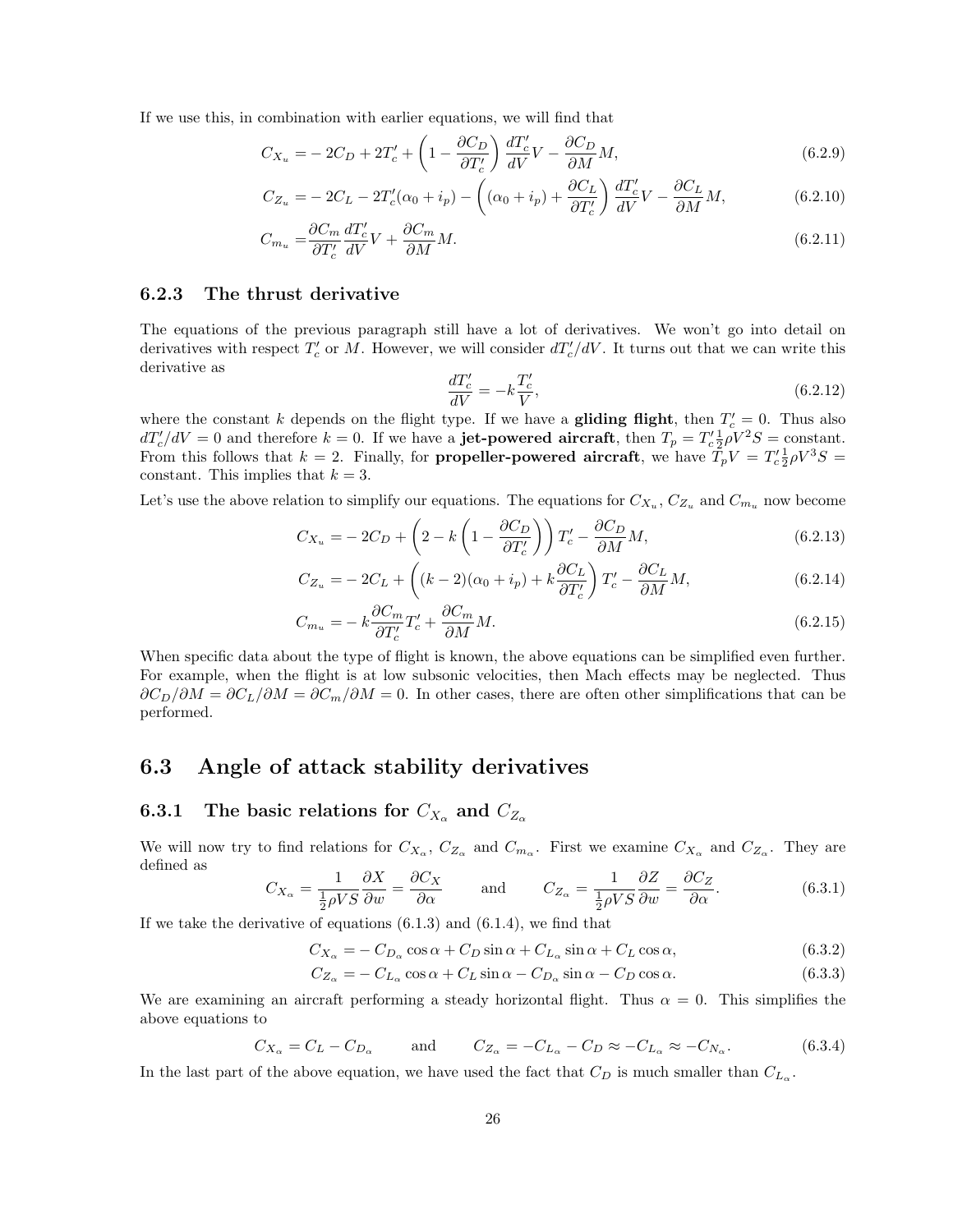## 6.3.2 Rewriting the relation for  $C_{X_\alpha}$

We can try to rewrite the relation for  $C_{X_\alpha}$ . To do this, we examine  $C_{D_\alpha}$ . Let's assume that the aircraft has a parabolic drag curve. This implies that

$$
C_D = C_{D_0} + \frac{C_L^2}{\pi A e}, \qquad \text{which, in turn, implies that} \qquad C_{D_\alpha} = 2 \frac{C_{L_\alpha}}{\pi A e} C_L. \tag{6.3.5}
$$

If we combine this with the former expression for  $C_{X_\alpha}$ , we wind up with

$$
C_{X_{\alpha}} = C_L \left( 1 - 2 \frac{C_{L_{\alpha}}}{\pi A e} \right). \tag{6.3.6}
$$

#### 6.3.3 The relation for  $C_{m_{\alpha}}$

In a previous chapter, we have already considered  $C_{m_\alpha}$ . After neglecting the effects of many parts of the aircraft, we wound up with

$$
C_{m_{\alpha}} = C_{N_{w_{\alpha}}} \frac{x_{cg} - x_w}{\bar{c}} - C_{N_{h_{\alpha}}} \left( 1 - \frac{d\varepsilon}{d\alpha} \right) \left( \frac{V_h}{V} \right)^2 \frac{S_h l_h}{S \bar{c}}.
$$
 (6.3.7)

## 6.4 Pitch rate stability derivatives

#### 6.4.1 The reasons behind the changing coefficients

We will now try to find  $C_{X_q}$ ,  $C_{Z_q}$  and  $C_{m_q}$ . Luckily,  $C_X$  doesn't get influenced a lot by q. So it is usually assumed that  $C_{X_q} = 0$ . That saves us some work. We now only need to find  $C_{Z_q}$  and  $C_{m_q}$ . They are defined as

$$
C_{Z_q} = \frac{1}{\frac{1}{2}\rho V S \bar{c}} \frac{\partial Z}{\partial q} = \frac{\partial C_Z}{\partial \frac{q \bar{c}}{V}} \quad \text{and} \quad C_{m_q} = \frac{1}{\frac{1}{2}\rho V S \bar{c}^2} \frac{\partial M}{\partial q} = \frac{\partial C_m}{\partial \frac{q \bar{c}}{V}}.
$$
 (6.4.1)

To find  $C_{Z_q}$  and  $C_{m_q}$ , we first have to understand some theory behind rotations. Why do the coefficients change, when the aircraft rotates? This is because the effective angle of attack changes. Imagine an aircraft with its nose pitching upward. The tailplane of the aircraft is thus pitching downward. Now imagine you're sitting on the tailplane. As seen from the tailplane, it looks like the flow of air is coming upward. This means that the tailplane experiences a bigger angle of attack.

To find the exact value of the change in angle of attack  $\Delta \alpha$ , we examine the **center of rotation**. This is the point about which the aircraft appears to be rotating. The center of rotation lies on the  $Z_s$ -axis. The apparent rotation itself is performed with a radius  $R$ , which is given by

$$
R = \frac{V}{q}.\tag{6.4.2}
$$

The change in angle of attack  $\Delta \alpha$ , at any point x on the airplane, is then given by

$$
\Delta \alpha = \frac{x - x_{cg}}{R} = \frac{x - x_{cg}}{\bar{c}} \frac{q\bar{c}}{V}.
$$
\n(6.4.3)

#### 6.4.2 The changing coefficients

We know that the apparent angle of attack changes across the aircraft. This is especially important for the horizontal tailplane. In fact, the change in angle of attack of the tailplane is given by

$$
\Delta \alpha_h = \frac{x_h - x_{cg}}{\bar{c}} \frac{q\bar{c}}{V} \approx \frac{l_h}{\bar{c}} \frac{q\bar{c}}{V}.
$$
\n(6.4.4)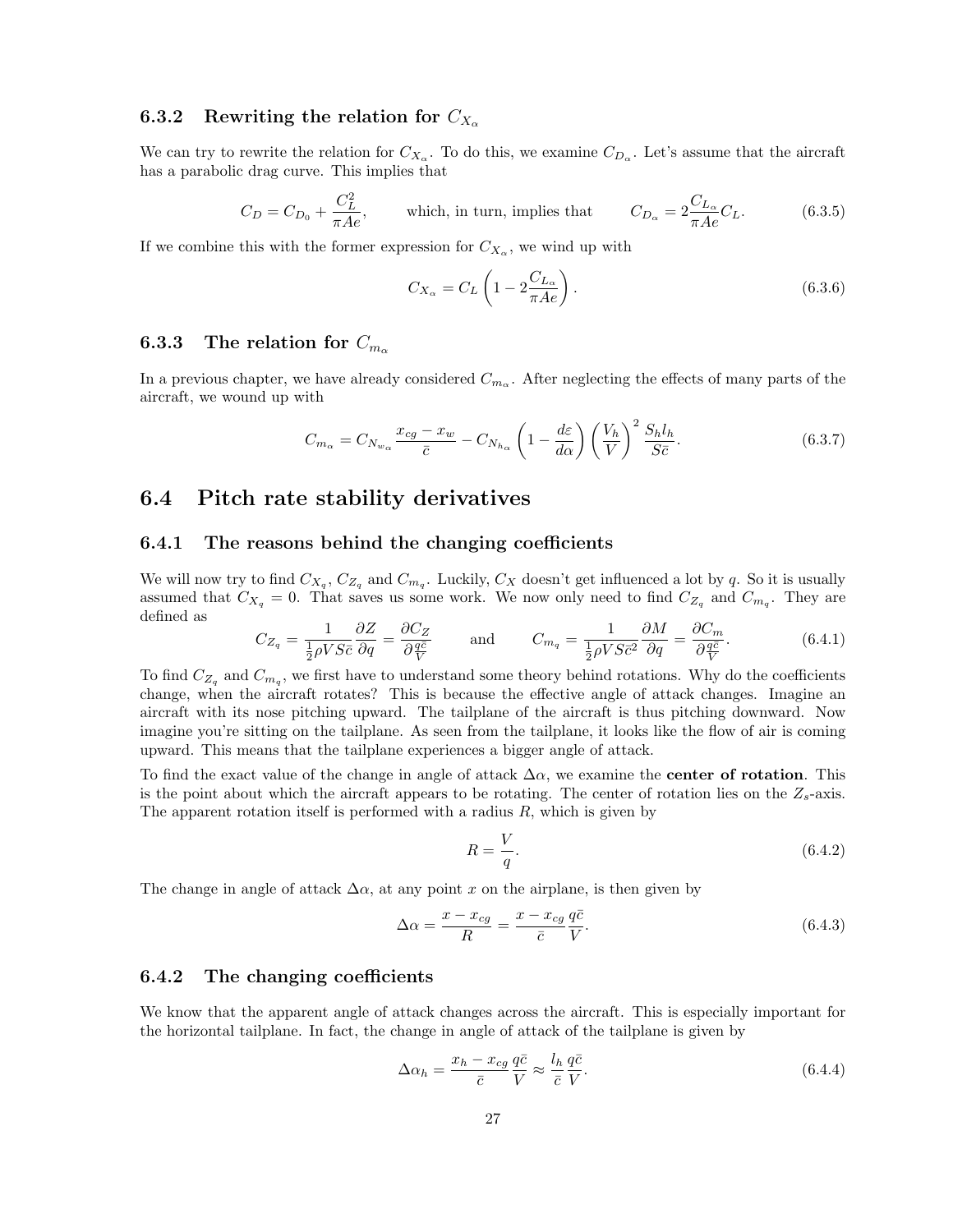This change in angle of attack causes the normal force of the tailplane to change. In fact, it changes by an amount

$$
\Delta C_{N_h} = C_{N_{h_\alpha}} \left(\frac{V_h}{V}\right)^2 \frac{S_h}{S} \Delta \alpha_h = C_{N_{h_\alpha}} \left(\frac{V_h}{V}\right)^2 \frac{S_h l_h}{S \bar{c}} \frac{q \bar{c}}{V}.
$$
\n(6.4.5)

Similarly, the change of the moment is given by

$$
\Delta C_m = -C_{N_{h_\alpha}} \left(\frac{V_h}{V}\right)^2 \frac{S_h l_h}{S \bar{c}} \Delta \alpha_h = -C_{N_{h_\alpha}} \left(\frac{V_h}{V}\right)^2 \frac{S_h l_h^2}{S \bar{c}^2} \frac{q \bar{c}}{V}.
$$
\n(6.4.6)

We know that  $C_{Z_q} = \partial C_Z/\partial \frac{q\bar{c}}{V}$  and  $C_{m_q} = \partial C_m/\partial \frac{q\bar{c}}{V}$ . By using this, we can find the contributions of the horizontal tailplane to  $C_{z_q}$  and  $C_{m_q}$ . They are

$$
\left(C_{Z_q}\right)_h = -C_{N_{h_\alpha}} \left(\frac{V_h}{V}\right)^2 \frac{S_h l_h}{S \bar{c}} \quad \text{and} \quad \left(C_{m_q}\right)_h = -C_{N_{h_\alpha}} \left(\frac{V_h}{V}\right)^2 \frac{S_h l_h^2}{S \bar{c}^2}.
$$
 (6.4.7)

(The minus sign in the left part appeared, because  $C_N$  is defined upward, while  $C_Z$  is defined downward.) There is, however, one small problem. The aircraft doesn't consist of only a horizontal tailplane. It also has various other parts. But it is very difficult to calculate the effects of all these parts. For that reason, we make an estimate. We say that the contribution of the full aircraft  $C_{Z_q}$  is twice the contribution of the horizontal tailplane  $(C_{Z_q})_h$ . This implies that

$$
C_{Z_q} = 2\left(C_{Z_q}\right)_h = 2C_{N_{h_\alpha}} \left(\frac{V_h}{V}\right)^2 \frac{S_h l_h}{S\bar{c}}.\tag{6.4.8}
$$

For  $C_{m_q}$ , we apply the same trick. But instead of a factor 2, a factor between 1.1 to 1.2 should now be used, depending on the aircraft. We thus get

$$
C_{m_q} = (1.1 \sim 1.2) \left( C_{m_q} \right)_h = -(1.1 \sim 1.2) C_{N_{h_\alpha}} \left( \frac{V_h}{V} \right)^2 \frac{S_h l_h^2}{S \bar{c}^2}.
$$
 (6.4.9)

## 6.5 Other longitudinal stability derivatives

#### 6.5.1 Vertical acceleration stability derivatives

We now examine  $C_{Z_{\alpha}}$  and  $C_{m_{\alpha}}$ . (We assume  $C_{X_{\alpha}} = 0$ .) To do this, we look at the horizontal tailplane. During a steady flight, it has an effective angle of attack

$$
\alpha_h = \alpha - \varepsilon + i_h = \alpha - \frac{d\varepsilon}{d\alpha}\alpha + i_h.
$$
\n(6.5.1)

Now let's suppose that the aircraft experiences a change in angle of attack. This causes the downwash angle  $\varepsilon$  of the wing to change. A time  $\Delta t = l_h/V$  later will this change be experienced by the horizontal tailplane. In other words, the downwash  $\varepsilon(t)$  at time t depends on the angle of attack  $\alpha(t - \Delta t)$  at time  $t - \Delta t$ . A linear approximation of  $\alpha(t - \Delta t)$  is given by

$$
\alpha(t - \Delta t) = \alpha(t) - \dot{\alpha}\Delta t. \tag{6.5.2}
$$

By using this, we find that the downwash is given by

$$
\varepsilon(t) = \frac{d\varepsilon}{d\alpha}\alpha(t - \Delta t) = \frac{d\varepsilon}{d\alpha}\alpha(t) - \frac{d\varepsilon}{d\alpha}\dot{\alpha}\frac{l_h}{V}.
$$
\n(6.5.3)

This implies that the effective angle of attack is given by

$$
\alpha_h = \alpha - \frac{d\varepsilon}{d\alpha}\alpha + \frac{d\varepsilon}{d\alpha}\dot{\alpha}\frac{l_h}{V} + i_h.
$$
\n(6.5.4)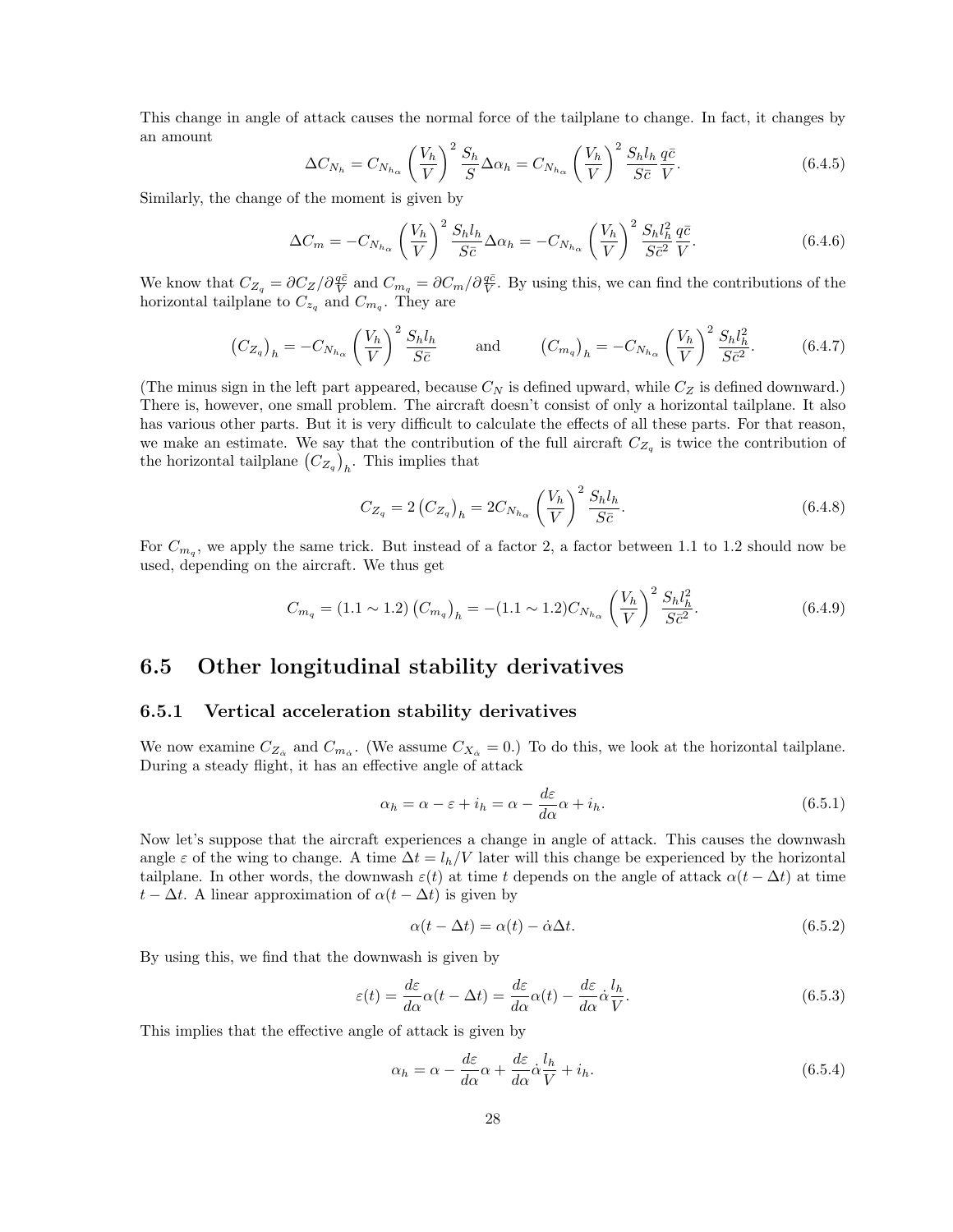The change in effective angle of attack is

$$
\Delta \alpha_h = \frac{d\varepsilon}{d\alpha} \frac{l_h}{\bar{c}} \frac{\dot{\alpha}\bar{c}}{V}.
$$
\n(6.5.5)

We now have enough data to find the coefficients  $C_{Z_{\alpha}}$  and  $C_{m_{\alpha}}$ . We know that

$$
\Delta C_Z = -C_{N_{h_\alpha}} \left(\frac{V_h}{V}\right)^2 \frac{S_h}{S} \Delta \alpha_h = -C_{N_{h_\alpha}} \left(\frac{V_h}{V}\right)^2 \frac{S_h l_h}{S \bar{c}} \frac{d\varepsilon}{d\alpha} \frac{\dot{\alpha} \bar{c}}{V},\tag{6.5.6}
$$

$$
\Delta C_m = -C_{N_{h_\alpha}} \left(\frac{V_h}{V}\right)^2 \frac{S_h l_h}{S\bar{c}} \Delta \alpha_h = -C_{N_{h_\alpha}} \left(\frac{V_h}{V}\right)^2 \frac{S_h l_h^2}{S\bar{c}^2} \frac{d\varepsilon}{d\alpha} \frac{\dot{\alpha}\bar{c}}{V}.
$$
\n(6.5.7)

The coefficients  $C_{Z_{\dot{\alpha}}}$  and  $C_{m_{\dot{\alpha}}}$  are now given by

$$
C_{Z_{\alpha}} = \frac{1}{\frac{1}{2}\rho S\bar{c}} \frac{\partial Z}{\partial \dot{w}} = \frac{\partial C_Z}{\partial \frac{\dot{\alpha}\bar{c}}{V}} = -C_{N_{h_{\alpha}}} \left(\frac{V_h}{V}\right)^2 \frac{S_h l_h}{S\bar{c}} \frac{d\varepsilon}{d\alpha},\tag{6.5.8}
$$

$$
C_{m_{\dot{\alpha}}} = \frac{1}{\frac{1}{2}\rho S \bar{c}^2} \frac{\partial M}{\partial \dot{w}} = \frac{\partial C_m}{\partial \frac{\dot{\alpha}\bar{c}}{\bar{V}}} = -C_{N_{h_{\alpha}}} \left(\frac{V_h}{V}\right)^2 \frac{S_h l_h^2}{S \bar{c}^2} \frac{d\varepsilon}{d\alpha}.
$$
\n(6.5.9)

#### 6.5.2 Elevator angle stability derivatives

The last stability derivatives we will consider in this chapter are  $C_{X_{\delta_e}}$ ,  $C_{Z_{\delta_e}}$  and  $C_{m_{\delta_e}}$ . Usually  $C_X$ doesn't vary a lot with  $\delta_e$ , so we assume that  $C_{X_{\delta_e}} = 0$ . But what about  $C_{Z_{\delta_e}}$ ? Well, this one is given by

$$
C_{Z_{\delta_e}} = -C_{N_{h_{\delta_e}}}\left(\frac{V_h}{V}\right)^2 \frac{S_h}{S}.
$$
\n(6.5.10)

Finally there is  $C_{m_{\delta_e}}$ . We can find that it is

$$
C_{m_{\delta_e}} = C_{Z_{\delta_e}} \frac{x_h - x_{cg}}{\bar{c}} \approx -C_{N_{\delta_e}} \left(\frac{V_h}{V}\right)^2 \frac{S_h l_h}{S \bar{c}}.
$$
\n(6.5.11)

The coefficient  $C_{Z_{\delta_e}}$  usually isn't very important. However,  $C_{m_{\delta_e}}$  is very important. This is because the whole goal of an elevator is to apply a moment to the aircraft.

#### 6.5.3 Effects of moving the center of gravity

We have one topic left to discuss. What happens when the CG moves from position 1 to position 2? In this case, several coefficients change. This goes according to

$$
C_{m_{\alpha_2}} = C_{m_{\alpha_1}} - C_{Z_{\alpha}} \frac{x_{cg_2} - x_{cg_1}}{\bar{c}},
$$
\n(6.5.12)

$$
C_{Z_{q_2}} = C_{Z_{q_1}} - C_{Z_{\alpha}} \frac{x_{cg_2} - x_{cg_1}}{\bar{c}},\tag{6.5.13}
$$

$$
C_{m_{q_2}} = C_{m_{q_1}} - \left(C_{Z_{q_1}} + C_{m_{\alpha_1}}\right) \frac{x_{cg_2} - x_{cg_1}}{\bar{c}} + C_{Z_{\alpha}} \left(\frac{x_{cg_2} - x_{cg_1}}{\bar{c}}\right)^2, \tag{6.5.14}
$$

$$
C_{m_{\dot{\alpha}_2}} = C_{m_{\dot{\alpha}_1}} - C_{Z_{\dot{\alpha}}} \frac{x_{cg_2} - x_{cg_1}}{\bar{c}}.
$$
\n(6.5.15)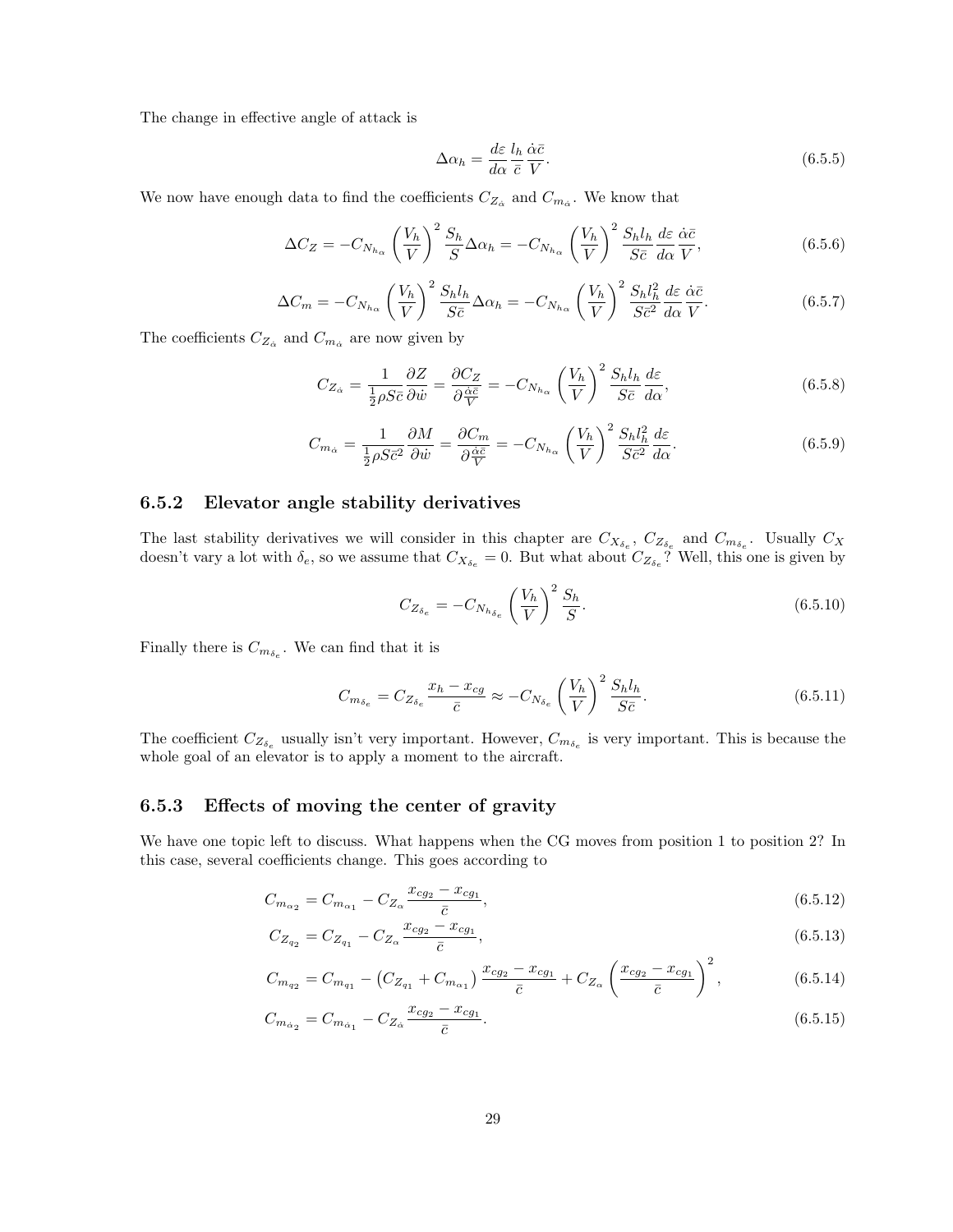## 7. Lateral stability derivatives

In the previous chapter, we found relations for the longitudinal stability derivatives. Now we'll examine the lateral stability derivatives.

## 7.1 Sideslip angle stability derivatives

#### 7.1.1 Horizontal forces

We start by examining derivatives with respect to the **sideslip angle**  $\beta$ . This angle is defined as

$$
\beta = \arcsin\left(\frac{v}{V}\right) \approx \frac{v}{V}.\tag{7.1.1}
$$

We will now examine  $C_{Y_\beta}$ . Let's examine an aircraft with a sideslip angle  $\beta$ . This sideslip angle causes a horizontal force Y on the aircraft. The most important contributors to this horizontal force are the fuselage and the vertical tailplane.

First let's examine the vertical tailplane. Luckily, this tailplane has a lot of analogies with the horizontal tailplane, so we can use some short cuts. For example, the force acting on the vertical tailplane is given by

$$
\left(C_{Y_{\beta}}\right)_v = C_{Y_{v_{\alpha}}} \frac{d\alpha_v}{d\beta} \left(\frac{V_v}{V}\right)^2 \frac{S_v}{S},\tag{7.1.2}
$$

where  $S_v$  is the vertical tailplane surface area and  $V_v$  is the average velocity over it. Also,  $C_{Y_{v_\alpha}} = \frac{\partial C_{Y_v}}{\partial \alpha_v}$ . Let's take a closer look at the effective angle of attack of the tailplane  $\alpha_v$ . It's not equal to  $\beta$ . This is because the fuselage also alters the flow by an angle  $\sigma$ . ( $\sigma$  is similar to the downwash  $\varepsilon$  for the horizontal tailplane.) The vertical tailplane thus has an angle of attack of  $\alpha_v = -(\beta - \sigma)$ . (The minus is present due to sign convention.) Inserting this relation into the above equation gives

$$
\left(C_{Y_{\beta}}\right)_{v} = -C_{Y_{v_{\alpha}}}\left(1 - \frac{d\sigma}{d\beta}\right)\left(\frac{V_h}{V}\right)^2 \frac{S_v}{S}.
$$
\n(7.1.3)

Usually, most terms in the above equation are known. Only  $d\sigma/d\beta$  is still a bit of a mystery. It is very hard to determine. However, it usually is negative. (So  $d\sigma/d\beta < 0$ .)

Next to the tailplane contribution, there is usually also a contribution by the fuselage. However, we don't go into depth on that here.

#### 7.1.2 Rolling momemts

Now let's examine the so-called **effective dihedral**  $C_{l<sub>\beta</sub>}$ . The coefficient  $C_l$  was defined as

$$
C_l = \frac{L}{\frac{1}{2}\rho V^2 b}.\tag{7.1.4}
$$

It is important to note that L is not the lift. It is the moment about the X axis.  $C_l$  is thus not the lift coefficient either.

The effective dihedral  $C_{l<sub>\beta</sub>}$  mostly depends on the wing set-up. Both the **wing-dihedral** Γ and the sweep angle  $\Lambda$  strongly effect  $C_l$ . (The wing-dihedral  $\Gamma$  is the angle with which the wings have been tilted upward, when seen from the fuselage.)

First let's examine an aircraft with a wing-dihedral Γ. We suppose that the aircraft is sideslipping to the right. From the aircraft, it now appears as if part of the flow is coming from the right. This flow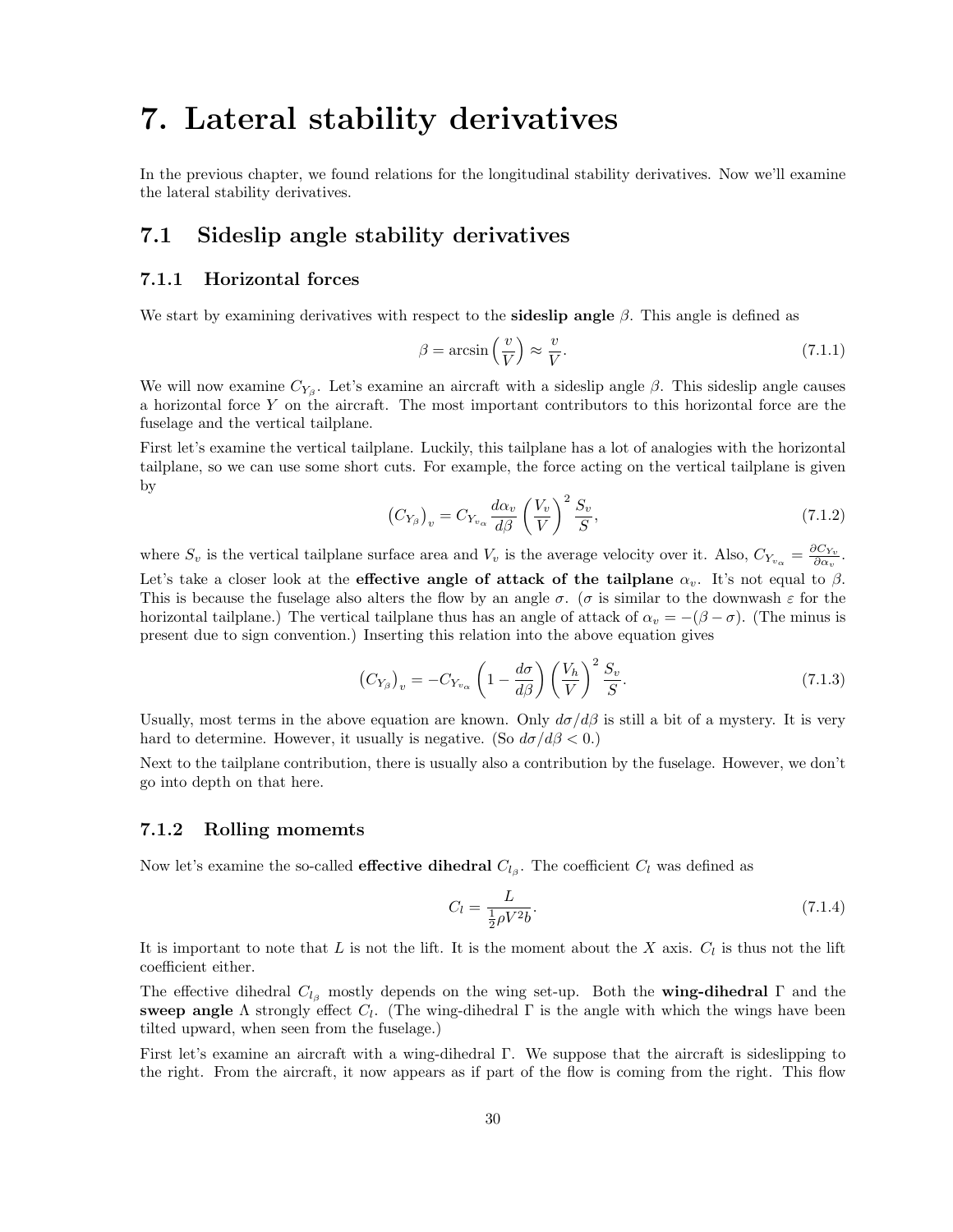'crouches' under the right wing, pushing it more upward. However, it flows over the left wing, pushing that one downward a bit. This thus causes the aircraft to roll to the left.

To find more info about the moment caused by the wing-dihedral, we need to examine the new angle of attacks of the wings  $\alpha_{w_l}$  and  $\alpha_{w_r}$ . By using small angle approximations, we can find that

$$
\alpha_{w_l} \approx \alpha - \beta \Gamma \qquad \text{and} \qquad \alpha_{w_r} \approx \alpha + \beta \Gamma. \tag{7.1.5}
$$

The changes in the angles of attack are thus  $\Delta \alpha_{w_l} = -\beta \Gamma$  and  $\Delta \alpha_{w_r} = \beta \Gamma$ . So the moment caused by the wing-dihedral is approximately linearly dependend on both  $\beta$  and Γ. (We thus have  $C_{l_{\beta}} \sim \Gamma$ .)

Second, we look at an aircraft with a wing sweep angle  $\Lambda$ . The lift of a wing strongly depends on the flow velocity perpendicular to the leading edge. Again, we suppose that part of the flow is coming in from the right. This causes the flow to be more perpendicular w.r.t. to the right wing leading edge, thus increasing the lift. However, the flow is more parallel w.r.t. the leading edge of the left wing. The left wing thus has reduced lift. It can be shown that the change in lift for the aircraft, due to a sweep angle  $\Lambda$ , is

$$
\Delta L = C_L \frac{1}{2} \rho V^2 \frac{S}{2} \left( \cos^2 \left( \Lambda - \beta \right) - \cos^2 \left( \Lambda + \beta \right) \right) \approx C_L \frac{1}{2} \rho V^2 S \sin \left( 2\Lambda \beta \right). \tag{7.1.6}
$$

The rightmost part of the equation is an approximation. It only works for small values of  $\beta$ . The above equation shows that the lift more or less linearly depends on  $\Lambda$  and  $\beta$ . It can be shown that the same holds for the moment  $C_l$ . The effective dihedral  $C_{l<sub>\beta</sub>}$  is thus proportional to  $\Lambda$ .

Next to the wing, also the horizontal tailplane and the fuselage effect  $C_{l_{\beta}}$ . However, we won't examine these effects.

#### 7.1.3 Yawing moments

The stability derivative  $C_{n_\beta}$  is called the **static directional stability**. (It's also known as the **Weath**ercock stability.) It is about just as important as  $C_{m_\alpha}$ . It can be shown that, if  $C_{n_\beta}$  is positive, then the aircraft is stable for yawing motions. However, if  $C_{n_\beta}$  is negative, then the aircraft is unstable for yawing motions.

Naturally, we want to have  $C_{n<sub>\beta</sub>} > 0$ . Luckily, the wings and the horizontal tailplane have a slightly positive effect on  $C_{n_\beta}$ . However, the fuselage causes  $C_{n_\beta}$  to decrease. To compensate for this, a vertical tailplane is used, strongly increasing  $C_{n<sub>\beta</sub>}$ .

Let's examine the effects of this tailplane. You may remember that the normal force on it was

$$
\left(C_{Y_{\beta}}\right)_{v} = -C_{Y_{v_{\alpha}}}\left(1 - \frac{d\sigma}{d\beta}\right)\left(\frac{V_{v}}{V}\right)^{2}\frac{S_{v}}{S}.
$$
\n(7.1.7)

This normal force causes a moment

$$
\left(C_{n_{\beta}}\right)_v = -\left(C_{Y_{\beta}}\right)_v \left(\frac{z_v - z_{cg}}{b}\sin\alpha_0 + \frac{x_v - x_{cg}}{b}\cos\alpha_0\right). \tag{7.1.8}
$$

We can usually assume  $\alpha_0$  to be small. (Thus  $\cos \alpha_0 \approx 1$ .) Also,  $\frac{z_v - z_{cg}}{b} \sin \alpha_0$  is usually quite small, compared to the other term, so we neglect it. If we also use the **tail length** of the vertical tailplane  $l_v = x_v - x_{cg}$ , we can rewrite the above equation to

$$
\left(C_{n_{\beta}}\right)_{v} = C_{Y_{v_{\alpha}}}\left(1 - \frac{d\sigma}{d\beta}\right)\left(\frac{V_{v}}{V}\right)^{2}\frac{S_{v}l_{v}}{Sb}.\tag{7.1.9}
$$

From this, the correspondence to  $C_{m_{\alpha}}$  again becomes clear. To emphasize this, we once more show the equation for the horizontal tailplane contribution to  $C_{m_\alpha}$ . Rather similar to  $(C_{n_\beta})_v$ , it was given by

$$
(C_{m_{\alpha}})_{h} = -C_{N_{h_{\alpha}}}\left(1 - \frac{d\varepsilon}{d\alpha}\right)\left(\frac{V_{h}}{V}\right)^{2} \frac{S_{h}l_{h}}{S\bar{c}}.
$$
\n(7.1.10)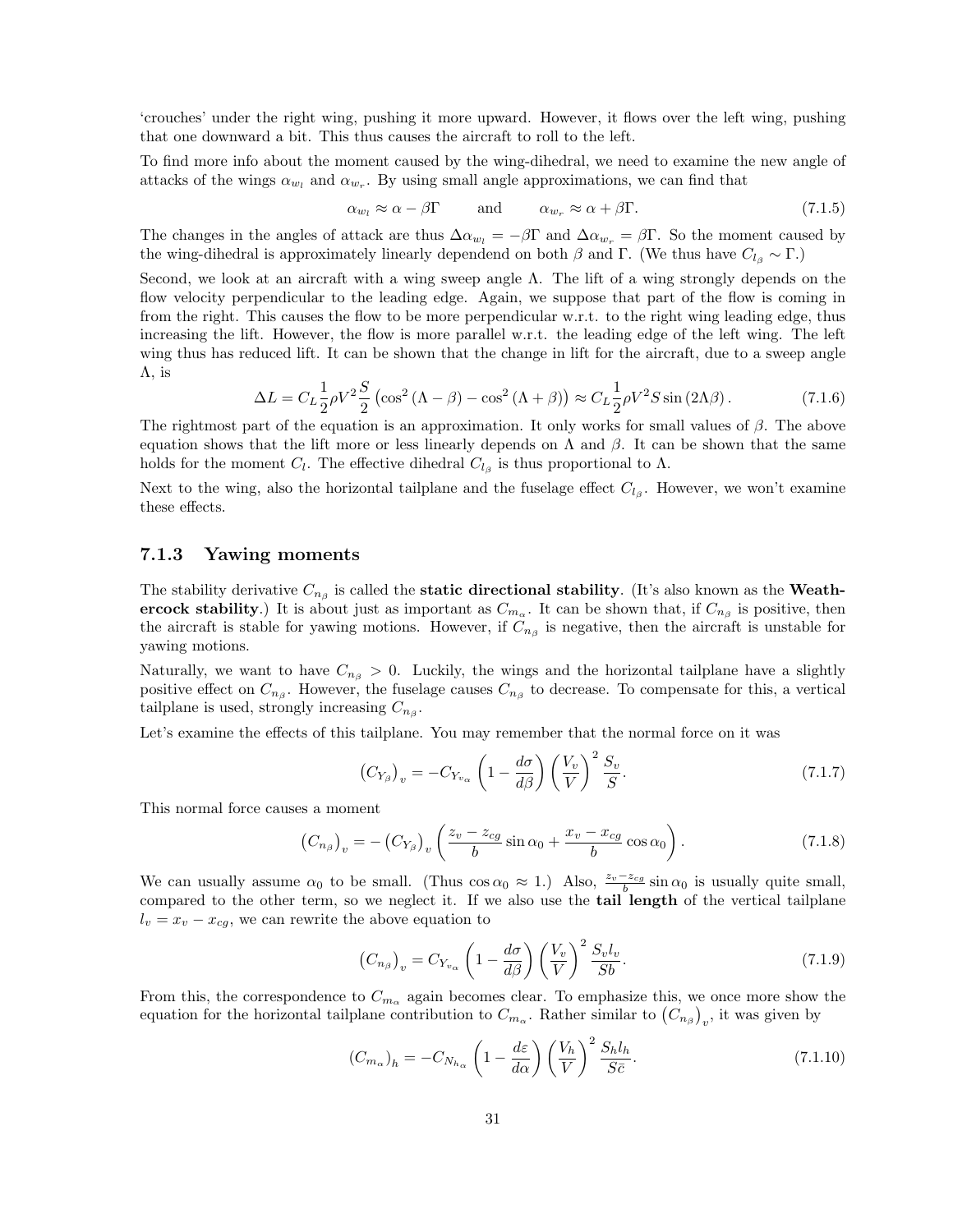## 7.2 Roll rate stability derivatives

#### 7.2.1 Horizontal forces

It is time to investigate the effects of roll. In other words, we will try to find the stability derivatives  $C_{Y_p}$ ,  $C_{l_p}$  and  $C_{n_p}$ . (Of these three,  $C_{l_p}$  is the most important.) First we examine  $C_{Y_p}$ . It is defined such that

$$
Y_p = C_{Y_p} \frac{pb}{2V} \frac{1}{2} \rho V^2 S. \tag{7.2.1}
$$

The only part having a more or less significant contribution to  $C_{Y_p}$  is the vertical tailplane. Let's examine a rolling aircraft. Due to this rolling, the vertical tailplane is moving horizontally. It will therefore get an effective angle of attack. This causes a horizontal force. A positive roll rate gives a negative horizontal force.  $C_{Y_p}$  is thus negative.

However,  $C_{Y_p}$  is usually rather small. For this reason it is often neglected. So we say that  $C_{Y_p} \approx 0$ .

#### 7.2.2 Rolling moments

Now we will try to find  $C_{l_p}$ . Again, we examine a rolling aircraft. One wing of the aircraft goes up, while the other one goes down. This motion changes the effective angle of attack and thus also the lift of the wings. The upward going wing will get a lower lift, while the downward moving wing will experience a bigger amount of lift. The wing forces thus cause a moment opposite to the rolling motion. This means that  $C_{l_p}$  is highly negative. It also implies that the rolling motion is very strongly damped. (We will see this again, when examining the aperiodic roll in chapter 10.)

We can also investigate the actual effects of the rolling motion. To do this, we examine a chord at a distance y from the fuselage. This chord will have an additional vertical velocity of  $py$ . The change in angle of attack of this chord thus is

$$
\Delta \alpha = \frac{py}{V} = \frac{pb}{2V} \frac{y}{b/2}.\tag{7.2.2}
$$

So a chord that is far away from the fuselage will experience a big change in angle of attack. The change in lift is therefore biggest for these chords. These chords also have a relatively big distance to the CG of the aircraft. For this reason, they will significantly effect the resulting moment.

Other parts of the aircraft may also influence  $C_{l_p}$  slightly. However, their influence is very small, compared to the effects of the wings. The contributions of the other parts are therefore neglected.

#### 7.2.3 Yawing moments

To find  $C_{n_p}$ , we again examine a rolling aircraft. The rolling of the aircraft has two important effects.

First, we look at the vertical tailplane. As was discussed earlier, this tailplane will move. It thus has an effective angle of attack, and therefore a horizontal force. This horizontal force causes the aircraft to yaw. A positive rolling motion causes a positive yawing moment. The vertical tailplane thus has a positive contribution to  $C_{n_p}$ . (So  $(C_{n_p})_v > 0$ .)

But now let's look at the wings. Let's suppose that the aircraft is rolling to the right. For the right wing, it then appears as if the flow comes (partially) from below. The lift is per definition perpendicular to the direction of the incoming flow. The lift vector is thus tilted forward. Part of this lift causes the aircraft to yaw to the left. The opposite happens for the left wing: The lift vector is tilted backward. Again, this causes a yawing moment to the left. (This effect is known as adverse yaw.) So we conclude that, due to the wings, a positive rolling motion results in a negative yawing moment. We thus have  $(C_{n_p})_w < 0$ .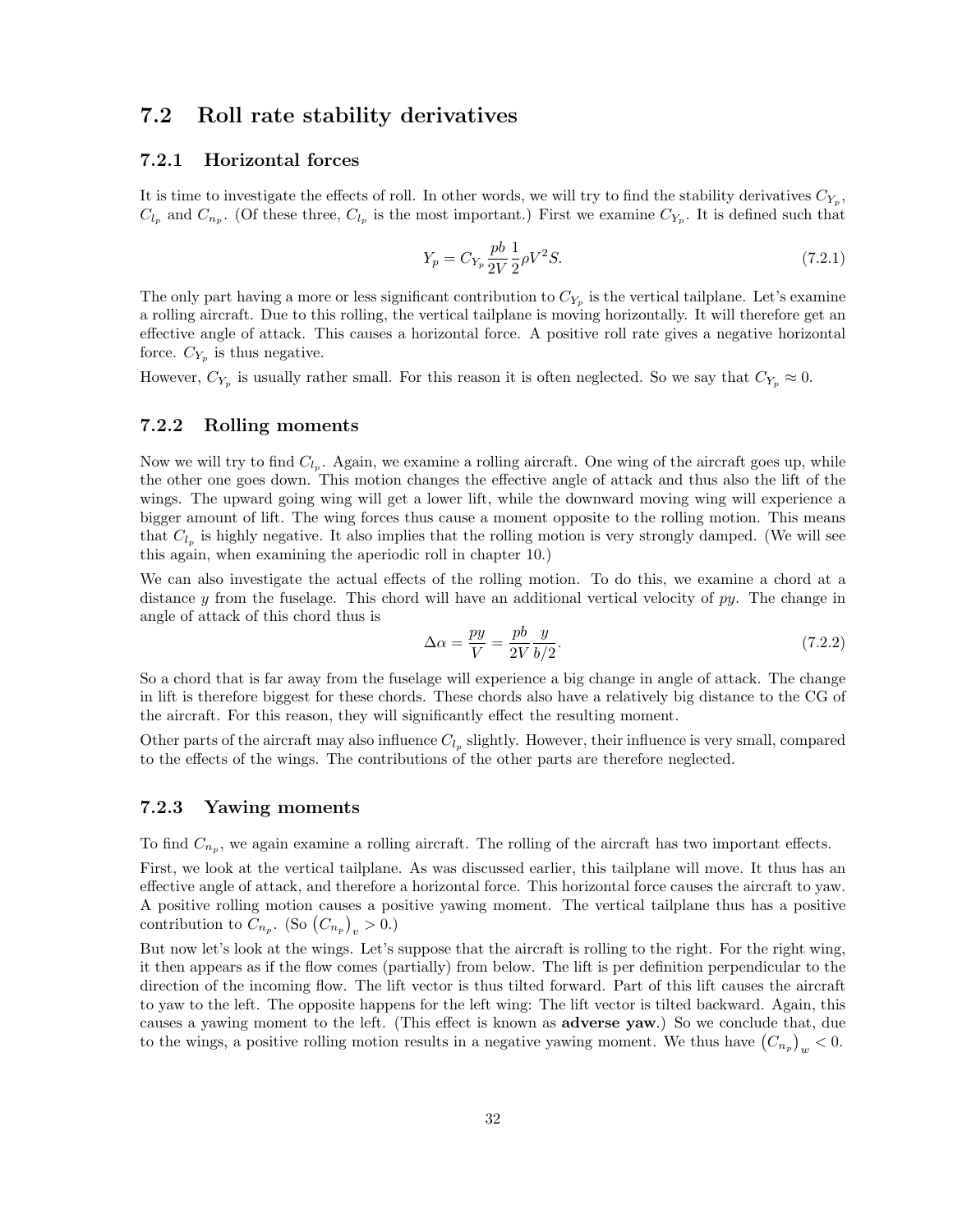For most normal flights, the effects of the vertical stabilizer are a bit bigger than the effects of the wing. We thus have  $C_{n_p} > 0$ . However, high roll rates and/or high angles of attack increase the effect of the wings. In this case, we will most likely have  $C_{n_p} < 0$ .

### 7.3 Yaw rate stability derivatives

#### 7.3.1 Horizontal forces

In this part, we'll try to find the stability derivatives  $C_{Y_r}$ ,  $C_{l_r}$  and  $C_{n_r}$ . We start with the not very important coefficient  $C_{Y_r}$ . Let's examine a yawing aircraft. Due to the yawing moment, the vertical tailplane moves horizontally. Because of this, its effective angle of attack will change by

$$
\Delta \alpha_v = \frac{rl_v}{V} = \frac{rb}{2V} \frac{l_v}{b/2}.
$$
\n(7.3.1)

The contribution of the tailplane to  $C_{Y_r}$  is now given by

$$
(C_{Y_r})_v = 2C_{Y_{v_\alpha}} \left(\frac{V_v}{V}\right)^2 \frac{S_v l_v}{Sb}.
$$
\n(7.3.2)

The contribution is positive, so  $(C_{Y_r})_v > 0$ . Next to the vertical tailplane, there are also other parts influencing  $C_{Y_r}$ . Most parts have a negative contribution to  $C_{Y_r}$ . However, none of these contributions are as big as  $(C_{Y_r})_v$ . The stability derivative  $C_{Y_r}$  is therefore still positive. It is only slightly smaller than  $(C_{Y_r})_v$ .

#### 7.3.2 Rolling moments

We will now examine  $C_{l_r}$ . There are two important contributions to  $C_{l_r}$ . They come from the vertical tailplane and the wings.

First we examine the vertical tailplane. We just saw that a yawing motion causes a horizontal force on the vertical tailplane. This horizontal force causes a moment

$$
(C_{l_r})_v = (C_{Y_r})_v \left(\frac{z_v - z_{cg}}{b} \cos \alpha_0 - \frac{x_v - x_{cg}}{b} \sin \alpha_0\right). \tag{7.3.3}
$$

A positive yawing motion results in a positive moment. We thus have  $(C_{l_r})_v > 0$ .

Now let's examine the wings. Because of the yawing motion, one wing will move faster, while the other wing will move slower. This causes the lift on one wing to increase, while it will decrease on the other wing. This results in a rolling moment.

Sadly, it's rather hard to find an equation for the moment caused by the wings. So we won't examine that any further. However, it is important to remember that a positive yawing motion causes a positive rolling moment. We thus have  $(C_{l_r})_w > 0$ . The total coefficient  $C_{l_r}$  is then, of course, also positive.

#### 7.3.3 Yawing moments

Finally, we examine  $C_{n_r}$ . The most important contribution comes from the vertical tailplane. We know that a yawing motion causes a horizontal force on the vertical tailplane. This force is such that it damps the yawing motion. The contribution  $(C_{n_r})_v$  is thus very highly negative. In fact, it is given by

$$
(C_{n_r})_v = -(C_{Y_r})_v \frac{l_v}{b} = -2C_{Y_{v_\alpha}} \left(\frac{V_v}{V}\right)^2 \frac{S_v l_v^2}{Sb^2}.
$$
\n(7.3.4)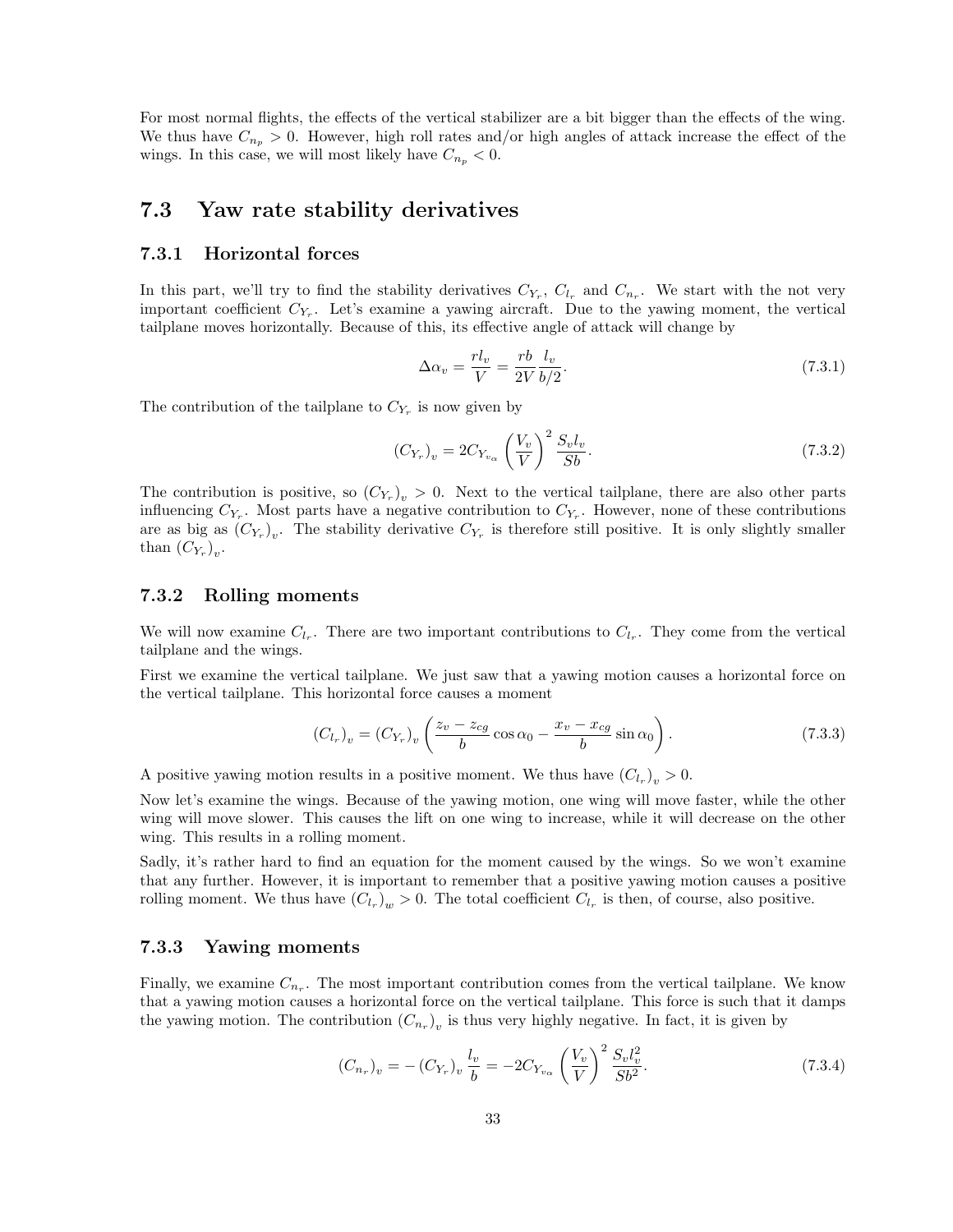The vertical tailplane is about the only part seriously effecting the coefficient  $C_{n_r}$ . Sometimes also the fuselage effects it. This effect is also negative. (So  $(C_{n_r})_f < 0$ .) The coefficient  $C_{n_r}$  itself is thus also very strongly negative. This implies that the yawing motion is highly damped.

## 7.4 Other lateral stability derivatives

#### 7.4.1 Aileron deflections

Let's consider the ailerons. The aileron deflection  $\delta_a$  is defined as

$$
\delta_a = \delta_{a_{right}} - \delta_{a_{left}}.\tag{7.4.1}
$$

A deflection of the ailerons causes almost no change in horizontal forces. We thus have  $C_{Y_{\delta_a}} = 0$ . The so-called **aileron effectiveness**  $C_{l_{\delta_a}}$  is, of course, not negligible. (Causing moments about the X axis is what ailerons are for.) The coefficient  $C_{n_{\delta_a}}$  usually isn't negligible either. By the way, the moments caused by an aileron deflection are given by

$$
L = C_{l_{\delta_a}} \delta_a \frac{1}{2} \rho V^2 S b \qquad \text{and} \qquad N = C_{n_{\delta_a}} \delta_a \frac{1}{2} \rho V^2 S b. \tag{7.4.2}
$$

 $C_{l_{\delta_a}}$  is negative. A positive aileron deflection causes a negative rolling moment.  $C_{n_{\delta_a}}$  is, however, positive. So a positive aileron deflection causes positive yaw.

#### 7.4.2 Rudder deflections

The rudder stability derivatives are  $C_{Y_{\delta_r}}$ ,  $C_{l_{\delta_r}}$  and  $C_{n_{\delta_r}}$ . The forces and moments caused by a rudder deflection are given by

$$
Y = C_{Y_{\delta_r}} \delta_r \frac{1}{2} \rho V^2 S, \qquad L = C_{l_{\delta_r}} \delta_r \frac{1}{2} \rho V^2 S b. \quad \text{and} \quad N = C_{n_{\delta_r}} \delta_r \frac{1}{2} \rho V^2 S b. \tag{7.4.3}
$$

The coefficient  $C_{Y_{\delta_r}}$  is given by

$$
C_{Y_{\delta_r}} = C_{Y_{v_\delta}} \left(\frac{V_v}{V}\right)^2 \frac{S_v}{S}.
$$
\n(7.4.4)

The coefficient  $C_{l_{\delta_r}}$  is then given by

$$
C_{l_{\delta_r}} = C_{Y_{\delta_r}} \left( \frac{z_v - z_{cg}}{b} \cos \alpha_0 - \frac{x_v - x_{cg}}{b} \sin \alpha_0 \right). \tag{7.4.5}
$$

 $C_{l_{\delta_r}}$  is positive. This means that a positive rudder deflection causes a positive rolling moment. This effect is generally not desirable. Especially if  $z_v - z_{cg}$  is big, measures are often taken to reduce this effect.

Finally, the **rudder effectiveness**  $C_{n_{\delta_r}}$  is given by

$$
C_{n_{\delta_r}} = -C_{Y_{\delta_r}} \frac{l_v}{b}.
$$
\n(7.4.6)

This coefficient is negative. A positive rudder deflection thus causes a negative yawing moment.

#### 7.4.3 Spoiler deflections

The last things we examine are the spoilers. Spoilers are often used in high-speed aircraft to provide roll control. A spoiler deflection  $\delta_s$  on the left wing is defined to be positive. Due to this definition, we have  $C_{l_{\delta_{s}}}$  < 0 and  $C_{n_{\delta_{s}}}$  < 0. Of these two, the latter is the most important.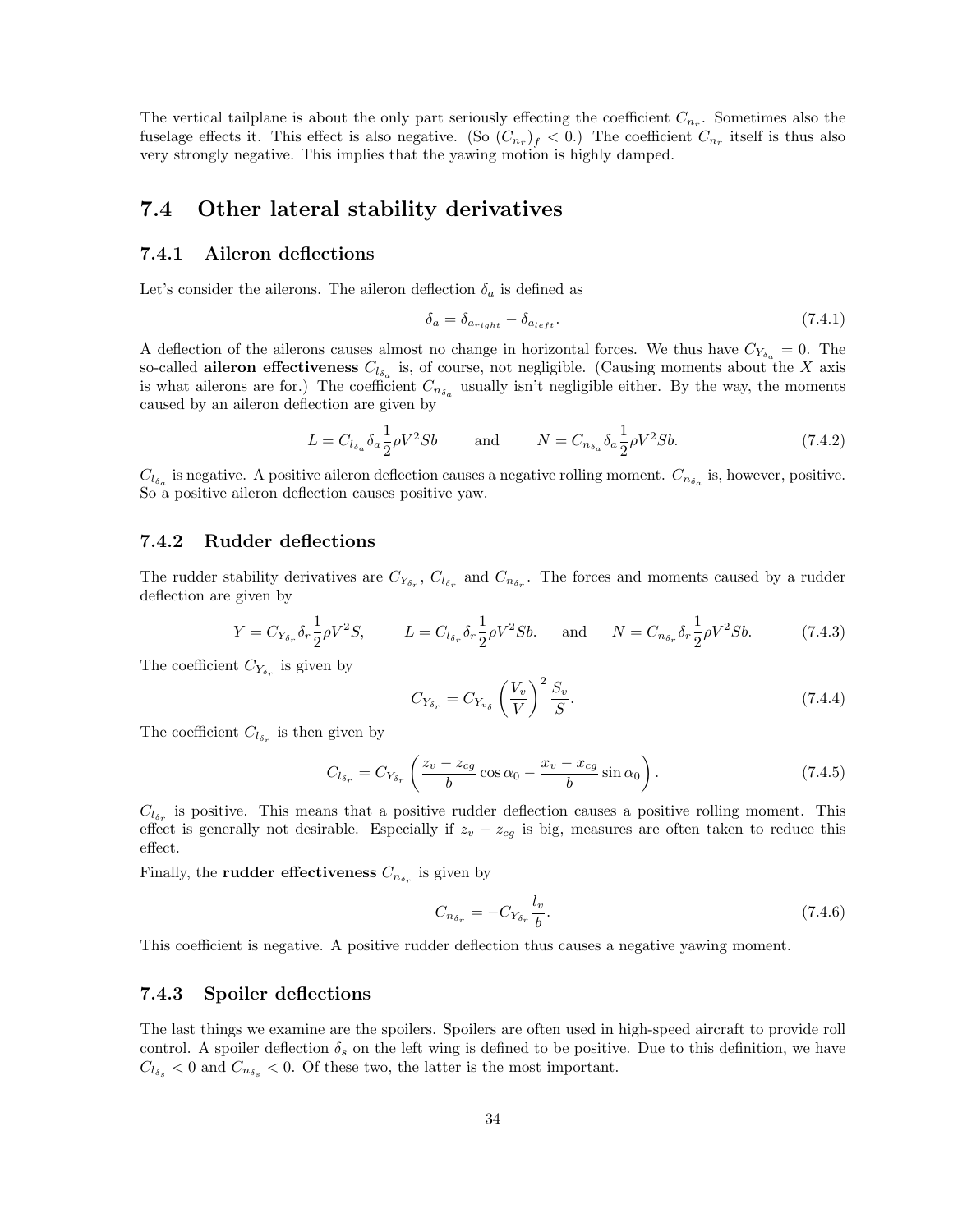## 8. Longitudinal stability and control

In this chapter, we will start to investigate the stability of the entire aircraft. This can be split up into two parts: longitudinal and lateral stability. In this chapter, we will only look at longitudinal stability.

## 8.1 Stick fixed longitudinal stability

#### 8.1.1 Effects of the wing and the tail on stability

To start our investigation in the stability of an aircraft, we reexamine the moment equation. In an earlier chapter, we found that

$$
C_m = C_{m_{ac}} + C_{N_{w_\alpha}} (\alpha - \alpha_0) \frac{x_{cg} - x_w}{\bar{c}} - C_{N_h} \left(\frac{V_h}{V}\right)^2 \frac{S_h l_h}{S \bar{c}} = 0,
$$
\n(8.1.1)

where  $C_{N_h}$  is given by

$$
C_{N_h} = C_{N_{h_\alpha}} \left( (\alpha - \alpha_0) \left( 1 - \frac{d\varepsilon}{d\alpha} \right) + (\alpha_0 + i_h) \right) + C_{N_{h_{\delta_e}}} \delta_e.
$$
 (8.1.2)

We can also rewrite the moment equation to  $C_m = C_{m_w} + C_{m_h}$ . In this equation,  $C_{m_w}$  is the contribution due to the wings. Similarly,  $C_{m_h}$  is the contribution from the horizontal tailplane. They are both given by

$$
C_{m_w} = C_{m_{ac}} + C_{N_{w_\alpha}} \left( \alpha - \alpha_0 \right) \frac{x_{cg} - x_w}{\bar{c}} \quad \text{and} \quad C_{m_h} = -C_{N_h} \left( \frac{V_h}{V} \right)^2 \frac{S_h l_h}{S \bar{c}}.
$$
 (8.1.3)

Taking a derivative of the moment equation will give us  $C_{m_\alpha} = C_{m_{\alpha_w}} + C_{m_{\alpha_h}}$ , where

$$
C_{m_{\alpha_w}} = C_{N_{w_{\alpha}}} \frac{x_{cg} - x_w}{\bar{c}} \quad \text{and} \quad C_{m_{\alpha_h}} = -C_{N_{h_{\alpha}}} \left(1 - \frac{d\varepsilon}{d\alpha}\right) \left(\frac{V_h}{V}\right)^2 \frac{S_h l_h}{S\bar{c}}.
$$
 (8.1.4)

To achieve stability for our aircraft, we should have  $C_{m<sub>o</sub>} < 0$ . Usually, the wing is in front of the CG. We thus have  $x_{cg} - x_w > 0$  and also  $C_{m_{\alpha_w}} > 0$ . The wing thus destabilizes the aircraft. Luckily, the horizontal tailplane has a stabilizing effect. This is because  $C_{m_{\alpha_h}} < 0$ . To achieve stability, the stabilizing effect of the tailplane should be bigger than the destabilizing effect of the wings. We should thus have

$$
|C_{m_{\alpha_w}}| < |C_{m_{\alpha_h}}|.\tag{8.1.5}
$$

#### 8.1.2 Effects of the center of gravity on stability

We will now examine the effects of the CG on the stability. To do this, we suppose  $x_{cg}$  increases (the CG moves to the rear). However, the other parameters (including  $\delta_e$ ) stay constant. The movement of the CG causes  $C_{m_\alpha}$  to increase. At a certain point, we will reach  $C_{m_\alpha}=0$ . When the CG moves beyond this position, the aircraft becomes unstable.

Let's examine the point at which  $C_{m_{\alpha}} = 0$ . We remember, from a previous chapter, that this point is called the neutral point. And, because the stick deflection is constant ( $\delta_e$  is constant), we call this point the stick fixed neutral point. Its x coordinate is denoted by  $x_{n_{fix}}$ . To find it, we can use

$$
C_{m_{\alpha}} = C_{N_{w_{\alpha}}} \frac{x_{n_{fix}} - x_w}{\bar{c}} + C_{N_{h_{\alpha}}} \left(1 - \frac{d\varepsilon}{d\alpha}\right) \left(\frac{V_h}{V}\right)^2 \frac{S_h}{S} \frac{x_{n_{fix}} - x_h}{\bar{c}}.
$$
 (8.1.6)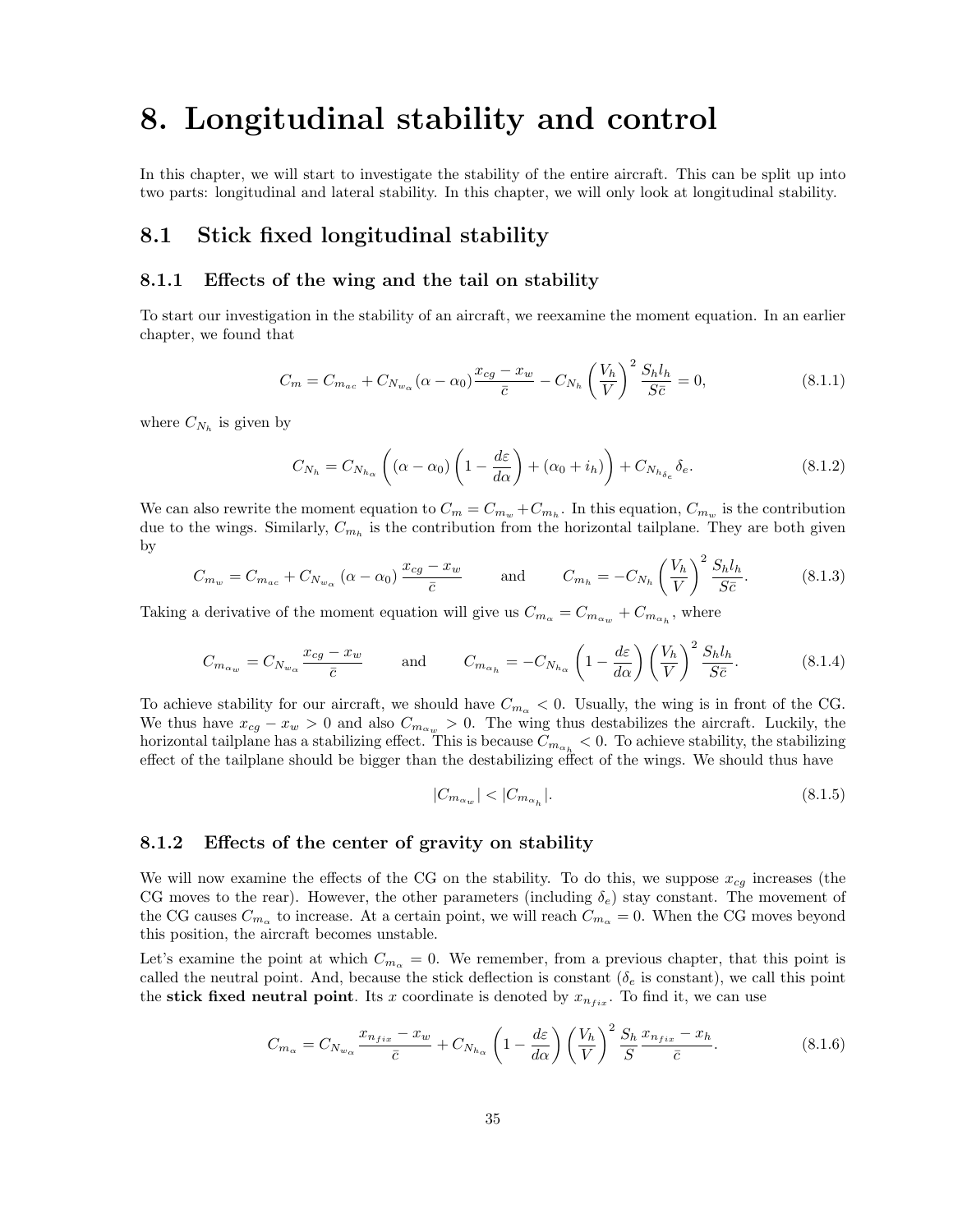After some mathematical trickery, we can find the position of the stick fixed neutral point, with respect to the wing. It is given by

$$
\frac{x_{n_{fix}} - x_w}{\bar{c}} = \frac{C_{N_{h\alpha}}}{C_{N_{\alpha}}} \left( 1 - \frac{d\varepsilon}{d\alpha} \right) \left( \frac{V_h}{V} \right)^2 \frac{S_h l_h}{S\bar{c}}.
$$
\n(8.1.7)

From this, we can also derive the position of the stick fixed neutral point, with respect to the aircraft CG. This is given by

$$
C_{m_{\alpha}} = C_{N_{\alpha}} \frac{x_{cg} - x_{n_{fix}}}{\bar{c}}.
$$
\n(8.1.8)

The quantity  $\frac{x_{cg}-x_{nfix}}{\bar{c}}$  is known as the (stick fixed) stability margin. It is an indication of how much the CG can move, before the aircraft becomes unstable.

#### 8.1.3 The elevator trim curve

Now let's examine the effects of the elvator deflection  $\delta_e$ . We know from a previous chapter that the elevator deflection necessary to keep the aircraft in equilibrium is

$$
\delta_e = -\frac{1}{C_{m_{\delta_e}}}(C_{m_0} + C_{m_\alpha}(\alpha - \alpha_0)).
$$
\n(8.1.9)

δ<sub>e</sub> depends on α. To see how, we plot δ<sub>e</sub> versus α. We usually do this, such that the y axis is reversed. (Positive  $\delta_e$  appear below the horizontal axis.) Now we examine the slope of this graph. It is given by

$$
\frac{d\delta_e}{d\alpha} = -\frac{C_{m_\alpha}}{C_{m_{\delta_e}}}.\tag{8.1.10}
$$

We always have  $C_{m_{\delta_e}} < 0$ . To make sure we have  $C_{m_\alpha} < 0$  as well, we should have  $d\delta_e/d\alpha < 0$ . The line in the  $\delta_e$ ,  $\alpha$  graph should thus go upward as  $\alpha$  increases. (Remember that we have reversed the y axis of the graph!)

 $\delta_e$  also depends on the aircraft velocity V. To see how, we will rewrite equation (8.1.9). By using  $C_N \approx C_{N_\alpha} (\alpha - \alpha_0) \approx \frac{W}{\frac{1}{2} \rho V^2 S}$ , we find that

$$
\delta_e = -\frac{1}{C_{m_{\delta_e}}} \left( C_{m_0} + \frac{C_{m_\alpha}}{C_{N_\alpha}} \frac{W}{\frac{1}{2} \rho V^2 S} \right). \tag{8.1.11}
$$

We can now plot  $\delta_e$  against V. (Again, we reverse the  $\delta_e$  axis.) We have then created the so-called elevator trim curve. Its slope is given by

$$
\frac{d\delta_e}{dV} = \frac{4W}{\rho V^3 S} \frac{1}{C_{m_{\delta_e}}} \frac{C_{m_\alpha}}{C_{N_\alpha}}.\tag{8.1.12}
$$

To have  $C_{m_{\alpha}} < 0$ , we should have  $d\delta_e/dV > 0$ . The line in the graph should thus go downward. Also, if you want to fly faster in a stable aircraft, you should push your stick forward.

## 8.2 Stick free longitudinal stability

#### 8.2.1 The stick free elevator deflection

Previously, we have assumed that  $\delta_e$  is constant. The pilot has his stick fixed. But what will happen if the pilot releases his stick? It would be nice if the aircraft remains stable as well.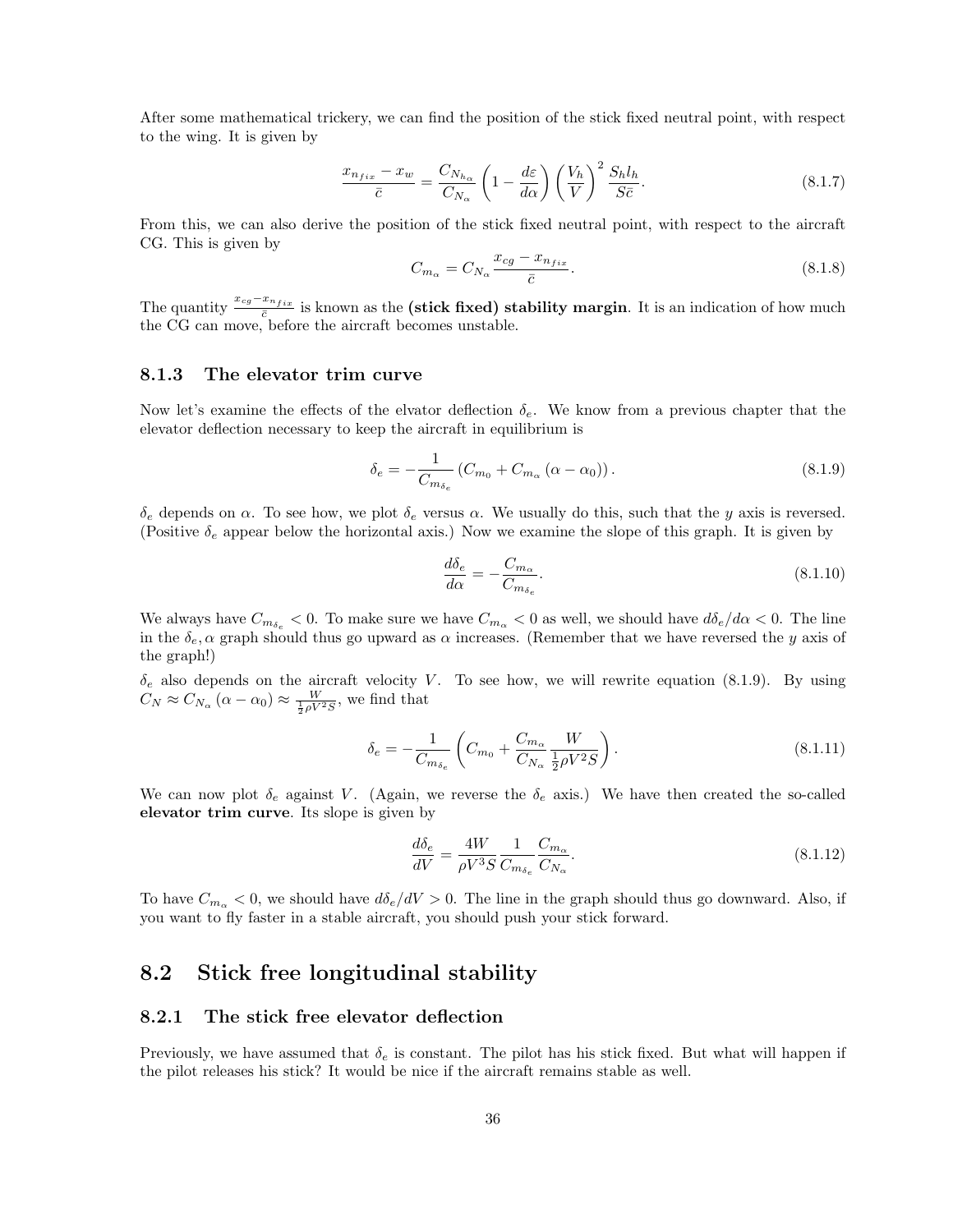Let's suppose the pilot releases the stick. In that case, aerodynamic force will give the elevator a certain stick free elevator deflection  $\delta_{e_{free}}$ . To find  $\delta_{e_{free}}$ , we examine the moments  $H_e$  about the elevator hinge point. (Or, to be more precise, we look at the non-dimensional version  $C_{h_e}$ .) Contributing to this hinge moment are the horizontal tailplane, the elevator and the trim tab. By using a linearization, we find that

$$
C_{h_{e_{free}}} = C_{h_{\alpha}} \alpha_h + C_{h_{\delta}} \delta_{e_{free}} + C_{h_{\delta_t}} \delta_{t_e} = 0.
$$
\n(8.2.1)

It follows that the stick free elevator deflection is

$$
\delta_{e_{free}} = -\frac{C_{h_{\alpha}}}{C_{h_{\delta}}} \alpha_h - \frac{C_{h_{\delta_t}}}{C_{h_{\delta}}} \delta_{t_e}.
$$
\n(8.2.2)

From this, we can also derive that

$$
\left(\frac{d\delta_e}{d\alpha}\right)_{free} = -\frac{C_{h_\alpha}}{C_{h_\delta}} \left(1 - \frac{d\varepsilon}{d\alpha}\right). \tag{8.2.3}
$$

The elevator deflection thus changes as the angle of attack is changed.

#### 8.2.2 Differences in the moment due to the stick free evelator

The free elevator deflection effects the contribution  $C_{m_h}$  of the horizontal tailplane to the moment  $C_m$ . Let's investigate this. We can remember that

$$
C_{m_h} = -\left(C_{N_{h_\alpha}}\alpha_h + C_{N_{h_\delta}}\delta_e\right)\left(\frac{V_h}{V}\right)^2\frac{S_h l_h}{S\bar{c}}.\tag{8.2.4}
$$

We now substitute  $\delta_e$  by  $\delta_{\epsilon_{free}}$ . If we also differentiate with respect to  $\alpha$ , and work things out, we will get

$$
C_{m_{\alpha_{h_{free}}} = -\left(C_{N_{h_{\alpha}}} - C_{N_{h_{\delta}}} \frac{C_{h_{\alpha}}}{C_{h_{\delta}}}\right) \left(1 - \frac{d\varepsilon}{d\alpha}\right) \left(\frac{V_h}{V}\right)^2 \frac{S_h l_h}{S\bar{c}}.
$$
\n(8.2.5)

If we compare this equation to the right side of equation (8.1.4), we see that only  $C_{N_{h_\alpha}}$  has changed. In fact, we can define

$$
C_{N_{h_{\alpha_{free}}}} = C_{N_{h_{\alpha}}} - C_{N_{h_{\delta}}} \frac{C_{h_{\alpha}}}{C_{h_{\delta}}}.
$$
\n
$$
(8.2.6)
$$

If we use  $C_{N_{h_{\alpha_{free}}}}$ , instead of  $C_{N_{h_{\alpha}}}$ , then our stability analysis is still entirely valid.

Let's take a closer look at the differences between  $C_{N_{h_{\alpha}}_{free}}$  and  $C_{N_{h_{\alpha}}}$ . This difference is the term  $C_{N_{h_\delta}} \frac{C_{h_\alpha}}{C_{h_\delta}}$  $\frac{C_{h_{\alpha}}}{C_{h_{\delta}}}$ . We know that  $C_{N_{h_{\delta}}} > 0$ . The term  $C_{h_{\delta}}$  is interesting. If it would be positive, then it can be shown that the elevator position is unstable. So, we have to have  $C_{h_{\delta}} < 0$ . Finally there is  $C_{h_{\alpha}}$ . This term can be either positive or negative. If it is positive  $(C_{h_{\alpha}} > 0)$ , then the stick free aircraft will be more stable than the stick fixed aircraft. If, however, it is negative  $(C_{h_\alpha} < 0)$ , then it will be less stable, or possibly even unstable.

#### 8.2.3 The stick free neutral point

Let's find the **stick free neutral point**  $x_{n_{free}}$ . Finding  $x_{n_{free}}$  goes similar to finding  $x_{n_{fix}}$ . In fact, we can adjust equations (8.1.7) and (8.1.8) to

$$
\frac{x_{n_{free}} - x_w}{\bar{c}} = \frac{C_{N_{h_{\alpha_{free}}}}}{C_{N_{\alpha}}} \left(1 - \frac{d\varepsilon}{d\alpha}\right) \left(\frac{V_h}{V}\right)^2 \frac{S_h l_h}{S\bar{c}},\tag{8.2.7}
$$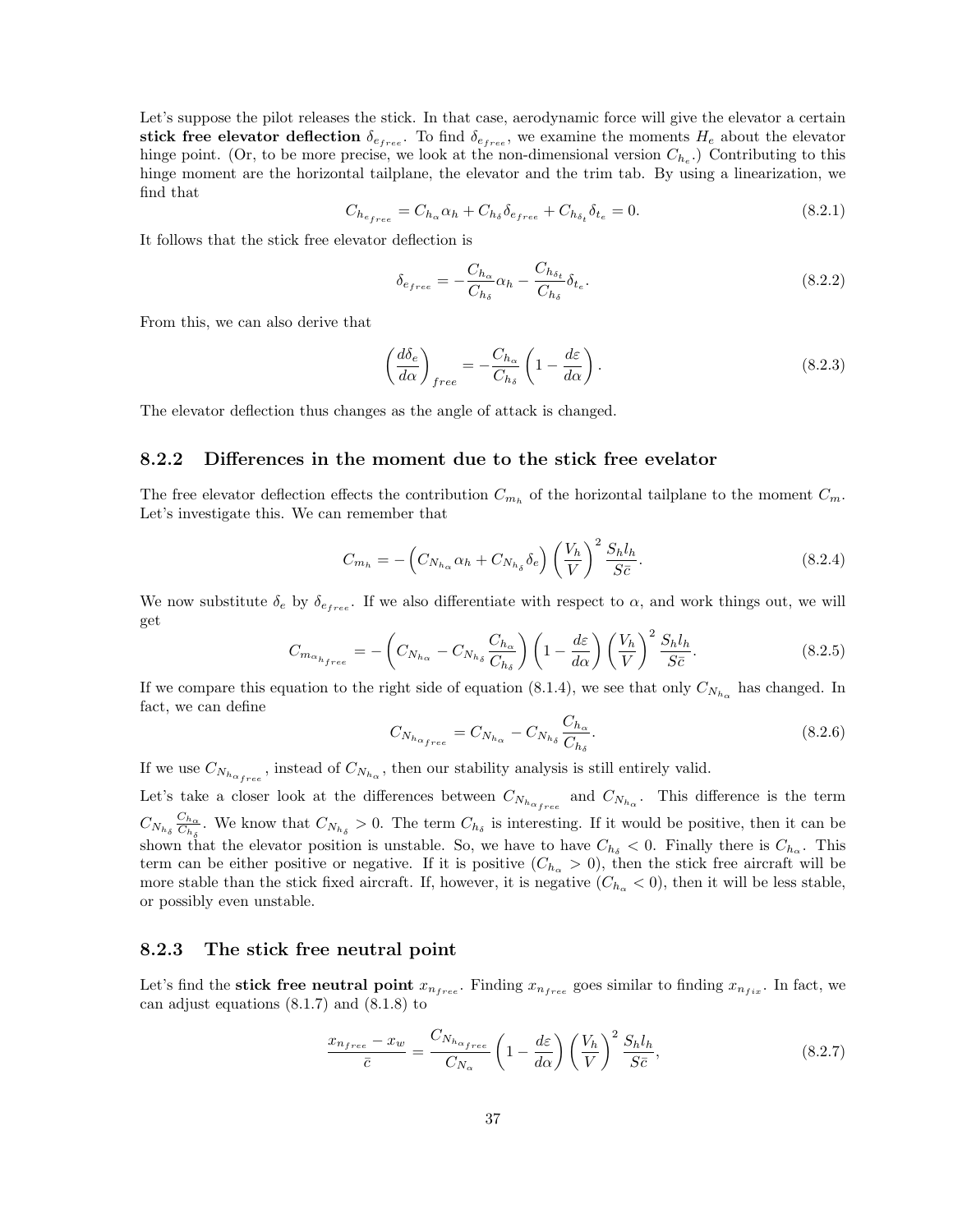$$
C_{m_{\alpha_{free}}} = C_{N_{\alpha_{free}}} \frac{x_{cg} - x_{nfree}}{\bar{c}}.
$$
\n(8.2.8)

In this equation, we have  $C_{N_{\alpha_{free}}} \approx C_{N_{\alpha}}$ . This is because the elevator has a negligible influence on  $C_{N_{\alpha}}$ , compared to the influence of the wing.

We can also find the position of the stick free neutral point, with respect to the stick fixed neutral point. Subtracting equation  $(8.1.7)$  from equation  $(8.2.7)$  gives

$$
\frac{x_{n_{free}} - x_{n_{fix}}}{\bar{c}} = -\frac{C_{N_{h_{\delta}}}}{C_{N_{\alpha}}} \frac{C_{h_{\alpha}}}{C_{h_{\delta}}} \left(1 - \frac{d\varepsilon}{d\alpha}\right) \left(\frac{V_h}{V}\right)^2 \frac{S_h l_h}{S\bar{c}} = \frac{C_{m_{\delta}}}{C_{N_{\alpha}}} \frac{C_{h_{\alpha}}}{C_{h_{\delta}}} \left(1 - \frac{d\varepsilon}{d\alpha}\right). \tag{8.2.9}
$$

#### 8.2.4 Elevator stick forces

Now we will examine the stick forces which the pilot should exert. We denote the **stick deflection** by  $s_e$ . By considering the work done by the pilot, we find that  $F_e ds_e + H_e d\delta_e = 0$ . From this follows that the stick force  $F_e$  is given by

$$
F_e = -\frac{d\delta_e}{ds_e} H_e = -\frac{d\delta_e}{ds_e} C_{h_e} \frac{1}{2} \rho V_h^2 S_e \bar{c}_e.
$$
\n(8.2.10)

By the way  $S_e$  is the **elevator surface** and  $\bar{c}_e$  is the **mean elevator chord**. If we massively rewrite the above equation, we can eventually find that

$$
F_e = -\frac{d\delta_e}{ds_e} S_e \bar{c}_e \left(\frac{V_h}{V}\right)^2 \left(C'_{h_0} \frac{1}{2} \rho V^2 + C'_{h_\alpha} \frac{W}{S} \frac{1}{C_{N_\alpha}}\right).
$$
 (8.2.11)

We see that  $F_e$  consists of two parts. One part varies with the airspeed, while the other part does not. By the way, the coefficients  $C'_{h_0}$  and  $C'_{h_\alpha}$  are given by

$$
C'_{h_0} = -\frac{C_{h_\delta}}{C_{m_\delta}} C_{m_{ac}} - \frac{C_{h_\delta}}{C_{N_{h_\delta}}} C_{N_{h_{\alpha_{free}}}} (\alpha_0 + i_h) + C_{h_{\delta_t}} \delta_{t_e},
$$
\n(8.2.12)

$$
C'_{h_{\alpha}} = -\frac{C_{h_{\delta}}}{C_{m_{\delta}}} C_{m_{\alpha_{free}}} = -\frac{C_{h_{\delta}}}{C_{m_{\delta}}} C_{N_{\alpha}} \frac{x_{cg} - x_{n_{free}}}{\bar{c}}.
$$
\n(8.2.13)

We see that  $C'_{h_0}$  depends on  $\delta_{t_e}$ . To simplify our equation, we can apply a small trick. We define  $\delta_{t_{e_0}}$  to be the value of  $\delta_{t_e}$  for which  $C'_{h_0} = 0$ . It follows that

$$
\delta_{t_{e_0}} = \frac{1}{C_{h_{\delta_t}}} \left( \frac{C_{h_{\delta}}}{C_{m_{\delta}}} C_{m_{ac}} + \frac{C_{h_{\delta}}}{C_{N_{h_{\delta}}} C_{N_{h_{\alpha}}}} \left( \alpha_0 + i_h \right) \right). \tag{8.2.14}
$$

We can now rewrite the stick deflection force as

$$
F_e = \frac{d\delta_e}{ds_e} S_e \bar{c}_e \left(\frac{V_h}{V}\right)^2 \left(\frac{W}{S} \frac{C_{h_\delta}}{C_{m_{\delta_e}}} \frac{x_{cg} - x_{n_{free}}}{\bar{c}} - \frac{1}{2} \rho V^2 C_{h_{\delta_t}} \left(\delta_{t_e} - \delta_{t_{e_0}}\right)\right).
$$
(8.2.15)

The control forces, which the pilots need to exert, greatly determine how easy and comfortable it is to fly an airplane. The above equation is therefore rather important.

We can also derive something else from the above equation. Let's define the **trim speed**  $V_{tr}$  to be the speed at which  $F_e = 0$ . We now examine the derivative  $dF_e/dV$  at this trim speed. (So at  $F_e = 0$ .) If it is positive  $(dF_e/dV > 0)$ , then the aircraft is said to have **elevator control force stability** in the current flight condition. It can be shown that this derivative is given by

$$
\left(\frac{dF_e}{dV}\right)_{F_e=0} = -2\frac{d\delta_e}{ds_e} S_e \bar{c}_e \left(\frac{V_h}{V_{tr}}\right)^2 \frac{W}{S} \frac{C_{h_\delta}}{C_{m_{\delta_e}}} \frac{x_{cg} - x_{n_{free}}}{\bar{c}} \frac{1}{V_{tr}}.\tag{8.2.16}
$$

It's the job of the designer to keep this derivative positive.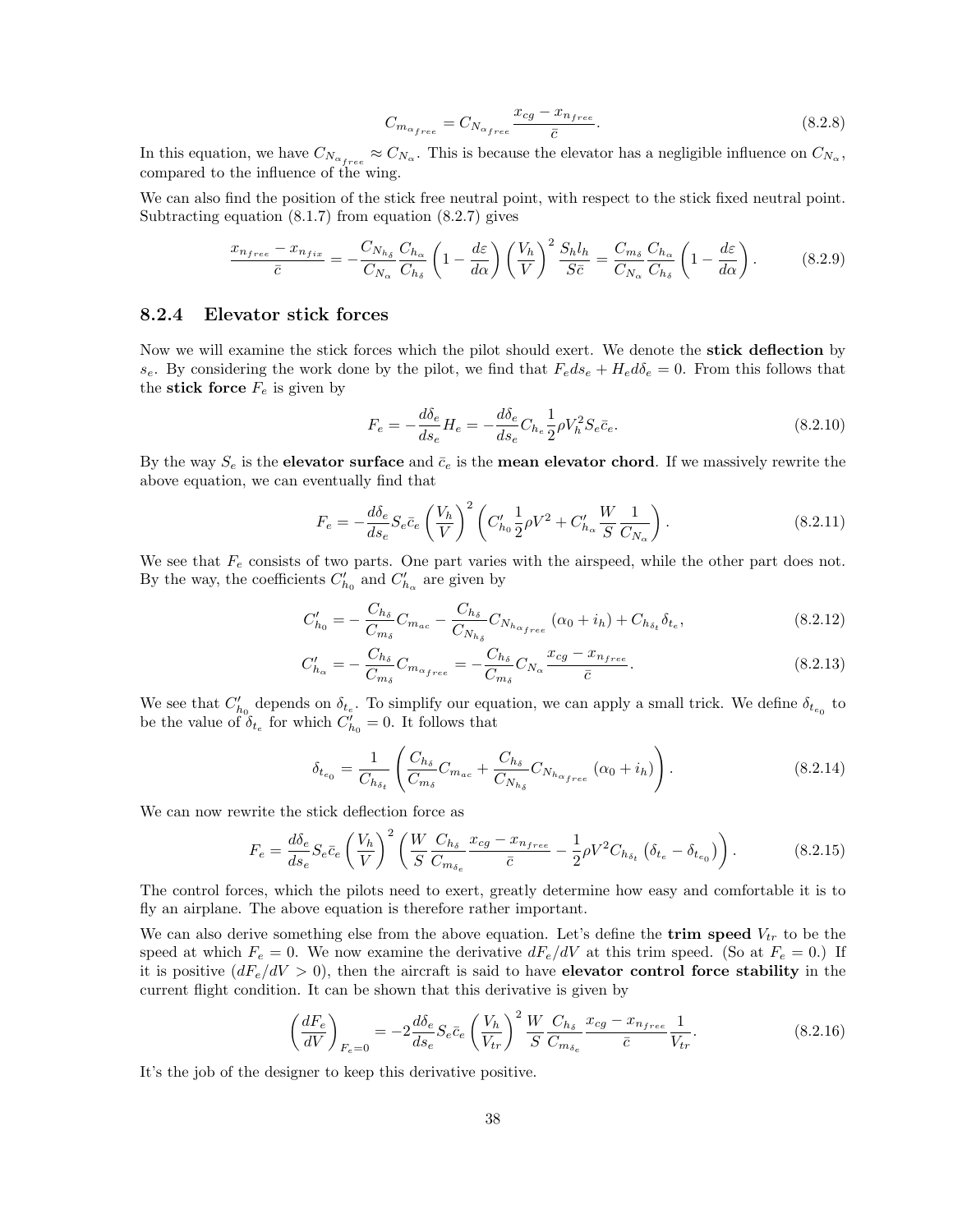## 8.3 Longitudinal control

#### 8.3.1 Special manoeuvres

Previously, we have only considered steady flight. Now we suppose that we are performing some special manoeuvre. We will consider both a steady pull-up manoeuvre and a horizontal steady turn.

During these manoeuvres, we will have a certain **load factor**  $n = N/W$ . There are two parameters that are important for the manoeuvres. They are the **elevator deflection per** g, denoted by  $d\delta_e/dn$ , and the stick force per g, denoted by  $dF_e/dn$ . Both these parameters should be negative. And they may not be too high or too low either.

#### 8.3.2 The elevator deflection per  $q$

We will now find an expression for  $d\delta_e/dn$ . Let's suppose we're initially in a horizontal steady flight. But after a brief moment, we'll be in one of the special manoeuvres. In this brief moment, several aircraft parameters have changed.

Let's examine the change in normal force  $\Delta C_N$  and the change in moment  $\Delta C_m$ . The change in normal force is effected by the angle of attack  $\alpha$  and the pitch rate q. This gives us

$$
\Delta C_N = \frac{\Delta N}{\frac{1}{2}\rho V^2 S} = \frac{W}{\frac{1}{2}\rho V^2 S} \Delta n = C_{N_\alpha} \Delta \alpha - C_{Z_q} \Delta \frac{q\bar{c}}{V}.
$$
\n(8.3.1)

Similarly, the change in moment is effected by the angle of attack  $\alpha$ , the pitch rate q and the elevator deflection  $\delta_e$ . This gives us

$$
\Delta C_m = 0 = C_{m_\alpha} \Delta \alpha + C_{m_q} \Delta \frac{q\bar{c}}{V} + C_{m_{\delta_e}} \Delta \delta_e.
$$
\n(8.3.2)

You may wonder, why is  $\Delta C_m = 0$ ? This is because both in the initial situation and the final situation, we have a steady manoeuvre. There is thus no angular acceleration present. The moment must thus stay constant.

From the first of the above two equations, we can find the derivative of  $\alpha$  with respect to n. It is given by

$$
\frac{d\alpha}{dn} = \frac{1}{C_{N_{\alpha}}} \frac{W}{\frac{1}{2}\rho V^2 S} + \frac{C_{Z_q}}{C_{N_{\alpha}}} \frac{d\frac{q\bar{c}}{V}}{dn}.
$$
\n(8.3.3)

From the second of these equations, we can find that

$$
\frac{d\delta_e}{dn} = -\frac{1}{C_{m\delta_e}} \left( C_{m_\alpha} \frac{d\alpha}{dn} + C_{m_q} \frac{d\frac{q\bar{c}}{V}}{dn} \right). \tag{8.3.4}
$$

Inserting the value of  $d\alpha/dn$  will eventually give us

$$
\frac{d\delta_e}{dn} = -\frac{1}{C_{m_{\delta_e}}} \left( \frac{C_{m_\alpha}}{C_{N_\alpha}} \frac{W}{\frac{1}{2} \rho V^2 S} + \left( \frac{C_{m_\alpha} C_{Z_q}}{C_{N_\alpha}} + C_{m_q} \right) \frac{d\frac{q\bar{c}}{V}}{dn} \right). \tag{8.3.5}
$$

We will determine the term  $d\frac{q\bar{c}}{V}$  and later, since it depends on the type of manoeuvre that is being performed.

#### 8.3.3 The stick force per  $q$

It's time to find an expression for  $dF_e/dn$ . From equation (8.2.10), we can derive that

$$
\frac{dF_e}{dn} = -\frac{d\delta_e}{ds_e} \frac{1}{2} \rho V_h^2 S_e \bar{c}_e \left( C_{h_\alpha} \frac{d\alpha_h}{dn} + C_{h_\delta} \frac{d\delta_e}{dn} \right). \tag{8.3.6}
$$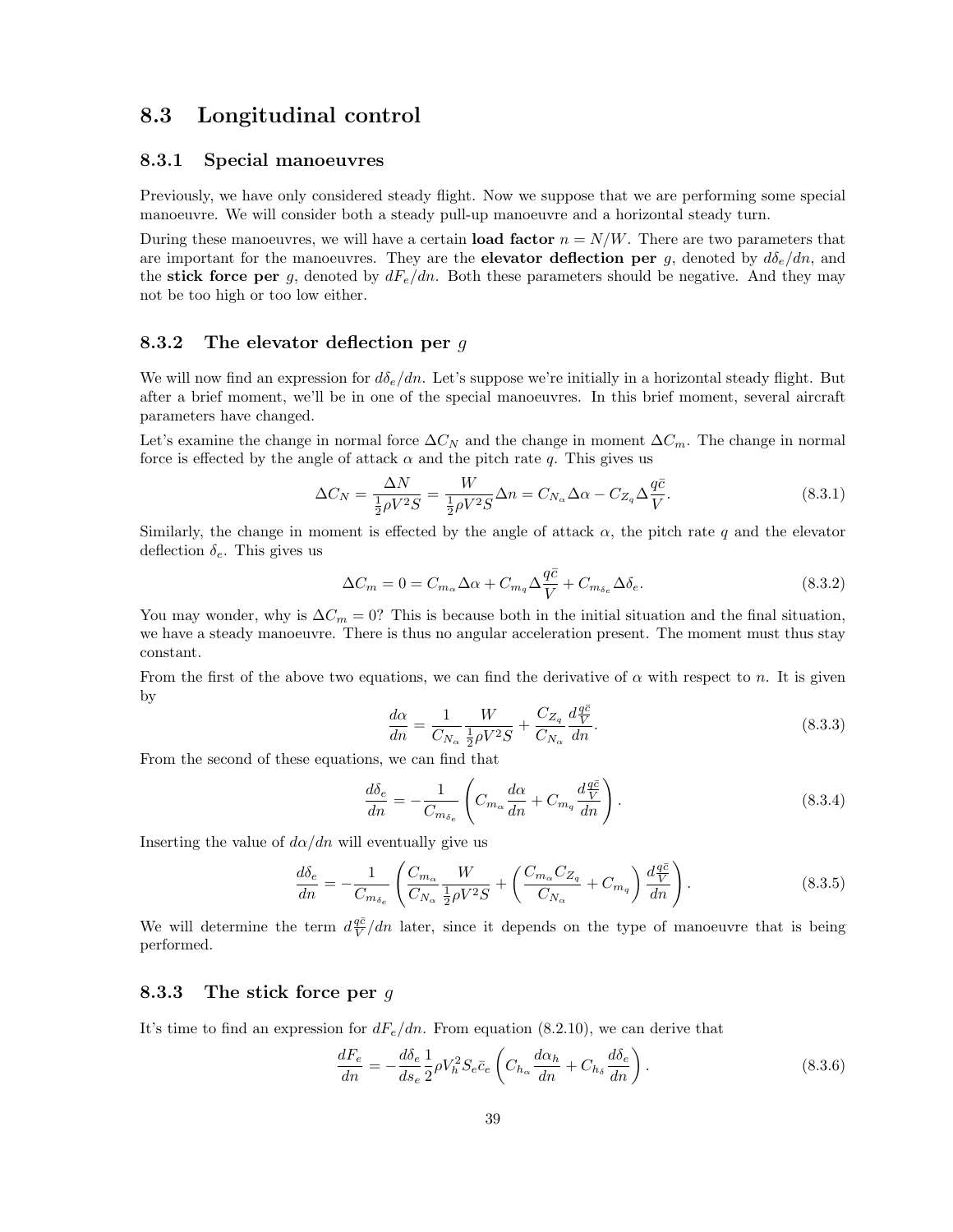We already have an expression for  $d\delta_e/dn$ . The expression for  $\alpha_h$  is a bit tricky. This is because we also have a rotation  $q$ . If we take this into account, we will have

$$
\alpha_h = (\alpha - \alpha_0) \left( 1 - \frac{d\varepsilon}{d\alpha} \right) + (\alpha_0 + i_h) + \frac{l_h}{\bar{c}} \frac{q\bar{c}}{V}.
$$
\n(8.3.7)

The derivative of  $\alpha_h$ , with respect to n, will then be

$$
\frac{d\alpha_h}{dn} = \left(1 - \frac{d\varepsilon}{d\alpha}\right)\frac{d\alpha}{dn} + \frac{l_h}{\bar{c}}\frac{d\frac{q\bar{c}}{V}}{dn}.
$$
\n(8.3.8)

Luckily, we still remember  $d\alpha/dn$  from equation (8.3.3). From this, we can derive an equation that's way too long to write down here. However, once we examine specific manoeuvres, we will mention the final equation.

#### 8.3.4 The pull-up manoeuvre

Let's consider an aircraft in a pull-up manoeuvre. When an aircraft pulls its nose up, the pilot will experience higher  $g$ -forces. This will thus cause the load factor  $n$  to change.

To be able to study pull-up manoeuvres, we simplify them. We assume that both  $n$  and  $V$  are constant. If this is the case, the aircraft's path will form a part of a circle. The centripetal accelaration thus is  $N - W = mVq$ . By using  $n = N/W$  and  $W = mg$ , we can rewrite this as

$$
\frac{q\bar{c}}{V} = \frac{g\bar{c}}{V^2}(n-1).
$$
\n(8.3.9)

Differentiating with respect to  $n$  gives

$$
\frac{d\frac{q\bar{c}}{V}}{dn} = \frac{g\bar{c}}{V^2} = \frac{1}{2\mu_c} \frac{W}{\frac{1}{2}\rho V^2 S}, \qquad \text{where} \quad \mu_c = \frac{m}{\rho S \bar{c}} = \frac{W}{g\rho S \bar{c}}.
$$
 (8.3.10)

By using this, we can find the elevator deflection per  $q$  for a pull-up manoeuvre. It is

$$
\frac{d\delta_e}{dn} = -\frac{1}{C_{m_{\delta_e}}} \frac{W}{\frac{1}{2}\rho V^2 S} \left( \frac{C_{m_{\alpha}}}{C_{N_{\alpha}}} \left( 1 + \frac{C_{Z_q}}{2\mu_c} \right) + \frac{C_{m_q}}{2\mu_c} \right). \tag{8.3.11}
$$

Often the term  $C_{Z_q}/2\mu_c$  can be neglected. This simplifies matters a bit. We can also derive a new expression for the stick force per  $g$ . We will find that

$$
\frac{dF_e}{dn} = \frac{d\delta_e}{ds_e} \frac{W}{S} \left(\frac{V_h}{V}\right)^2 S_e \bar{c}_e \frac{C_{h_\delta}}{C_{m_{\delta_e}}} \left(\frac{C_{m_{\alpha_{free}}}}{C_{N_\alpha}} + \frac{C_{m_{qfree}}}{2\mu_c}\right).
$$
\n(8.3.12)

In this equation, we can see the parameters  $C_{m_{\alpha_{free}}}$  and  $C_{m_{qfree}}$ . These are the values of  $C_{m_\alpha}$  and  $C_{m_q}$ when the pilot releases his stick. They are given by

$$
C_{m_{\alpha_{free}}} = C_{N_{w_{\alpha}}} \frac{x_{cg} - x_w}{\bar{c}} + C_{m_{\alpha_{h_{free}}}} \quad \text{and} \quad C_{m_{q_{free}}} = C_{m_q} - C_{m_{\delta_e}} \frac{C_{h_{\alpha}}}{C_{N_{\alpha}}} \frac{l_h}{\bar{c}}.
$$
 (8.3.13)

(The relation for  $C_{m_{\alpha_{h_{free}}}}$  was already given in equation (8.2.5).)

#### 8.3.5 The steady horizontal turn

Now let's consider an aircraft in a steady horizontal turn. It is performing this turn with a constant roll angle  $\varphi$ . From this, we can derive that

$$
N\cos\varphi = W \qquad \text{and} \qquad N - W\cos\varphi = mVq. \tag{8.3.14}
$$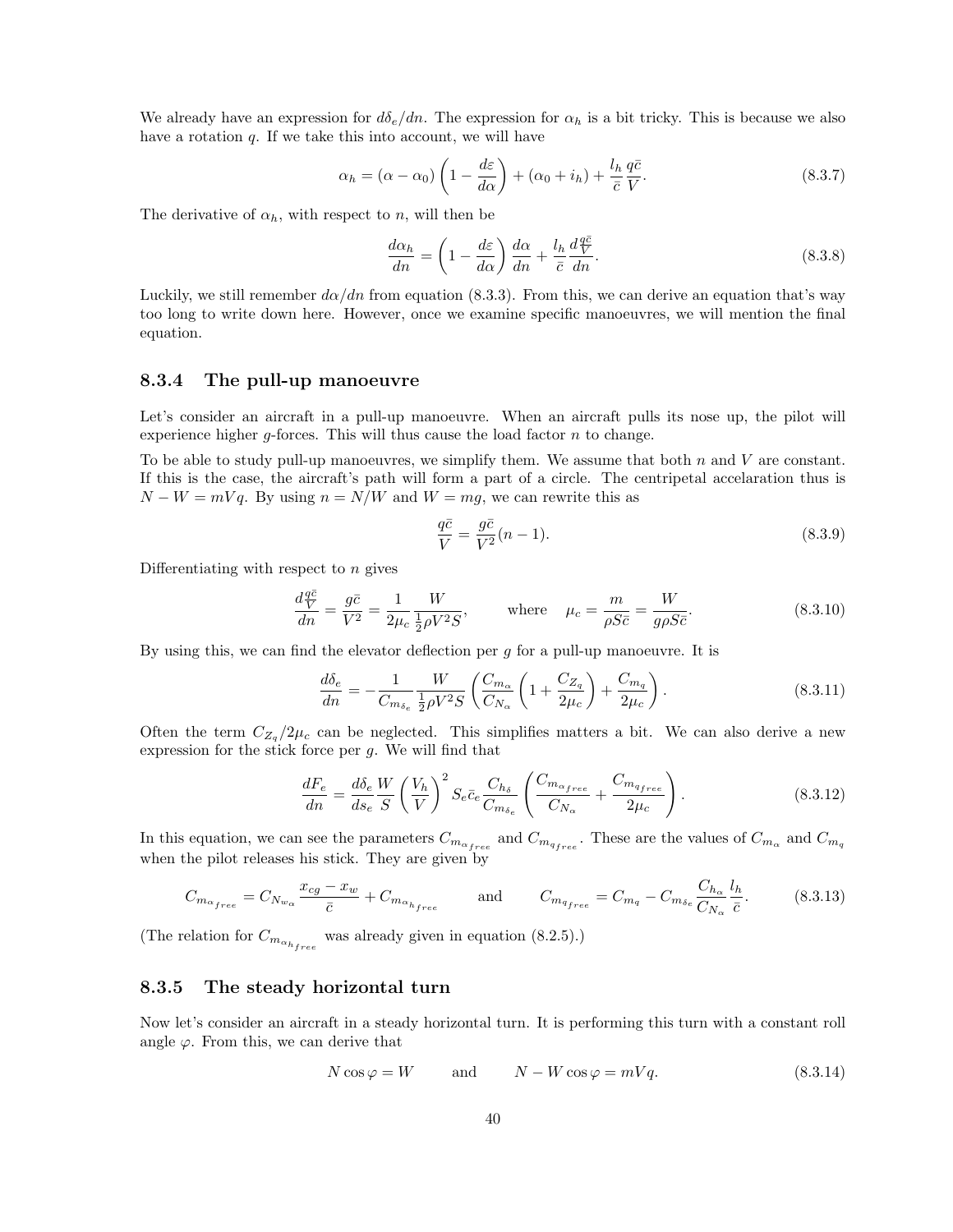If we combine the above relations, and rewrite them, we will get

$$
\frac{q\bar{c}}{V} = \frac{g\bar{c}}{V^2} \left( n - \frac{1}{n} \right). \tag{8.3.15}
$$

Differentiating with respect to  $n$  will then give us

$$
\frac{d\frac{q\bar{e}}{V}}{dn} = \frac{1}{2\mu_c} \frac{W}{\frac{1}{2}\rho V^2 S} \left(1 + \frac{1}{n^2}\right).
$$
\n(8.3.16)

By using this, we can find the elevator deflection per  $g$  for a horizontal steady turn. It is

$$
\frac{d\delta_e}{dn} = -\frac{1}{C_{m_{\delta_e}}} \frac{W}{\frac{1}{2}\rho V^2 S} \left( \frac{C_{m_{\alpha}}}{C_{N_{\alpha}}} + \left( \frac{C_{m_{\alpha}}}{C_{N_{\alpha}}} \frac{C_{Z_q}}{2\mu_c} + \frac{C_{m_q}}{2\mu_c} \right) \left( 1 + \frac{1}{n^2} \right) \right). \tag{8.3.17}
$$

Again, we may often assume that  $C_{Z_q}/2\mu_c \approx 0$ . This again simplifies the equation. We also have the stick force per  $g$ . In this case, it is given by

$$
\frac{dF_e}{dn} = \frac{d\delta_e}{ds_e} \frac{W}{S} \left(\frac{V_h}{V}\right)^2 S_e \bar{c}_e \frac{C_{h_\delta}}{C_{m_{\delta_e}}} \left(\frac{C_{m_{\alpha_{free}}}}{C_{N_\alpha}} + \frac{C_{m_{q_{free}}}}{2\mu_c} \left(1 + \frac{1}{n^2}\right)\right). \tag{8.3.18}
$$

It is interesting to see the similarities between the pull-up manoeuvre and the steady horizontal turn. In fact, if the load factor *n* becomes big, the difference between the two manoeuvres disappears.

#### 8.3.6 The manoeuvre point

An important point on the aircraft, when performing manoeuvres, is the **manoeuvre point**. It is defined as the position of the CG for which  $d\delta_e/dn = 0$ . First we will examine the **stick fixed manoeuvre point**  $x_{m_{fix}}$ . To have  $d\delta_e/dn = 0$  for a pull-up manoeuvre (neglecting  $C_{Z_q}/2\mu_c$ ), we should have

$$
\frac{C_{m_{\alpha}}}{C_{N_{\alpha}}} + \frac{C_{m_q}}{2\mu_c} = \frac{x_{cg} - x_{n_{fix}}}{\bar{c}} + \frac{C_{m_q}}{2\mu_c} = 0.
$$
\n(8.3.19)

If the above equation holds, then the CG equals the manoeuvre point. We thus have

$$
\frac{x_{m_{fix}} - x_{n_{fix}}}{\bar{c}} = -\frac{C_{m_q}}{2\mu_c} \quad \text{and also} \quad \frac{x_{cg} - x_{m_{fix}}}{\bar{c}} = \frac{C_{m_\alpha}}{C_{N_\alpha}} + \frac{C_{m_q}}{2\mu_c}.\tag{8.3.20}
$$

(Remember that the above equations are for the pull-up manoeuvre. For the steady turn, we need to multiply the term with  $C_{m_q}$  by an additional factor  $(1 + 1/n^2)$ .) By using the above results, we can eventually obtain that

$$
\frac{d\delta_e}{dn} = -\frac{1}{C_{m_{\delta_e}}} \frac{W}{\frac{1}{2}\rho V^2 S} \frac{x_{cg} - x_{m_{fix}}}{\bar{c}}.
$$
\n(8.3.21)

By the way, this last equation is valid for both the pull-up manoeuvre and the steady horizontal turn.

We can also find the **stick free manoeuvre point**  $x_{m_{free}}$ . This goes, in fact, in a rather similar way. We will thus also find, for the pull-up manoeuvre, that

$$
\frac{x_{m_{free}} - x_{n_{free}}}{\bar{c}} = -\frac{C_{m_{q_{free}}}}{2\mu_c} \quad \text{and} \quad \frac{x_{cg} - x_{m_{free}}}{\bar{c}} = \frac{C_{m_{\alpha_{free}}}}{C_{N_{\alpha}}} + \frac{C_{m_{q_{free}}}}{2\mu_c}.
$$
 (8.3.22)

(For the steady turn, we again need to multiply the term with  $C_{m_{q_{free}}}$  by  $(1 + 1/n^2)$ .)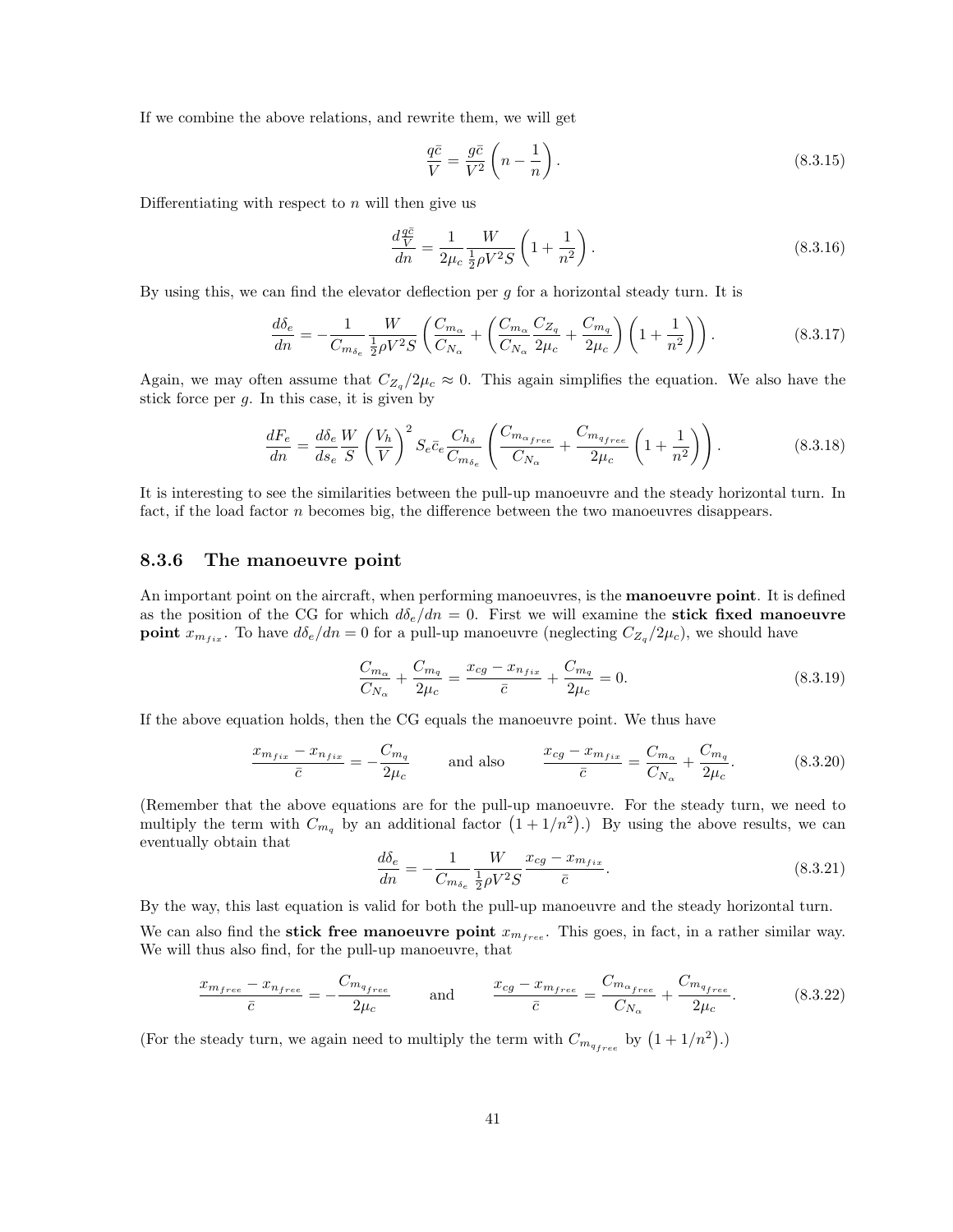## 9. Lateral stability and control

In this chapter, we will examine lateral stability and control. How should we control an aircraft in a non-symmetrical steady flight?

## 9.1 The equations of motion

### 9.1.1 Derivation of the equations of motion for asymmetric flight

Let's examine an aircraft in a steady asymmetric flight. It has a roll angle  $\varphi$  and a sideslip angle  $\beta$ . By examining equilibrium, we can find that

$$
W\sin\varphi + Y = mVr, \qquad L = 0 \quad \text{and} \quad N = 0. \tag{9.1.1}
$$

Non-dimensionalizing these equations gives

$$
C_L \varphi - 4\mu_b \frac{rb}{2V} + C_Y = 0, \qquad C_l = 0 \quad \text{and} \quad C_n = 0,
$$
 (9.1.2)

where we have  $\mu_b = \frac{m}{\rho S b}$ . We can also apply linearization to the above equations. This will then give us

$$
C_L \varphi + C_{Y_\beta} \beta + (C_{Y_r} - 4\mu_b) \frac{rb}{2V} + C_{Y_{\delta_a}} \delta_a + C_{Y_{\delta_r}} \delta_r = 0,
$$
\n(9.1.3)

$$
C_{l_{\beta}}\beta + C_{l_{r}}\frac{rb}{2V} + C_{l_{\delta_{a}}}\delta_{a} + C_{l_{\delta_{r}}}\delta_{r} = 0,
$$
\n(9.1.4)

$$
C_{n_{\beta}}\beta + C_{n_{r}}\frac{rb}{2V} + C_{n_{\delta_a}}\delta_a + C_{n_{\delta_r}}\delta_r = 0.
$$
 (9.1.5)

### 9.1.2 Simplifying the equations of motion

Let's examine the equations of the previous paragraph. There are quite some terms in these equations that are negligible. They are  $C_{Y_{\delta_a}}, C_{l_{\delta_r}}, C_{Y_r}, C_{n_{\delta_a}}$  and  $C_{Y_{\delta_r}}$ . By using these neglections, and by putting the above equations into matrix form, we will get

$$
\begin{bmatrix} C_L & C_{Y_{\beta}} & -4\mu_b & 0 & 0 \ 0 & C_{l_{\beta}} & C_{l_r} & C_{l_{\delta_a}} & 0 \ 0 & C_{n_{\beta}} & C_{n_r} & 0 & C_{n_{\delta_r}} \end{bmatrix} \begin{bmatrix} \varphi \\ \beta \\ \frac{rb}{2V} \\ \delta_a \\ \delta_r \end{bmatrix} = \begin{bmatrix} 0 \\ 0 \\ 0 \end{bmatrix}.
$$
 (9.1.6)

 $\mathbf{r}$ 

Let's assume that the velocity  $V$  is already set. We then still have five unknowns and three equations. That means that there are infinitely many solutions. This makes sense: You can make a turn in infinitely many ways. How do we deal with this? We simply set one of the parameters. We then express three of the remaining parameters as a function of the last parameter. (This fifth parameter is usually  $\frac{rb}{2V}$ .) So let's do that.

## 9.2 Steady horizontal turns

#### 9.2.1 Turns using ailerons only

Let's try to turn the aircraft, by only using ailerons. We do not use the rudder and thus have  $\delta_r = 0$ . We can insert this into the equations of motion. We then solve for the parameters  $\beta$ ,  $\varphi$  and  $\delta_a$ . This will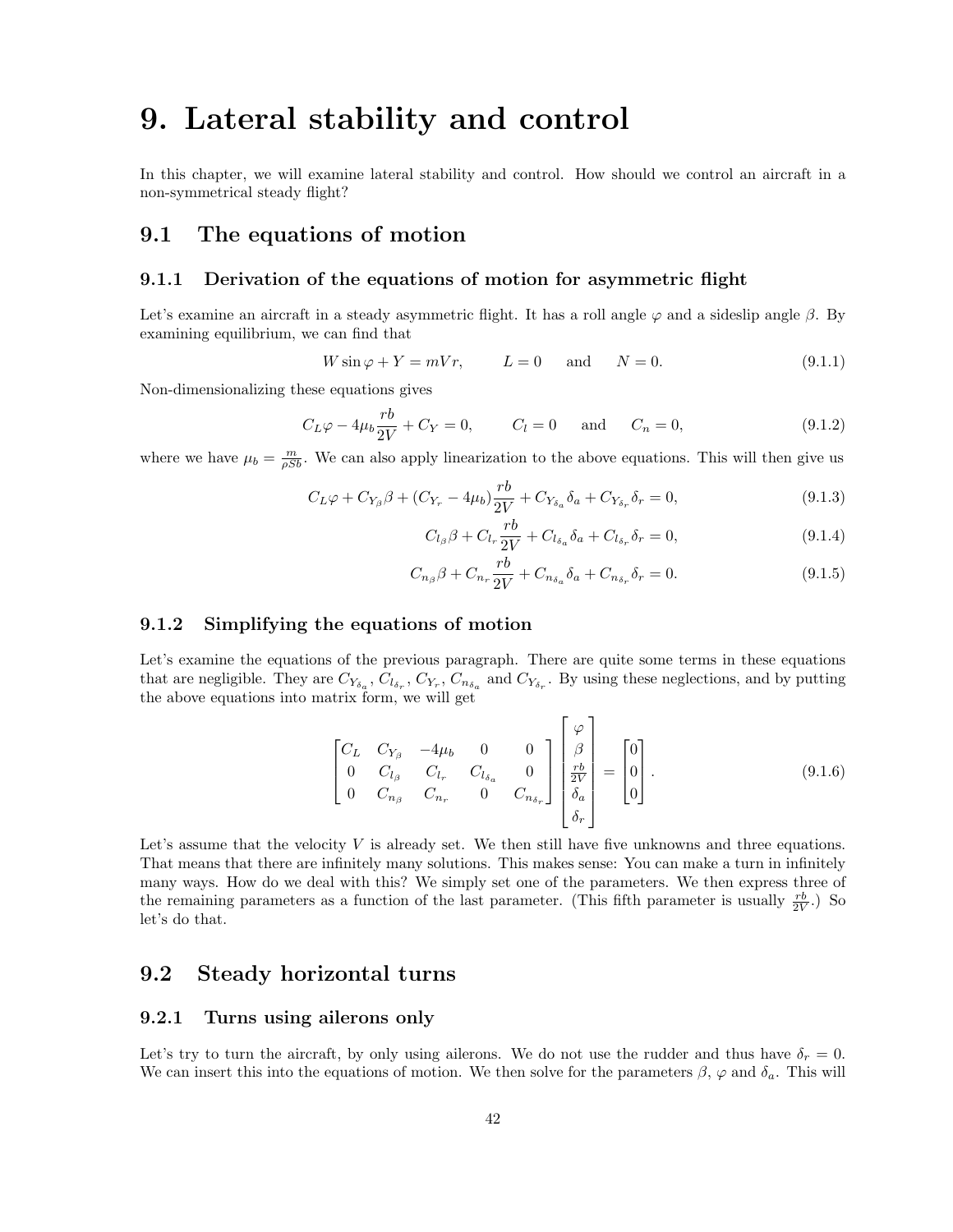give us

$$
\frac{d\beta}{d\frac{rb}{2V}} = -\frac{C_{n_r}}{C_{n_\beta}} > 0 \qquad \text{(since } C_{n_r} < 0 \text{ and } C_{n_\beta} > 0), \tag{9.2.1}
$$

$$
\frac{d\varphi}{d\frac{rb}{2V}} = \frac{4\mu_b + C_{Y_\beta} \frac{C_{n_r}}{C_{n_\beta}}}{C_L} > 0,
$$
\n(9.2.2)

$$
\frac{d\delta_a}{d\frac{rb}{2V}} = \frac{1}{C_{l_{\delta_a}}} \frac{C_{l_{\beta}}C_{n_r} - C_{l_r}C_{n_{\beta}}}{C_{n_{\beta}}}.
$$
\n(9.2.3)

The sign of the last equation is still a point of discussion. We would like to have  $d\delta_a/d\frac{rb}{2V}$ . If this is the case, then we have so-called **spiral stability**. We know that  $C_{l_{\delta_a}} < 0$  and  $C_{n_\beta} > 0$ . So spiral stability is achieved if

$$
C_{l_{\beta}}C_{n_{r}} - C_{l_{r}}C_{n_{\beta}} > 0. \tag{9.2.4}
$$

We will find out in the next chapter why they call this the spiral stability condition.

#### 9.2.2 Turns using the rudder only

We can also make a turn using only the rudder. So we have  $\delta_a = 0$ . This again gives us three equations, being dβ

$$
\frac{d\beta}{d\frac{rb}{2V}} = -\frac{C_{l_r}}{C_{l_\beta}} > 0 \qquad \text{(since } C_{l_r} > 0 \text{ and } C_{l_\beta} < 0\text{)},\tag{9.2.5}
$$

$$
\frac{d\varphi}{d\frac{rb}{2V}} = \frac{4\mu_b + C_{Y_\beta} \frac{C_{l_r}}{C_{l_\beta}}}{C_L} > 0,
$$
\n(9.2.6)

$$
\frac{d\delta_r}{d\frac{rb}{2V}} = -\frac{1}{C_{n_{\delta_r}}} \frac{C_{l_{\beta}}C_{n_r} - C_{l_r}C_{n_{\beta}}}{C_{l_{\beta}}}.
$$
\n(9.2.7)

In the last equation, we have  $C_{n_{\delta_r}} < 0$  and  $C_{l_\beta} < 0$ . If there is also spiral stability, then we have  $d\delta_r/d\frac{rb}{2V} < 0.$ 

### 9.2.3 Coordinated turns

In a coordinated turn, we have  $\beta = 0$ . This means that there is no sideward component of the force acting on the aircraft. This is an important factor for passenger comfort. For the coordinated turn, we again have three equations. They are

$$
\frac{d\varphi}{d\frac{rb}{2V}} = \frac{4\mu_b}{C_L} > 0,\tag{9.2.8}
$$

$$
\frac{d\delta_a}{d\frac{rb}{2V}} = -\frac{C_{l_r}}{C_{l_{\delta_a}}} > 0 \qquad \text{(since } C_{l_r} > 0 \text{ and } C_{l_{\delta_a}} < 0\text{)},\tag{9.2.9}
$$

$$
\frac{d\delta_r}{d\frac{rb}{2V}} = -\frac{C_{n_r}}{C_{n_{\delta_r}}} < 0 \qquad \text{(since } C_{n_r} < 0 \text{ and } C_{n_{\delta_r}} < 0\text{)}.\tag{9.2.10}
$$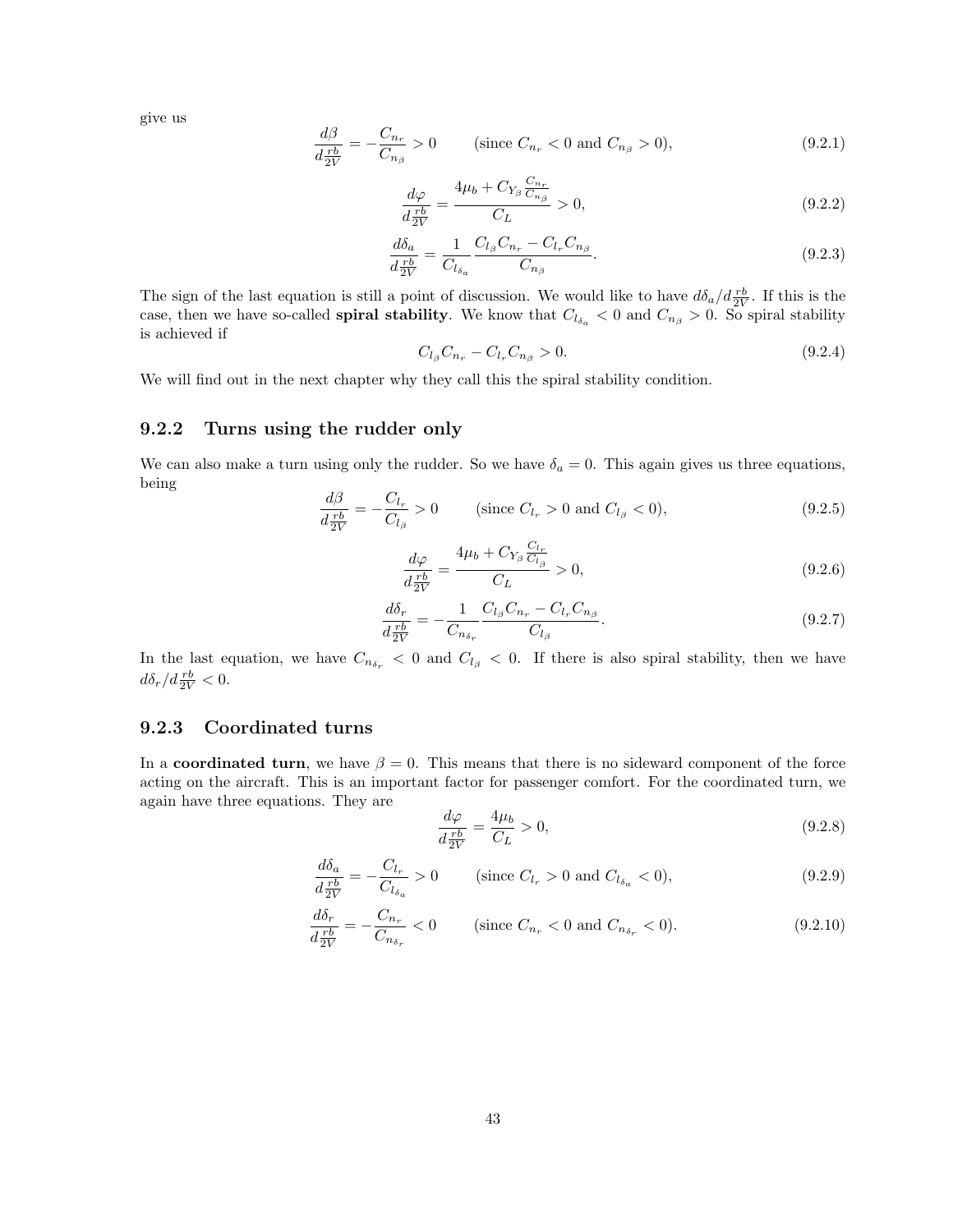#### 9.2.4 Flat turns

If we want the aircraft to stay flat during the turns, then we have  $\varphi = 0$ . It then follows that

$$
\frac{d\beta}{d\frac{rb}{2V}} = \frac{4\mu_b}{C_{Y_\beta}} < 0. \tag{9.2.11}
$$

From this, we can also derive that

$$
\frac{d\delta_a}{d\frac{rb}{2V}} > 0 \quad \text{and} \quad \frac{d\delta_r}{d\frac{rb}{2V}} < 0. \tag{9.2.12}
$$

## 9.3 Other flight types

#### 9.3.1 Steady straight sideslipping flight

Let's examine a steady straight sideslipping flight. This type of flight is usually only used during landings with strong sidewinds. However, sometimes the aircraft is brought into a steady straight sideslipping flight involuntarily. It is therefore important to know how the aircraft behaves.

In a straight flight, we have  $\frac{rb}{2V} = 0$ . We can now derive that

$$
\frac{d\varphi}{d\beta} = -\frac{C_{Y_{\beta}}}{C_{L}} > 0, \qquad \frac{d\delta_{a}}{d\beta} = -\frac{C_{l_{\beta}}}{C_{l_{\delta_{a}}}} \quad \text{and} \quad \frac{d\delta_{r}}{d\beta} = -\frac{C_{n_{\beta}}}{C_{n_{\delta_{r}}}}.
$$
\n(9.3.1)

We generally want to have  $d\delta_a/d\beta < 0$  and  $d\delta_r/d\beta > 0$ . We also always have  $C_{l_{\delta_a}} < 0$  and  $C_{n_{\delta_r}} < 0$ . This implies that we should have  $C_{l}$  < 0 and  $C_{n}$  > 0.

#### 9.3.2 Stationary flight with asymmetric power

Let's suppose one of the engines of the aircraft doesn't work anymore. In this case, a yawing moment will be present. This moment has magnitude

$$
C_{n_e} = k \frac{\Delta T_p y_e}{\frac{1}{2} \rho V^2 S b}.
$$
\n
$$
(9.3.2)
$$

The variable  $\Delta T_p$  consists of two parts. First there is the reduction in thrust. Then there is also the increase in drag of the malfunctioning engine.  $y_e$  is the Y coordinate of the malfunctioning engine. Finally, k is an additional parameter, taking into account other effects. Its value is usually between 1.5 and 2.

Now let's try to find a way in which we can still perform a steady straight flight. (We should thus have  $r = 0$ .) We now have four unknowns and three equations. So we can still set one parameter. Usually, we would like to have  $\varphi = 0$  as well. In this case, a sideslip angle  $\beta$  is unavoidable. If the right engine is inoperable, then a positive rudder deflection and sideslip angle will be present.

We could also choose to have  $\beta = 0$ . In this case, we will constantly fly with a roll angle  $\varphi$ . The wing with the inoperable engine then has to be lower than the other wing. So if the right wing malfunctions, then we have a positive roll angle.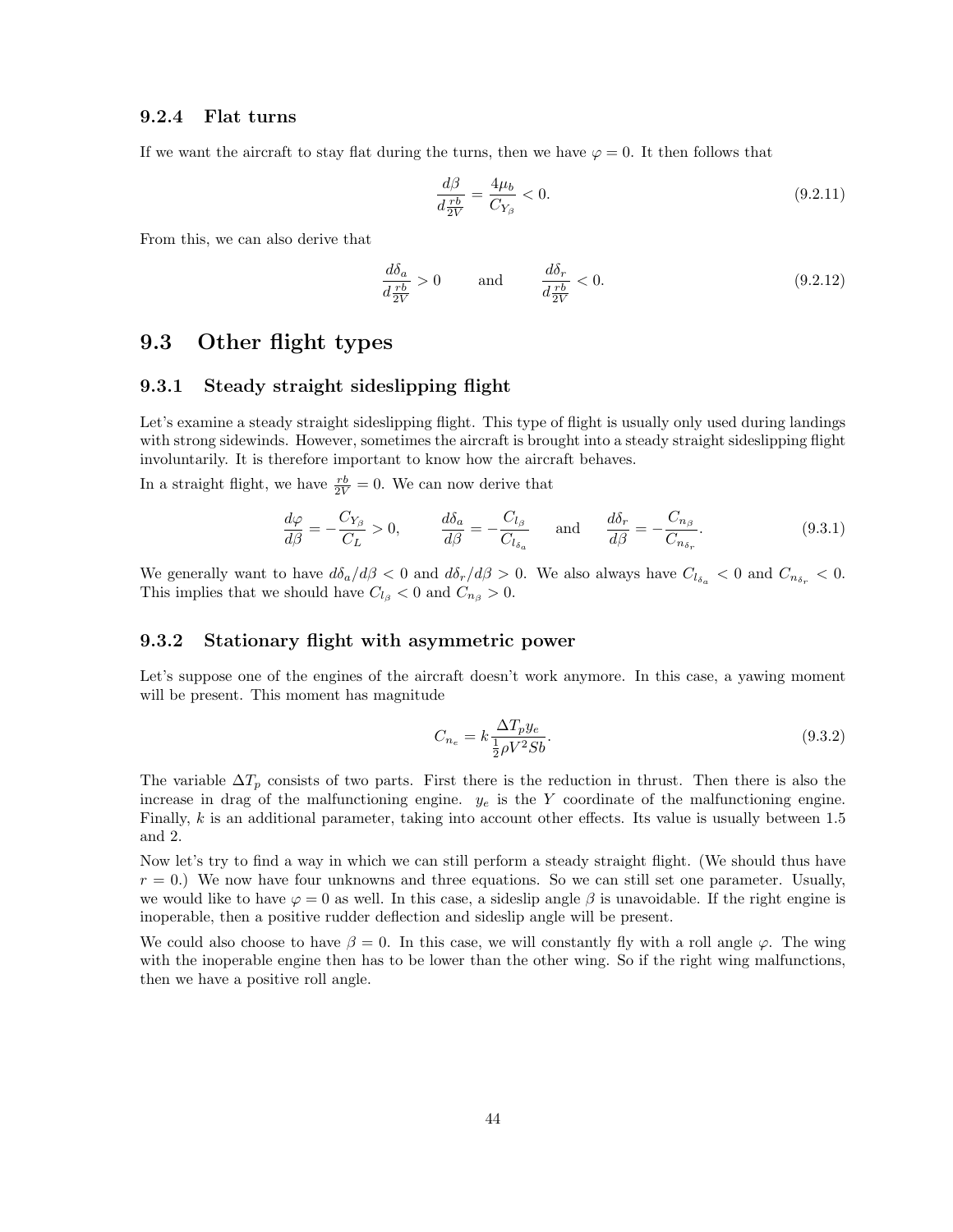## 10. Aircraft modes of vibration

It is finally time to look at the dynamics of an aircraft. How will an aircraft behave, when given elevator, rudder and aileron deflections? What are its modes of vibration? That's what we will look at in this chapter.

## 10.1 Eigenvalue theory

#### 10.1.1 Solving the system of equations

To examine the dynamic stability of the aircraft, we examine the full longitudinal equations of motion. The symmetric part of these equations were

$$
\begin{bmatrix} C_{X_u} - 2\mu_c D_c & C_{X_{\alpha}} & C_{Z_0} & C_{X_q} \\ C_{Z_u} & C_{Z_{\alpha}} + (C_{Z_{\alpha}} - 2\mu_c)D_c & -C_{X_0} & 2\mu_c + C_{Z_q} \\ 0 & 0 & -D_c & 1 \\ C_{m_u} & C_{m_{\alpha}} + C_{m_{\alpha}} D_c & 0 & C_{m_q} - 2\mu_c K_Y^2 D_c \end{bmatrix} \begin{bmatrix} \hat{u} \\ \alpha \\ \theta \\ \frac{q\bar{c}}{\bar{V}} \end{bmatrix} = \begin{bmatrix} 0 \\ 0 \\ 0 \\ 0 \end{bmatrix} .
$$
 (10.1.1)

In this system of equations, we have assumed stick-fixed conditions. All inputs are zero. We could try to find solutions for the above system of equations. A common way to do this, is to assume a solution of the form

$$
\mathbf{x}(t) = \mathbf{A}e^{\lambda_c s_c}.\tag{10.1.2}
$$

In this equation,  $\mathbf{x}(t)$  is our solution.  $s_c = \frac{V}{c}t$  is the dimensionless time. From this form follows that  $D_c\mathbf{x} = \lambda_c\mathbf{x}$ . If we insert this into the equations of motion, we find

$$
\begin{bmatrix} C_{X_u} - 2\mu_c \lambda_c & C_{X_{\alpha}} & C_{Z_0} & C_{X_q} \\ C_{Z_u} & C_{Z_{\alpha}} + (C_{Z_{\alpha}} - 2\mu_c) \lambda_c & -C_{X_0} & 2\mu_c + C_{Z_q} \\ 0 & 0 & -\lambda_c & 1 \\ C_{m_u} & C_{m_{\alpha}} + C_{m_{\alpha}} \lambda_c & 0 & C_{m_q} - 2\mu_c K_Y^2 \lambda_c \end{bmatrix} \begin{bmatrix} A_u \\ A_{\alpha} \\ A_{\theta} \\ A_q \end{bmatrix} e^{\lambda_c s_c} = \begin{bmatrix} 0 \\ 0 \\ 0 \\ 0 \end{bmatrix} .
$$
 (10.1.3)

We can write this matrix equation as  $[\Delta] \mathbf{A} e^{\lambda_c s_c} = \mathbf{0}$ . The exponential in this equation can't be zero, so we can get rid of it. We thus need to solve  $[\Delta] A = 0$ . One solution of this equation is  $A = 0$ . However, this is a rather trivial solution, in which we are not interested. So we need to find non-trivial solutions. This is where our knowledge on linear algebra comes in. There can only be non-trivial solutions, if  $\det[\Delta] = 0$ . Applying this will give us an equation of the form

$$
A\lambda_c^4 + B\lambda_c^3 + C\lambda_c^2 + D\lambda_c + E = 0.
$$
\n(10.1.4)

This equation is called the **characteristic polynomial**. Solving it will give four **eigenvalues**  $\lambda_{c_1}, \lambda_{c_2},$  $\lambda_{c_3}$  and  $\lambda_{c_4}$ . Corresponding to these four eigenvalues are four **eigenvectors A<sub>1</sub>, A<sub>2</sub>, A<sub>3</sub>** and **A**<sub>4</sub>. The final solution of the system of equations now is

$$
\mathbf{x} = c_1 \mathbf{A_1} e^{\lambda_{c_1} s_c} + c_2 \mathbf{A_2} e^{\lambda_{c_2} s_c} + c_3 \mathbf{A_3} e^{\lambda_{c_3} s_c} + c_4 \mathbf{A_4} e^{\lambda_{c_4} s_c}.
$$
 (10.1.5)

The constants  $c_1, c_2, c_3$  and  $c_4$  depend on the four initial conditions.

#### 10.1.2 The eigenvalues

Let's examine the eigenvalues of the system of equations. Each eigenvalue can be either real and complex. If one of the eigenvalues is complex, then its complex conjugate is also an eigenvalue. Complex eigenvalues therefore always come in pairs.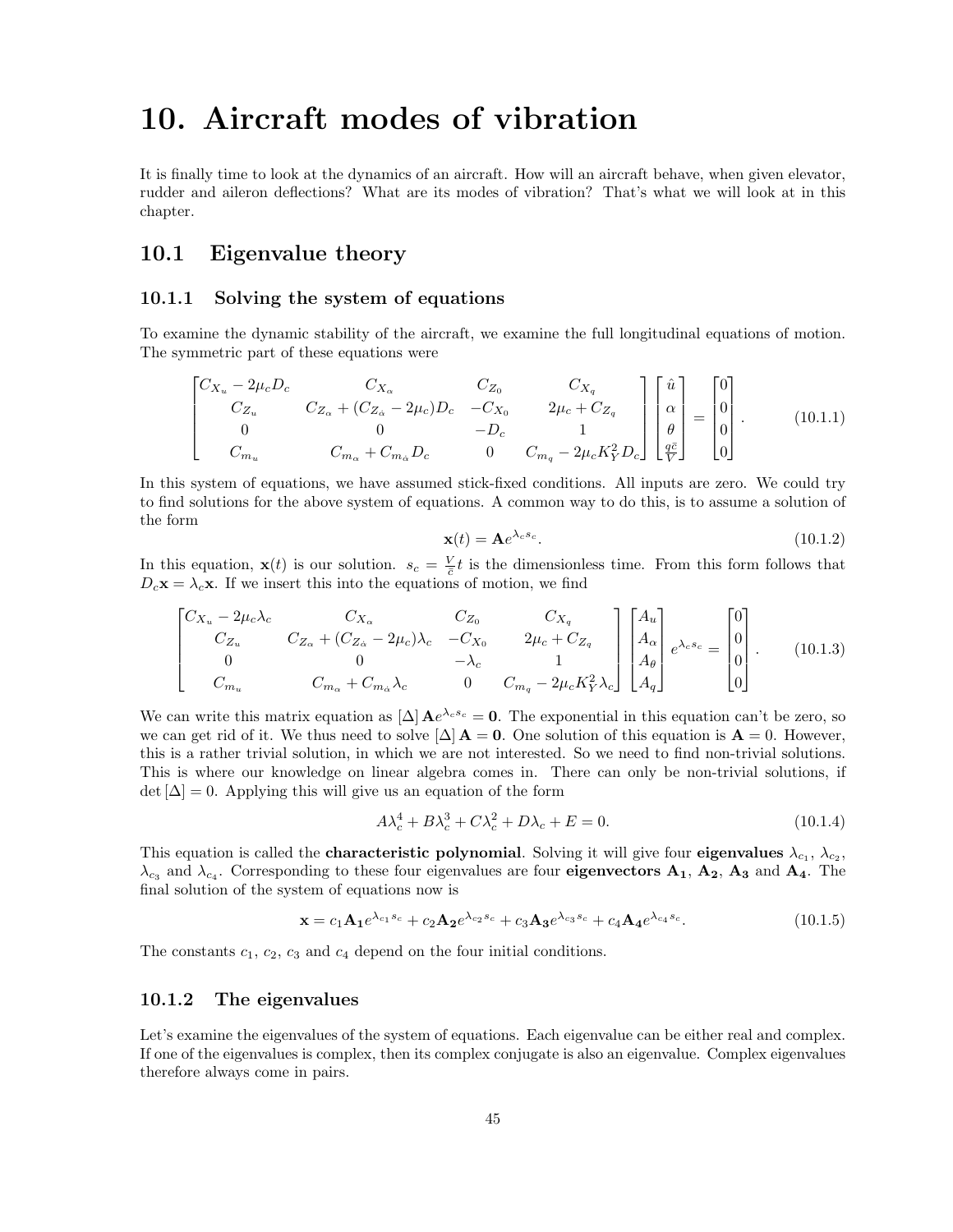A mode of vibration is a characteristic way in which an object (our aircraft) can vibrate. The number of modes depends on the eigenvalues. In fact, it is equal to the number of different eigenvalues. (When performing the counting, a pair of complex conjugate eigenvalues is counted as one.) For example, an aircraft with two real eigenvalues and two complex eigenvalues has three modes of vibration.

The eigenvalues  $\lambda_c$  are very important for the stability of the system. To examine stability, we look at the limit

$$
\lim_{s_c \to \infty} c_1 \mathbf{A_1} e^{\lambda_{c_1} s_c} + c_2 \mathbf{A_2} e^{\lambda_{c_2} s_c} + c_3 \mathbf{A_3} e^{\lambda_{c_3} s_c} + c_4 \mathbf{A_4} e^{\lambda_{c_4} s_c}.
$$
\n(10.1.6)

If only one of the eigenvalues has a positive real part, then this limit will diverge. This means that our aircraft is unstable. If, however, all eigenvalues have negative real parts, then the system is stable.

#### 10.1.3 Real eigenvalue properties

We can derive some interesting properties from the eigenvalues. First, let's examine a real eigenvalue  $\lambda_c$ . This eigenvalue has its own mode of vibration  $\mathbf{x} = \mathbf{A}e^{\lambda_c s_c}$ . The **half time**  $T_{\frac{1}{2}}$  is defined as the time it takes to reduce the amplitude of the motion to half of its former magnitude. In other words,  $\mathbf{x}(t+T_{\frac{1}{2}})=\frac{1}{2}\mathbf{x}(t)$ . Solving this equation will give

$$
T_{\frac{1}{2}} = \frac{\ln\frac{1}{2}}{\lambda_c} \frac{\bar{c}}{V}.
$$
\n
$$
(10.1.7)
$$

Similarly, we define the time constant  $\tau$  as the time it takes for the amplitude to become  $1/e$  of its former magnitude. Solving  $\mathbf{x}(t+\tau) = \frac{1}{e}\mathbf{x}(t)$  gives

$$
\tau = -\frac{1}{\lambda_c} \frac{\bar{c}}{V}.
$$
\n(10.1.8)

These two parameters of course only exist if  $\lambda_c$  is negative. If it is positive, then the magnitude will only grow. In this case, the **doubling time**  $T_2$  is an important parameter. It is given by  $T_2 = -T_{\frac{1}{2}}$ .

#### 10.1.4 Complex eigenvalue properties

Now let's examine a complex eigenvalue pair. We can write it as  $\lambda_{c_{1,2}} = \xi_c \pm \eta_c i$ , where  $i = \sqrt{-1}$  is the complex number. This eigenvalue will cause an oscillation. The period and frequency of the oscillation only depend on  $\eta_c$ . In fact, the **period** P, the **frequency** f and the **angular frequency**  $\omega_n$  are given by

$$
P = \frac{2\pi}{\eta_c} \frac{\bar{c}}{V}, \qquad f = \frac{1}{P} = \frac{\eta_c}{2\pi} \frac{V}{\bar{c}} \quad \text{and} \quad \omega_n = \frac{2\pi}{P} = \eta_c \frac{V}{\bar{c}}.
$$
 (10.1.9)

The damping of this oscillation is caused by the real part  $\xi_c$ . Again, the **half time**  $T_{\frac{1}{2}}$  is defined as the time it takes for the amplitude to reduce to half its size. It is still given by

$$
T_{\frac{1}{2}} = \frac{\ln \frac{1}{2}}{\xi_c} \frac{\bar{c}}{V}.
$$
\n(10.1.10)

Another important parameter is the **logarithmic decrement**  $\delta$ . It is defined as the natural logarithm of the ratio of the magnitude of two successive peaks. In other words, it is defined as

$$
\delta = \ln \left( \frac{e^{\xi_c \frac{V}{\bar{c}}(t+P)}}{e^{\xi_c \frac{V}{\bar{c}}t}} \right) = \xi_c \frac{V}{\bar{c}} P. \tag{10.1.11}
$$

Finally, there are the **damping ratio**  $\zeta$  and the **undamped angular frequency**  $\omega_0$ . They are defined such that

$$
\lambda_{c_{1,2}} = \left(-\zeta\omega_0 \pm i\omega_0\sqrt{1-\zeta^2}\right)\frac{\bar{c}}{V}.\tag{10.1.12}
$$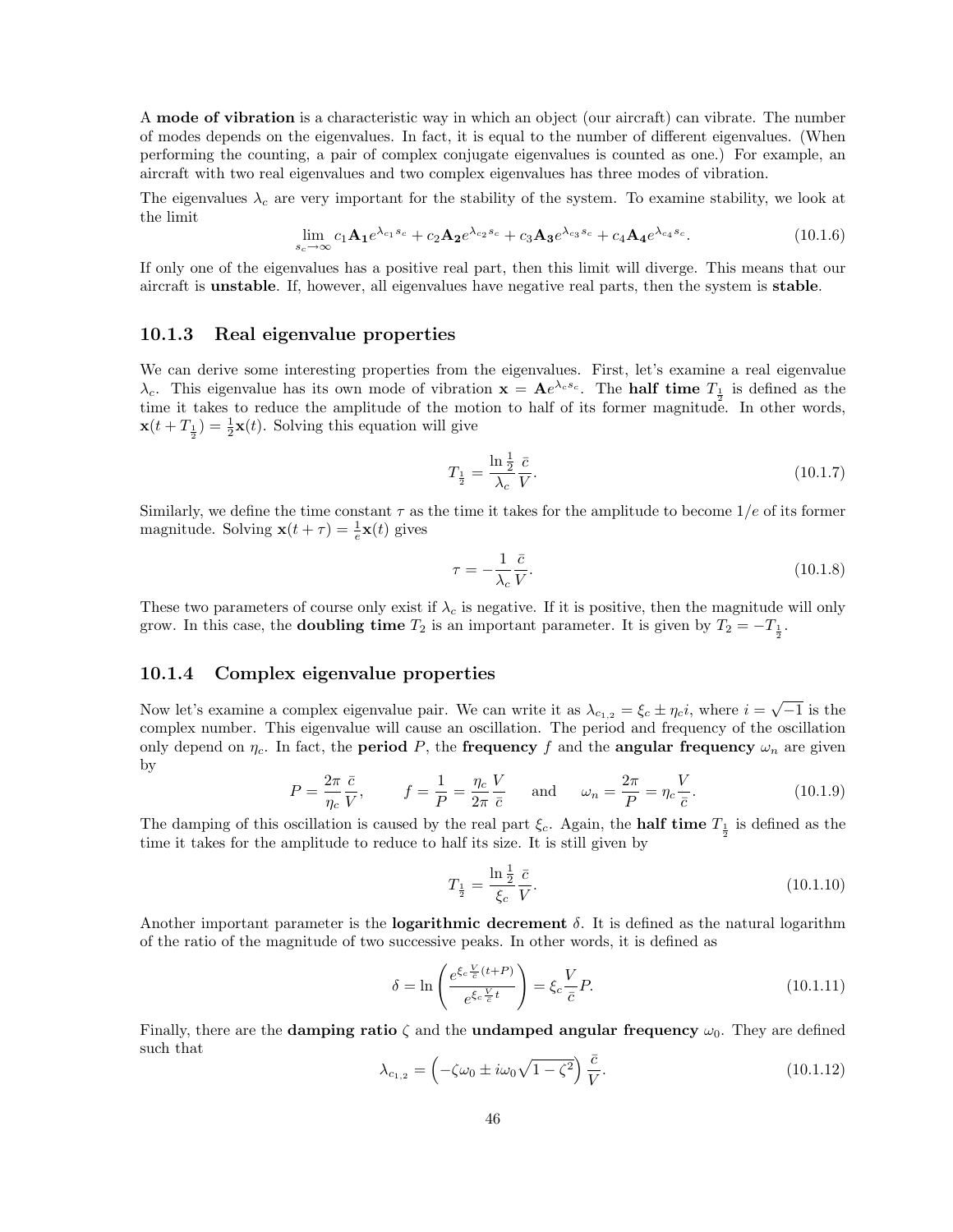Solving for  $\zeta$  and  $\omega_0$  will give

$$
\zeta = \frac{-\xi_c}{\sqrt{\xi_c^2 + \eta_c^2}} \quad \text{and} \quad \omega_0 = \sqrt{\xi_c^2 + \eta_c^2} \frac{V}{\bar{c}}.
$$
 (10.1.13)

#### 10.1.5 Getting stable eigenvalues

Let's take a look at the characteristic equation (equation  $(10.1.4)$ ). We usually set up the equation, such that  $A > 0$ . To obtain four eigenvalues with negative real parts, we must have

$$
B > 0, \quad C > 0, \quad D > 0 \quad \text{and} \quad E > 0. \tag{10.1.14}
$$

But these aren't the only conditions to ensure that we have stable eigenvalues. We must also have

$$
R = BCD - AD^2 - B^2E > 0.
$$
\n(10.1.15)

These criteria are known as the **Routh-Hurwitz Stability Criteria**. The coefficient  $R$  is called Routh's discriminant. These criteria hold for both the symmetric and the asymmetric modes of vibration.

### 10.2 The symmetric modes of vibration

#### 10.2.1 Example eigenvalues

Let's suppose we know all the parameters in the matrix equation that was described earlier. In this case, we can find the four eigenvalues. An example solution of these eigenvalues is given by

$$
\lambda_{c_{1,2}} = -0.04 \pm 0.04i \qquad \text{and} \qquad \lambda_{c_{3,4}} = -0.0003 \pm 0.006i. \tag{10.2.1}
$$

Of course these values will be different for different aircraft. But most types of aircraft, having the standard wing-fuselage-tailplane set-up, will have similar eigenvalues.

Let's study these eigenvalues. There are two pairs of complex conjugate eigenvalues. Both pairs of eigenvalues have negative real parts. This means that the aircraft is stable. Since there are only two pairs of complex conjugate eigenvalues, there are two modes of vibration. We will now examine these modes.

#### 10.2.2 The short period oscillation

Let's look at the first pair of eigenvalues. It has a relatively big real part  $\xi_c$ . The damping is therefore big. The complex part  $\eta_c$  is relatively big as well. So the frequency is high. In other words, we have a highly damped high-frequency oscillation. This motion is known as the **short period oscillation**.

Let's take a look at what actually happens in the aircraft. We start the short period oscillation by applying a step input to the elevator deflection. (We deflect it, and keep that deflection.) We can, for example, deflect it upward. This causes the lift on the horizontal tailplane to decrease. This, in turn, causes the pitch rate to increase. An increase in pitch rate will, however, increase the effective angle of attack of the horizontal tailplane. This then reduces the pitch rate. And the whole cycle starts over again. However, the oscillation is highly damped. After less than one period, the effects are hardly noticable anymore.

Now let's try to derive some equations for the short period motion. The short period motion is rather fast. So we assume the aircraft hasn't had time yet to change its velocity in X or Z direction. This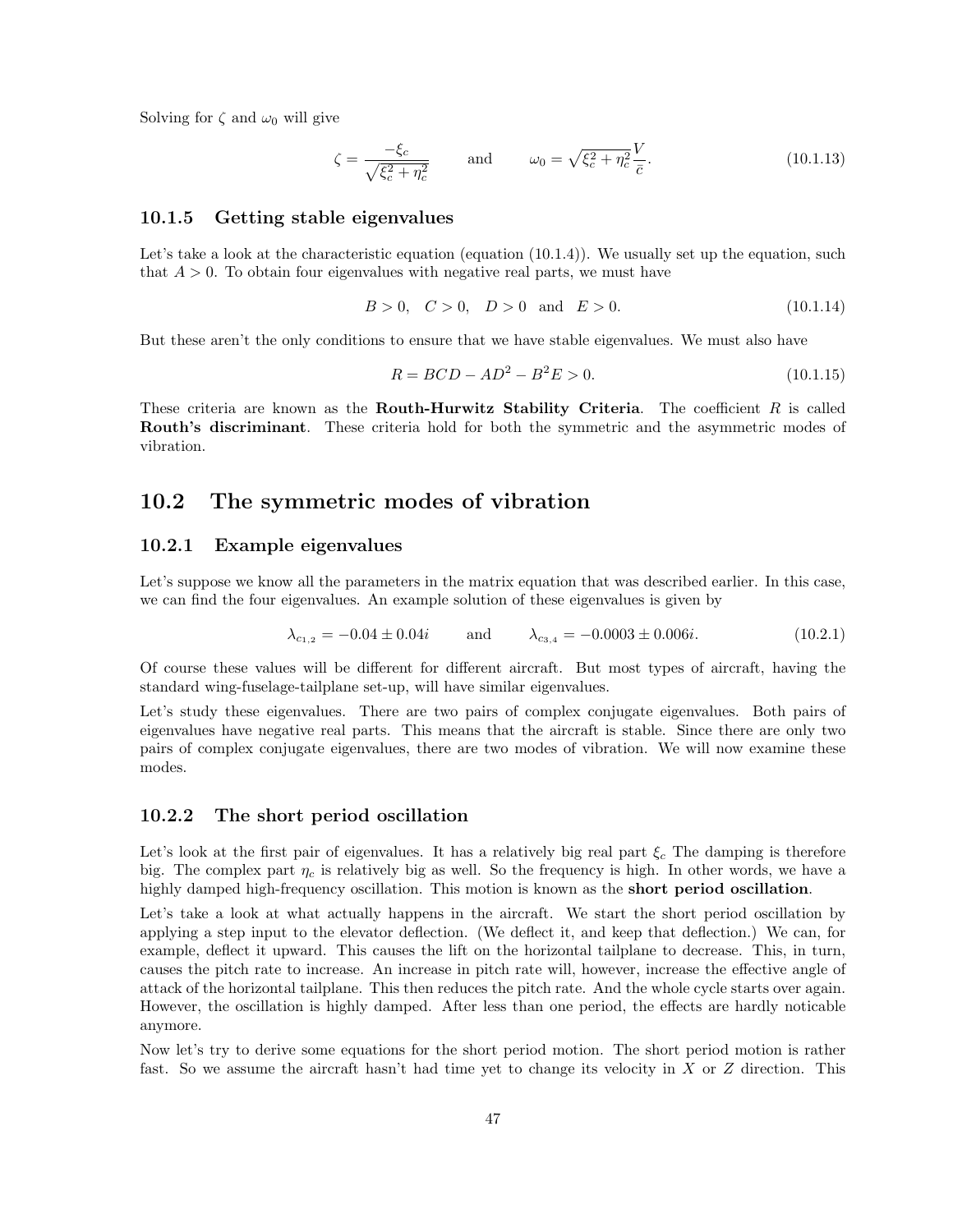means that  $\hat{u} = 0$  and  $\gamma = 0$ . Therefore  $\alpha = \theta$ . This reduces the equations of motion to

$$
\begin{bmatrix} C_{Z_{\alpha}} + (C_{Z_{\dot{\alpha}}} - 2\mu_c)\lambda_c & 2\mu_c + C_{Z_q} \\ C_{m_{\alpha}} + C_{m_{\dot{\alpha}}}\lambda_c & C_{m_q} - 2\mu_c K_Y^2 \lambda_c \end{bmatrix} \begin{bmatrix} \alpha \\ \frac{q\bar{c}}{V} \end{bmatrix} = \begin{bmatrix} 0 \\ 0 \end{bmatrix}.
$$
 (10.2.2)

We can now find the eigenvalues for this matrix. This will still give us a rather complicated equation. If we neglect  $C_{Z_{\alpha}}$  and  $C_{Z_q}$ , then this complicated equation reduces to

$$
\lambda_{c_{1,2}} = \frac{-B \pm i\sqrt{4AC - B^2}}{2A}.
$$
\n(10.2.3)

In this equation, the coefficients  $A, B$  and  $C$  are given by

$$
A = 4\mu_c^2 K_Y^2, \qquad B = -2\mu_c (K_Y^2 C_{Z_\alpha} + C_{m_\alpha} + C_{m_q}) \quad \text{and} \quad C = C_{Z_\alpha} C_{m_q} - 2\mu_c C_{m_\alpha}.
$$
 (10.2.4)

To have stability, we should have  $-\frac{B}{2A}$  negative. We know that A is positive. This means that B has to be positive as well.

### 10.2.3 The phugoid

Now we look at the second pair of eigenvalues. It has a small real part  $\xi_c$ , and therefore a small damping. The complex part  $\eta_c$  is small as well, so the frequency is low. In other words, we have a lightly damped low-frequency oscillation. This motion is known as the **phugoid**.

Again, we look at what happens with the aircraft. This time, we apply an impulse deflection on the elevator. (We only deflect it briefly.) This will cause our pitch angle to increase. (That is, after the short period motion has more or less damped out.) We will therefore go upward. This causes our velocity to decrease. Because of this, the lift is reduced. Slowly, the pitch angle will decrease again, and we will go downward. This causes the velocity to increase. This, in turn, increases the lift. The pitch angle will again increase, and we will again go upward.

Again, we will try to derive some relations for the phugoid. In the phugoid, the angle of attack  $\alpha$  is approximately constant. ( $\gamma$  and  $\theta$  do vary a lot though.) So we have  $\alpha = 0$  and  $\dot{\alpha} = 0$ . (Remember that we're discussing deviations from the initial position.) Since the oscillation is very slow, we also assume that  $\dot{q} = 0$ . If we also neglect the terms  $C_{Z_q}$  and  $C_{X_0}$ , we will find that we again have

$$
\lambda_{c_{3,4}} = \frac{-B \pm i\sqrt{4AC - B^2}}{2A}.
$$
\n(10.2.5)

However, now the coefficients are given by

$$
A = -4\mu_c^2, \qquad B = 2\mu_c C_{X_u} \quad \text{and} \quad C = -C_{Z_u} C_{Z_0}.
$$
 (10.2.6)

We can apply the approximations  $C_{X_u} = -2C_D$ ,  $C_{Z_0} = -C_L$  and  $C_{Z_u} = -2C_L$ . This would then give us the three parameters

$$
\omega_0 = \frac{V}{\bar{c}} \sqrt{\frac{C_L^2}{2\mu_c^2}} = \frac{g}{V} \sqrt{2}, \qquad \zeta = \frac{\sqrt{2}}{2} \frac{C_D}{C_L} \quad \text{and} \quad P = \frac{2\pi}{\omega_0 \sqrt{1 - \zeta^2}} \approx \frac{2\pi}{\omega_0} = \sqrt{2\pi} \frac{V}{g}.
$$
 (10.2.7)

Note that, in the above equation for P, we have used the fact that the damping  $\zeta$  is small. Although the above equations are only approximations, they can serve as quite handy tools in verifying your results.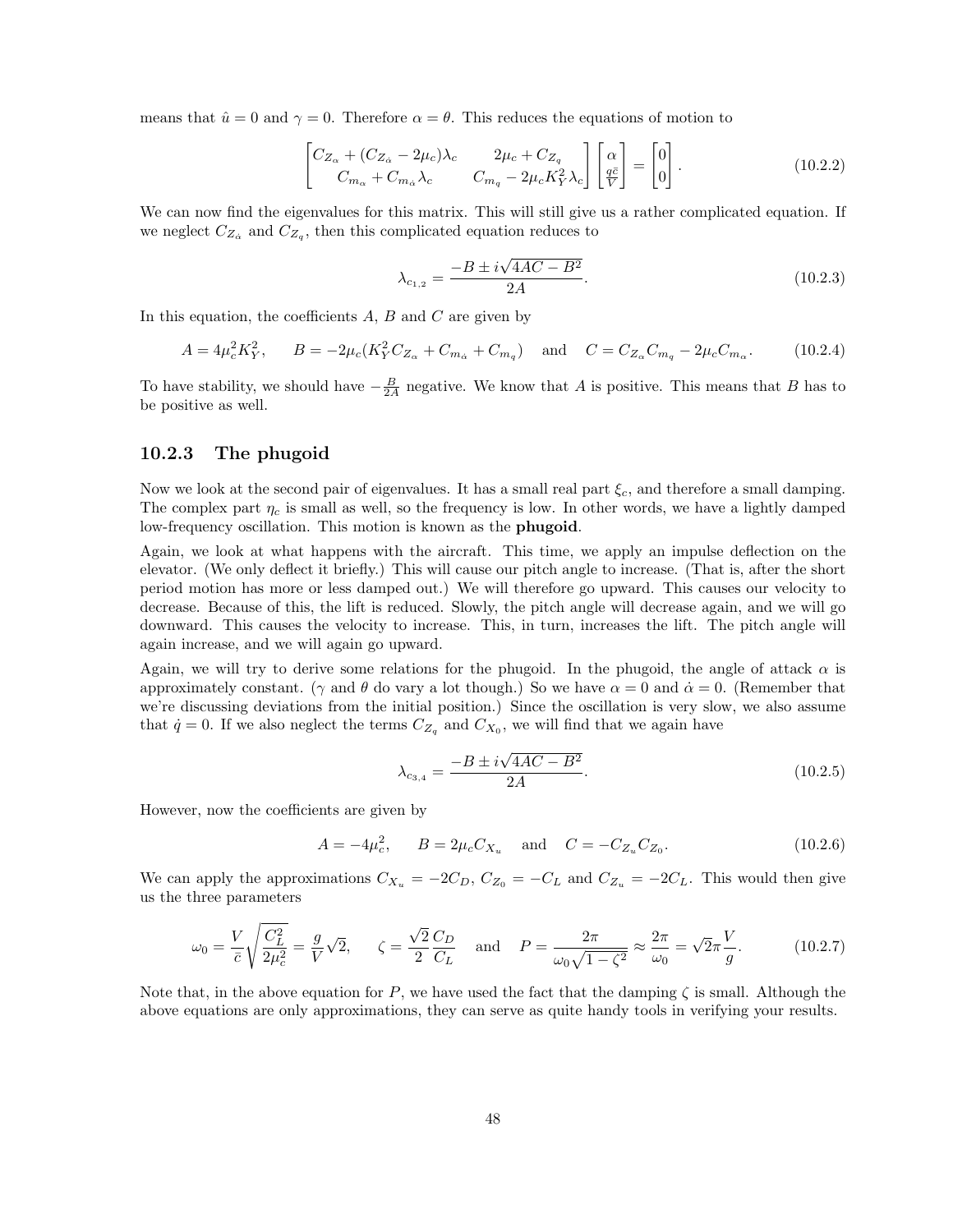## 10.3 The asymmetric modes of vibration

#### 10.3.1 Example eigenvalues

We have just examined the symmetric equations of motion. Of course, we can do the same for the asymmetric equations of motion. These equations of motion are

$$
\begin{bmatrix}\nC_{Y_{\beta}} + (C_{Y_{\dot{\beta}}} - 2\mu_b)D_b & C_L & C_{Y_p} & C_{Y_r} - 4\mu_b \\
0 & -\frac{1}{2}D_b & 1 & 0 \\
C_{l_{\beta}} & 0 & C_{l_p} - 4\mu_b K_X^2 D_b & C_{l_r} + 4\mu_b K_{XZ} D_b \\
C_{n_{\beta}} + C_{n_{\dot{\beta}}} D_b & 0 & C_{n_p} + 4\mu_b K_{XZ} D_b & C_{n_r} - 4\mu_b K_Z^2 D_b\n\end{bmatrix}\n\begin{bmatrix}\n\beta \\
\varphi \\
\frac{pb}{2V}\n\end{bmatrix} =\n\begin{bmatrix}\n0 \\
0 \\
0 \\
0\n\end{bmatrix}.
$$
\n(10.3.1)

Examining them goes in more or less the same way as for the symmetric case. There is, however, one important difference. Since we are examining the asymmetric case, we don't use the chord  $\bar{c}$  but we use the wing span b. The eigenvalues are thus also denoted as  $\lambda_b$ . Example eigenvalues for an aircraft are

$$
\lambda_{b_1} = -0.4,
$$
\n $\lambda_{b_2} = 0.01$  and  $\lambda_{b_{3,4}} = -0.04 \pm 0.4i.$ \n(10.3.2)

You might be surprised that these eigenvalues are a lot bigger than the symmetric eigenvalues. This is not very important. It's only the case, because they are based on b, instead of on  $\bar{c}$ . And naturally, b is a lot bigger than  $\bar{c}$ .

Let's examine the eigenvalues. There are two real eigenvalues and one pair of complex conjugate eigenvalues. The aircraft thus has three modes of vibration. You might also have noticed that there is a positive eigenvalue. The aircraft is thus unstable. The eigenvalue is, however, very small. This means that the aircraft state will only diverge very slowly. The pilot will have plenty of time to do something about it. So you don't have to worry: flying is still safe.

#### 10.3.2 The aperiodic roll

The motion corresponding to  $\lambda_{b_1}$  is called the **aperiodic roll**. The eigenvalue is very negative. This motion is therefore highly damped.

The aperiodic roll is induced by applying a step input to the aileron. When this happens, the aircraft will start rolling. Let's suppose it rolls to the right. The right wing then goes down. This means that the right wing will get a higher effective angle of attack. The lift of this wing thus increases. The opposite happens for the left wing: its lift decreases. This lift difference causes a moment opposite to the rolling motion. In other words, the motion is damped out. The roll rate p will converge rather quickly to a constant value.

The aperiodic roll is a very fast motion. So there is no time for sideslip or yaw effects to appear. So we can assume that, during an aperiodic roll motion, we have  $\beta = r = 0$ . This reduces the equations of motion to just one equation, being

$$
(C_{l_p} - 4\mu_b K_X^2 D_b) \frac{pb}{2V} = 0.
$$
\n(10.3.3)

It directly follows that the corresponding eigenvalue is given by

$$
\lambda_{b_1} = \frac{C_{l_p}}{4\mu_b K_X^2}.
$$
\n(10.3.4)

#### 10.3.3 The spiral motion

The motion corresponding to  $\lambda_{b_2}$  is called the **spiral motion**. The eigenvalue is positive. So the motion is unstable. However, the eigenvalue is very small. This means that divergence will occur only very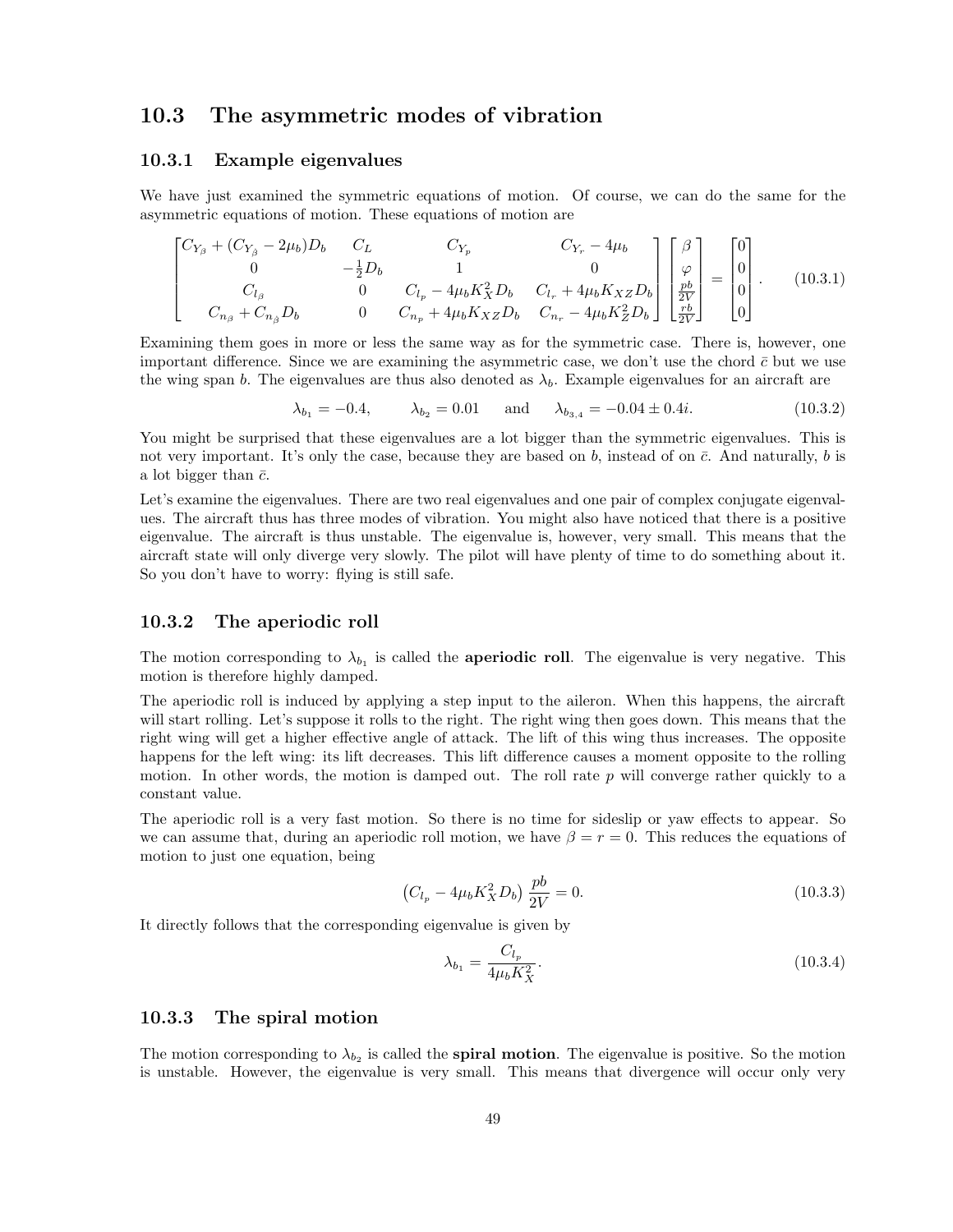slowly. We thus say that the motion is **marginally unstable**. (For some aircraft, this value is slightly negative. Such aircraft are marginally stable.)

The spiral motion is induced by an initial roll angle. (An angle of 10◦ is sufficient.) This causes the lift vector to be tilted. The horizontal component of the lift will cause the aircraft to make a turn. In the meanwhile, the vertical component of the lift vector has slightly decreased. This causes the aircraft to lose altitude. Combining these two facts will mean that the aircraft will perform a spiral motion.

If the eigenvalue  $\lambda_{b_2}$  is positive, then the roll angle of the aircraft will slowly increase. The spiral motion will therefore get worse. After a couple of minutes, the roll angle might have increased to 50°. This phenomenon is, however, not dangerous. The pilot will have plenty of time to react. It is also very easy to pull the aircraft out of a spiral motion.

Let's try to derive an equation for  $\lambda_{b_2}$ . The spiral motion is a very slow motion. We thus neglect the derivatives of  $\beta$ , p and r. Also, the coefficients  $C_{Y_r}$  and  $C_{Y_p}$  are neglected. After working out some equations, we can eventually find that

$$
\lambda_{b_2} = \frac{2C_L \left( C_{l_\beta} C_{n_r} - C_{n_\beta} C_{l_r} \right)}{C_{l_p} \left( C_{Y_\beta} C_{n_r} + 4\mu_b C_{n_\beta} \right) - C_{n_p} \left( C_{Y_\beta} C_{l_r} + 4\mu_b C_{l_\beta} \right)}.
$$
(10.3.5)

The denominator of this relation is usually negative. We say we have **spiral stability** if  $\lambda_{b_2} < 0$ . This is thus the case if

$$
C_{l_{\beta}}C_{n_{r}} - C_{n_{\beta}}C_{l_{r}} > 0. \tag{10.3.6}
$$

You might remember that we've seen this equation before.

### 10.3.4 The Dutch roll

The pair of eigenvalues  $\lambda_{b_{3,4}}$  has a slightly low damping and a slightly high frequency. In the mode of vibration corresponding to these eigenvalues, the aircraft alternately performs a yawing and a rolling motion. The mode of vibration is called the **Dutch roll**.

Let's take a look at what actually happens with the aircraft. To initiate the Dutch roll, an impulse input is applied to the rudder. This causes the aircraft to yaw. Let's suppose the aircraft yaws to the right. The lift on the left wing then increases, while the lift on the right wing decreases. This moment causes the aircraft to roll to the right.

When the aircraft is rolling to the right, then the lift vector of the right wing is tilted forward. Similarly, the left wing will have a lift vector that is tilted backward. This causes the aircraft to yaw to the left. (This effect is still called adverse yaw.) In this way, roll and yaw alternate each other. It is important to remember that roll and yaw are alternately present. When the roll rate is at a maximum, the yaw rate is approximately zero, and vice verse.

The Dutch roll is not very comfortable for passenger. To increase passenger comfort, a yaw damper is used. This is an automatic system, which uses rudder/aileron deflections to reduce the effects of the Dutch roll.

Let's try to find a relation for  $\lambda_{b_{3,4}}$ . This is rather hard, since both roll and yaw are present. However, experience has shown that we still get slightly accurate results, if we neglect the rolling part of the motion. We thus assume that  $\varphi = p = 0$ . This reduces the system of equations to a 2 × 2 matrix. From it, we can again find that √

$$
\lambda_{b_{3,4}} = \frac{-B \pm i\sqrt{4AC - B^2}}{2A}.
$$
\n(10.3.7)

However, this time the coefficients  $A, B$  and  $C$  are given by

$$
A = 8\mu_b^2 K_Z^2, \qquad B = -2\mu_b \left( C_{n_r} + 2K_Z^2 C_{Y_\beta} \right) \quad \text{and} \quad C = 4\mu_b C_{n_\beta} + C_{Y_\beta} C_{n_r}.
$$
 (10.3.8)

And that concludes our discussion on the modes of vibration.